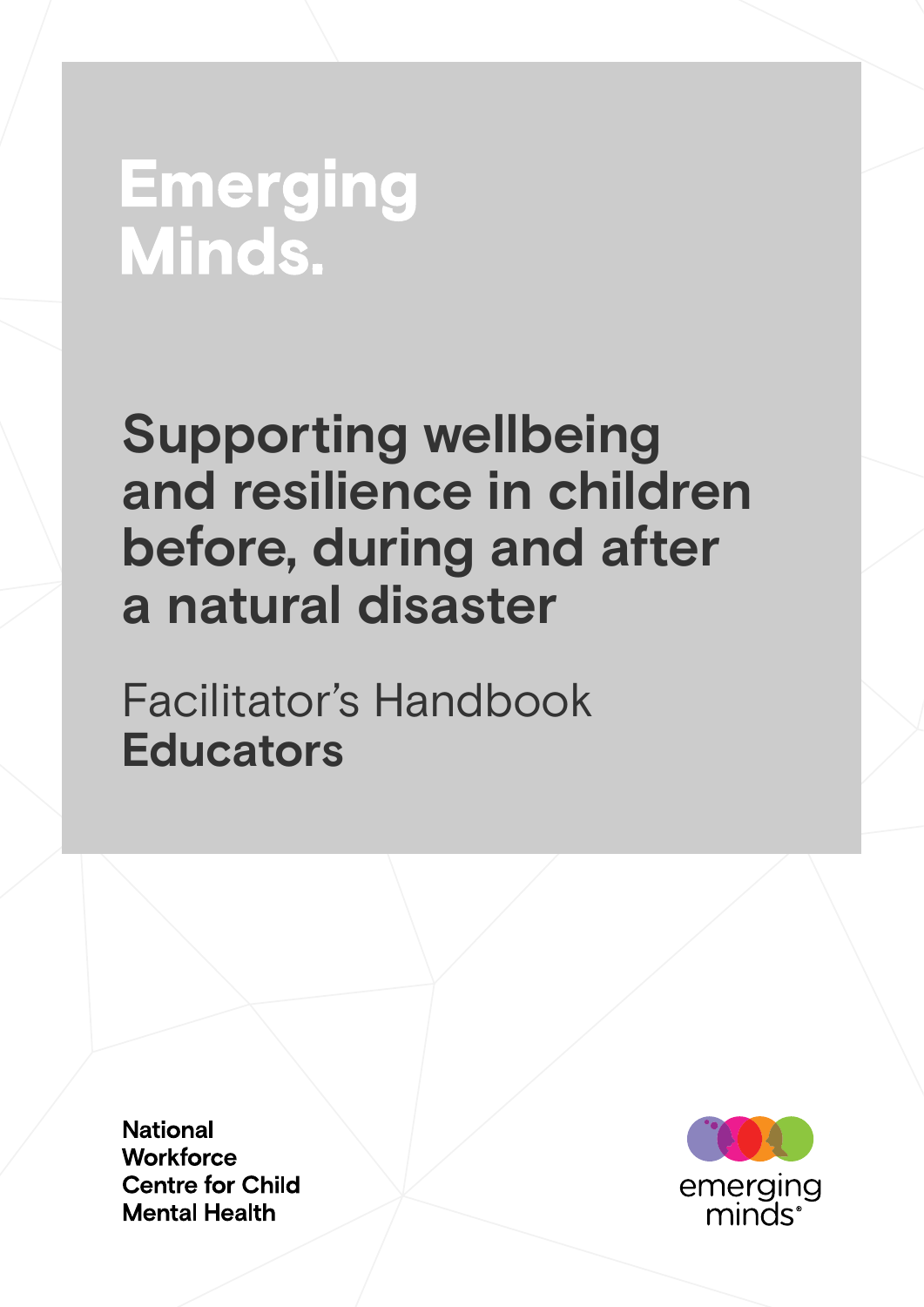# **Introduction to resources**

Educators are in a unique position to act as a key support in preparing children for a natural disaster. They can also play an important role in identifying those children who are experiencing difficulties post-disaster and may require additional assistance in their recovery. However, every child will react differently to a traumatic event, so it is not always clear what reactions they will display, or how the event might affect them in the longer-term.

This handbook (and accompanying resources) has been designed to help deliver professional development training activities for teachers and child care professionals that will develop their knowledge and skills in:

- preparing children both practically and psychologically for a potential natural disaster
- assisting and protecting children during a natural disaster event; and
- identifying emotional and behavioural difficulties in children following a natural disaster event.

**The core outcome of the training is for educators to be equipped with the knowledge and skills required to promote resilience and coping, and decrease long-term adverse reactions in children (aged 0-12 years) following a natural disaster event.**

The resource training package is comprised of a training handbook and accompanying presentation slides, discussion/reflection activities, participant handouts and an 'additional resources' guide.

**Part 1** of this handbook lays the foundations of the training and discusses the vital role that educators can play in helping children plan for a natural disaster event. The importance of both practical and psychological preparedness is discussed and the 'AIMS' model of psychological preparedness is introduced.

**Part 2** provides psychoeducation in relation to trauma reactions in childhood, including how children might perceive a traumatic event and how children's reactions to a traumatic event might change over time. Age-related responses to trauma are also discussed.

**Part 3** discusses the important role that educators, schools and childcare facilities can play in helping children during (if applicable) and after a natural disaster. The concept of Psychological First Aid is briefly discussed, as well as strategies for monitoring children for emotional and behavioural difficulties in the short and long-term post-disaster. The importance of educator self-care is also discussed.

**Part 4** provides practical information about what educators can do when they identify a student that may benefit from further assistance. Several brief case studies of trauma reactions in children and pathways to referral are provided.

**Part 5** is an Appendix containing helpful information about more severe reactions that children may experience. Additional activities and handouts are also provided.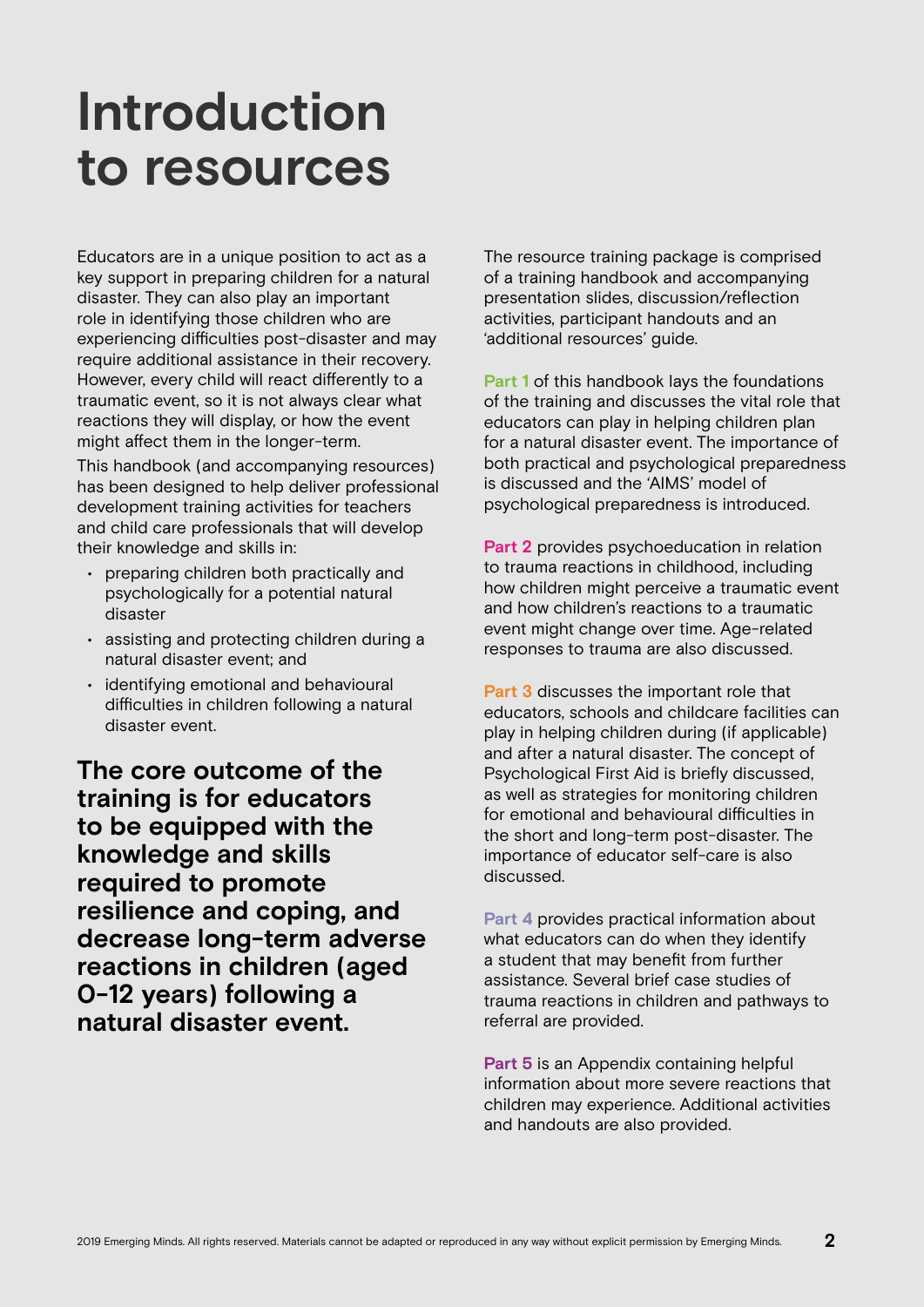## **Flexible delivery**

Facilitators are encouraged to tailor training to the needs of their participants. Content has been broken into four modules (corresponding with Parts 1–4 of this manual) to allow for multi-format delivery, while several 'alternate' slides have been provided to target the needs of educators working with different age groups. A range of optional activities and case studies provide choice as to how facilitators drive participant engagement, reflection and discussion within the training. The Resource Matrix may be used as an additional handout to guide individual study post-training and/ or used by facilitators to access particularised resources (e.g. recovery after a bushfire, recovery after flood) for distribution in sessions.

### **Additional notes**

While the content and strategies contained in this training package have significant crossover applicability to large-scale, man-made traumatic events (such as acts of terrorism or mass domestic violence) there are points of difference in how children may perceive and respond to these types of trauma that have not been addressed in these materials. While acknowledging this cross-over, facilitators should emphasise that the specific focus of this education is supporting children in regard to **natural disaster-related traumatic events**.

The resource package targets childcare professionals who work with babies (0–24 months) and young children (2–4 years) and educators in primary schools (5–12 years).

- Unless otherwise specified, the term 'child/ children' will be used throughout the materials as a global term encompassing babies, toddlers, preschoolers and primary school-aged children.
- The term 'educator' will be used as a global term for teachers and childcare professionals working with children aged 0–12 years.

### **Acknowledgement:**

This handbook was originally developed by the Centre of National Research on Disability and Rehabilitation Medicine, University of Queensland as part of the Queensland Government's response to the Queensland Natural Disasters. [Kenardy, De Young, Le Brocque & March. (2011) Brisbane: CONROD, University of Queensland].

The materials and content have been revised and extended for use as part of the Emerging Minds: National Workforce Centre for Child Mental Health Community Trauma Toolkit.

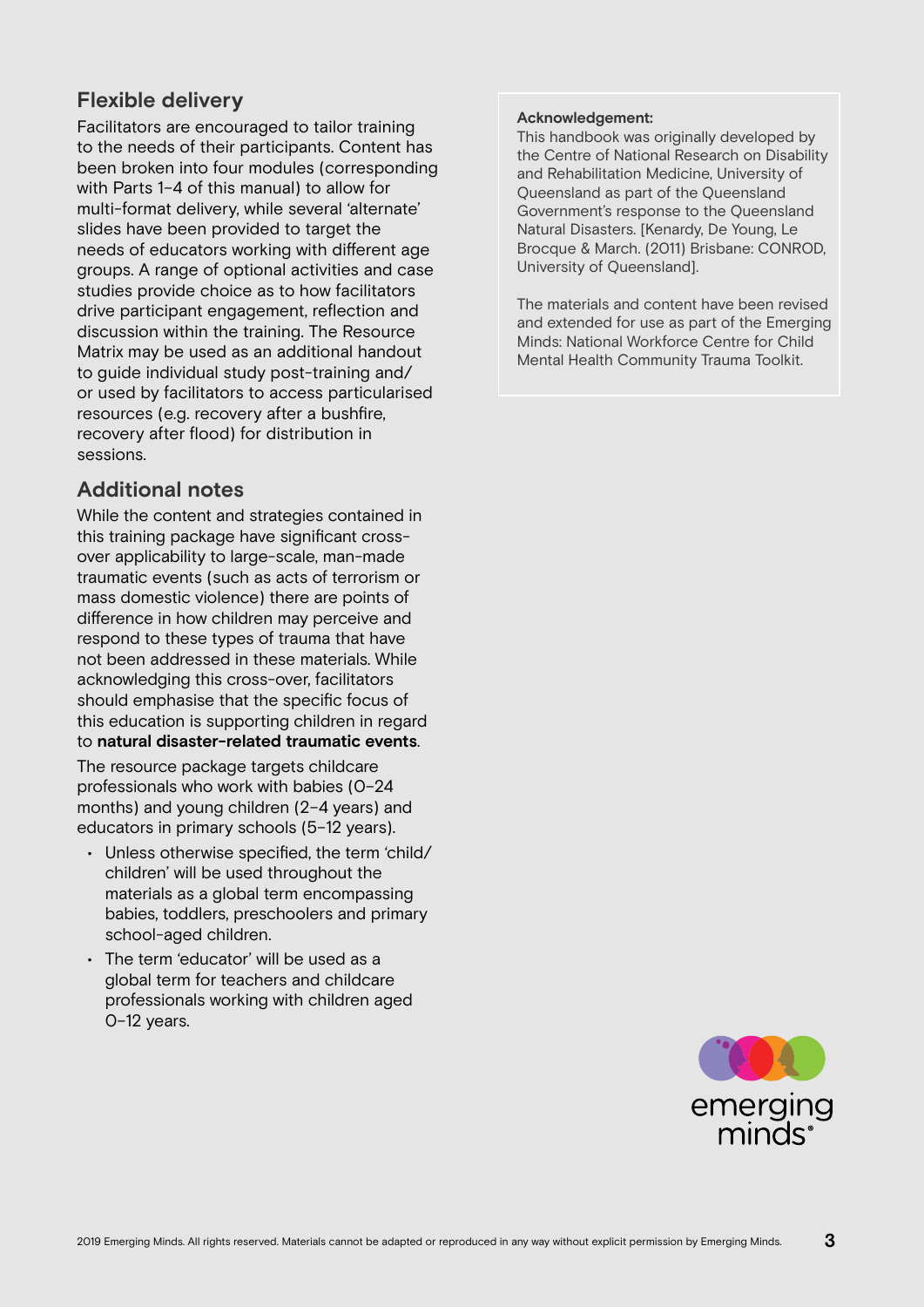# **Contents**

## **Part 1: The role of educators in helping children prepare for a natural disaster**

| Introduction                                                                | 6    |
|-----------------------------------------------------------------------------|------|
| Timelines of a natural disaster:<br>Disaster preparedness in the classroom: | 6    |
| Won't talking about a disaster scare<br>the children?                       | 7    |
| How to talk to children about disaster<br>preparedness                      | 7    |
| Involve parents/guardians where and<br>when you can                         | 7    |
| Additional resources                                                        | 8    |
| The importance of you                                                       | 8    |
| Practical and psychological preparedness                                    | 8    |
| Psychological preparedness                                                  | 8    |
| The AIM approach                                                            | 9    |
| Practical preparedness                                                      | 10   |
| Summary                                                                     | 1( ) |

## **Part 2: Trauma reactions in childhood**

|             | What is a traumatic event?                                                                                     | 11 |
|-------------|----------------------------------------------------------------------------------------------------------------|----|
|             | How do children perceive a traumatic<br>event?                                                                 | 11 |
|             | How do children react to traumatic<br>events?                                                                  | 12 |
| $\bullet$ . | Types of reactions following traumatic<br>events                                                               | 13 |
| $\bullet$ . | Loss and grief                                                                                                 | 13 |
|             | How do children's reactions change<br>over time?                                                               | 14 |
|             | Age-related responses to trauma                                                                                | 15 |
|             | Children aged O-4 years<br>- Babies (O-24 months)<br>- Toddlers and preschool children<br>$(2-4 \text{ year})$ | 15 |
|             | Children aged 5-12 years                                                                                       | 18 |
|             | Parenting and environment post-trauma                                                                          | 19 |
|             | Summary                                                                                                        | 19 |
|             |                                                                                                                |    |

### **Part 3: The role of educators in helping children during and after a natural disaster-related traumatic event**

| During and immediate aftermath                                                       | 20 |
|--------------------------------------------------------------------------------------|----|
| What is Psychological First Aid?                                                     | 20 |
| PFA for children                                                                     | 21 |
| Post-disaster: The role of educators                                                 | 23 |
| Babies and younger children                                                          | 23 |
| Children aged 2-4 years and 5-12<br>years                                            | 27 |
| Educator self-care                                                                   | 31 |
| Why is educator self-care important?                                                 | 31 |
| Creating a pleasant events<br>schedule                                               | 33 |
| Creating a self-care plan<br>$\bullet$                                               | 33 |
| More information and help                                                            | 36 |
| What can schools and childcare facilities<br>do to assist in post-disaster recovery? | 37 |
| How can disaster affect school and<br>childcare communities?                         | 37 |
| How do schools typically respond                                                     | 37 |

• How do schools typically respond to disaster?  $3/$ 

## **Part 4: When children need further assistance**

| How and when to get help                        | 39  |
|-------------------------------------------------|-----|
| • Examples of trauma reactions in<br>children   | 39  |
| How educators can gather more<br>information    | 40) |
| How to determine if the problem is<br>serious   | 43  |
| Accessing assistance                            | 43  |
| How to refer to a mental health<br>professional | 45  |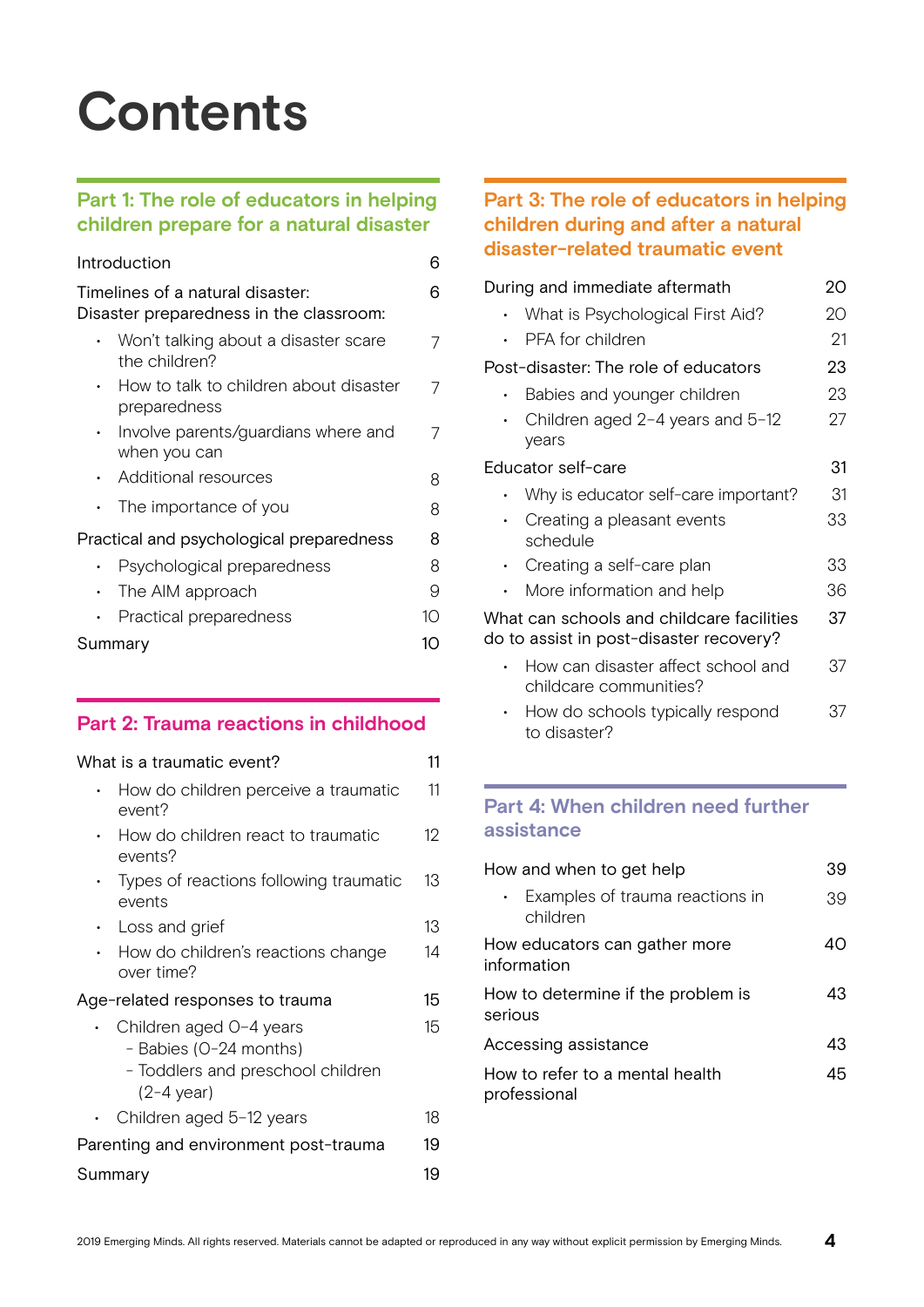# **Contents**

## **Part 5: Appendix: Additional information and resources**

|             | Common severe stress reactions to a<br>traumatic event | 46 |
|-------------|--------------------------------------------------------|----|
|             | Training module breakdown                              | 51 |
|             | Presentation slides                                    |    |
|             | • Fact sheets $\times$ 7                               |    |
| $\bullet$ . | Activities list                                        |    |
| $\bullet$   | Blank pleasant events schedule                         |    |
| $\bullet$   | Blank self-care plan                                   |    |
| $\bullet$   | Case studies (formatted as<br>handouts)                |    |
|             | Resource matrix (Activity 13)                          |    |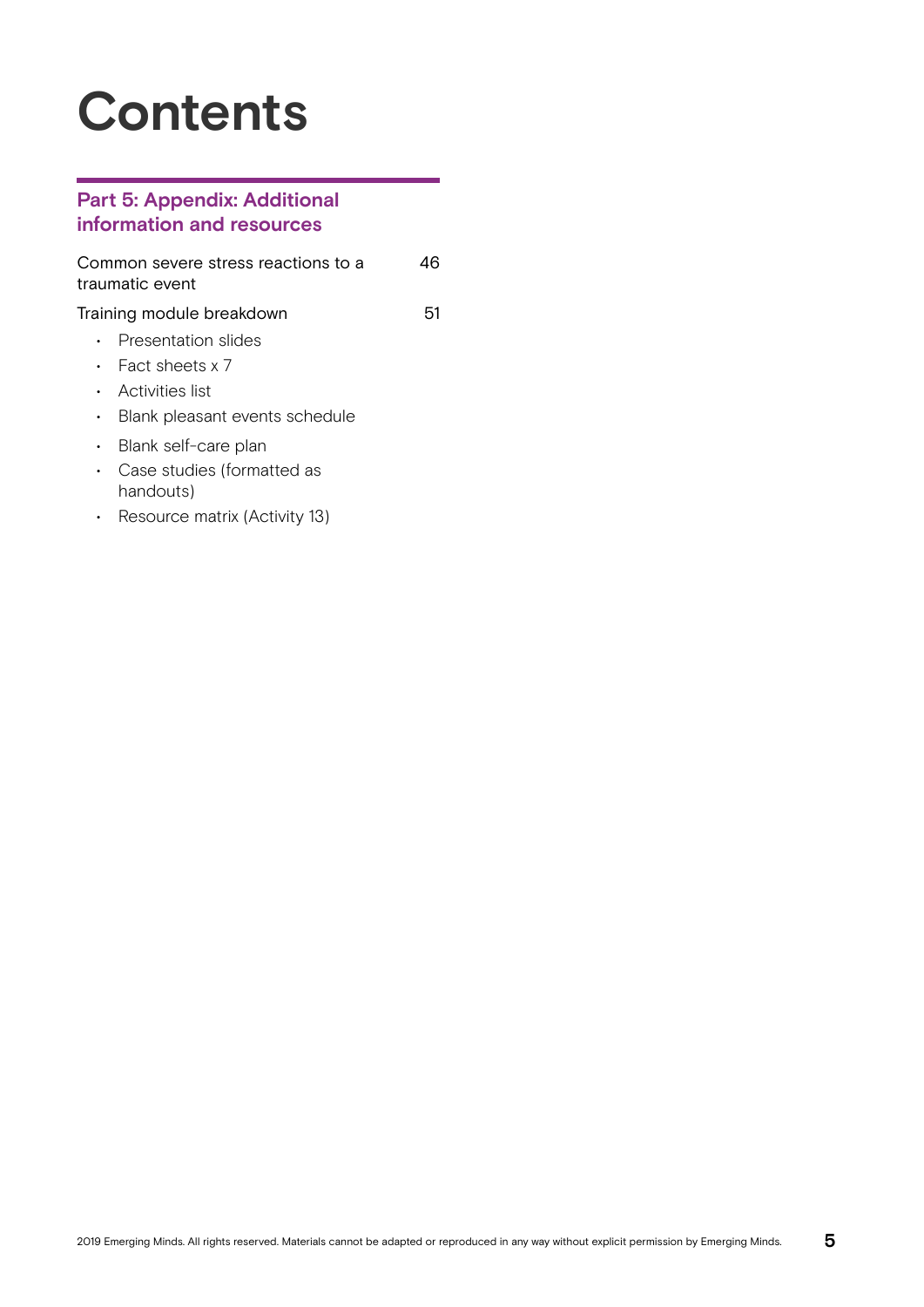# **Part 1: The role of educators in helping children prepare for a natural disaster**

# **Introduction**

With its widely diverse landscape, Australia is susceptible to multiple natural hazards such as bushfires, floods, severe storms, earthquakes and cyclones. The threat of natural disasters can be frightening for anyone but can be particularly upsetting for children. Although children can be very resilient, they are vulnerable to trauma in highly stressful situations.

Natural disasters can impact on a child's sense of safety and security, cause the loss of their home, school or social networks, and produce significant trauma and grief. Research indicates that, with the challenge of rapid emotional and psychological development, fewer coping resources and high levels of dependence on caregivers for protection, younger children may find such events particularly distressing. Children may react to traumatic events immediately, days, or even weeks and months after the event.

Educators are in a unique position to provide essential support to children both before and after a traumatic event and are key in identifying children who may experience ongoing psychosocial difficulties.

**528,154 Australians were affected by disaster between 2006 and 2015, with 947 reportedly killed.**

**Red Cross World Disasters Report, 2016**

## **Timelines of a natural disaster: When does preparedness occur?**

When thinking about the timelines of a disaster it is natural to think of a time immediately prior to the event; the period when the event occurs (and its immediate aftermath) and, finally, a short and long-term post-disaster period.



Preparation, however, need not only occur in the period *immediately* prior to a natural disaster. In fact, preparing yourself and the children in your care well ahead of time, and reviewing your plan regularly, can make a big difference to how you all will respond and cope if a natural disaster occurs. By encouraging children to actively participate in the development of an emergency plan you will provide them with a greater sense of control, which will assist them in managing their fears. Even if children are not at school when the traumatic event occurs, your classroom planning will assist them in maintaining these feelings in whatever environment they are in when the disaster occurs.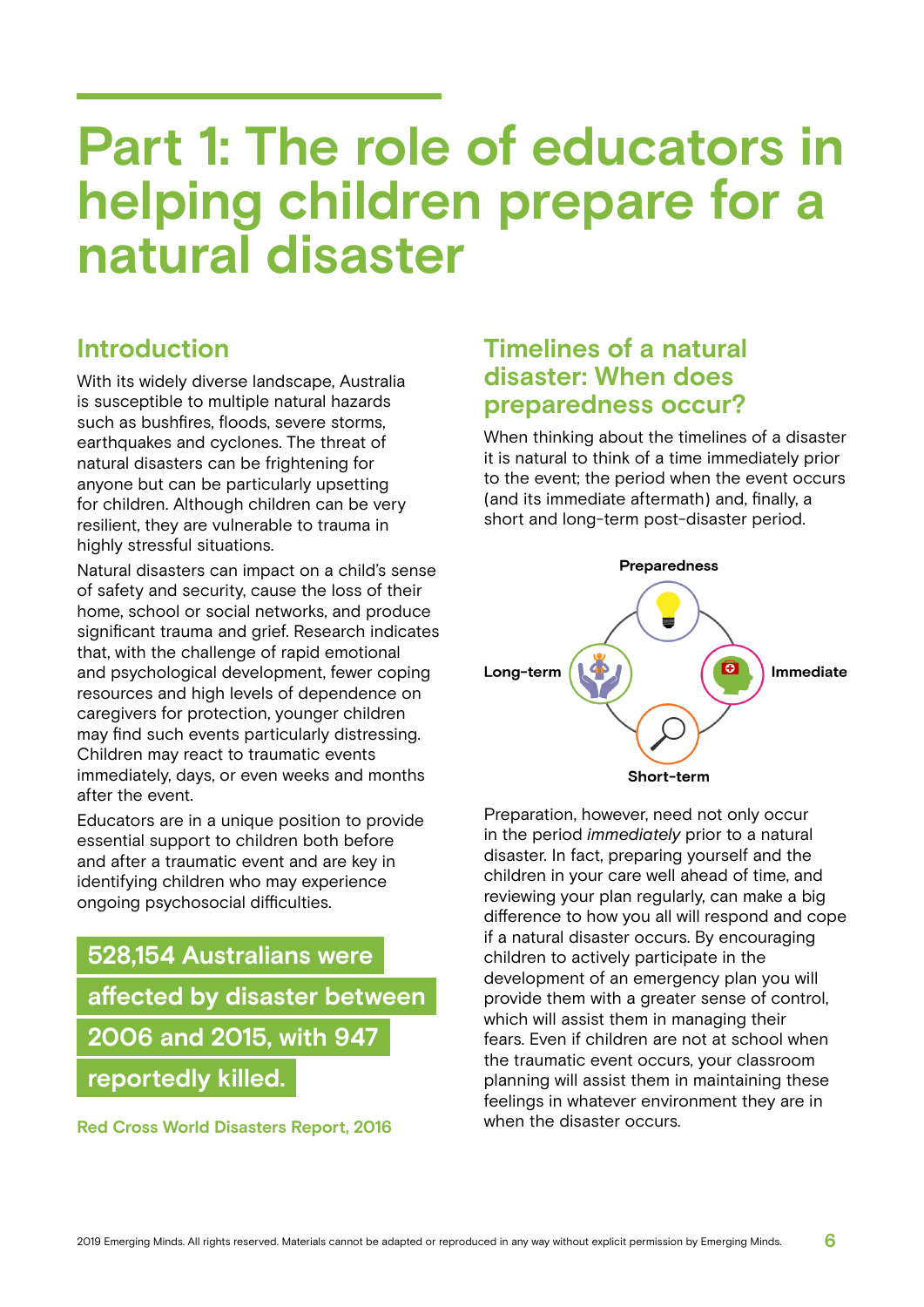By encouraging children to actively participate in the development of an emergency plan you will provide them with a greater sense of control, which will assist them in managing their fears. Even if children are not at school when the traumatic event occurs, your classroom planning will assist them in maintaining these feelings in whatever environment they are in when the disaster occurs.

## **Disaster preparedness in the classroom**

## **Won't talking about a disaster scare the children?**

Many people think that talking to children about the potential threat of a disaster will scare or traumatise them. In fact, the opposite is true. By talking to children about a potential disaster event you will support them in feeling:

- safer and more secure in the knowledge that you have a plan and are prepared and able to manage the threat
- informed, educated and prepared, no matter whether they are at home or at school when/if a disaster occurs; and
- reassured that even if a disaster does occur, the class (and wider community) will use its resources to work together.

### **How to talk to children about disaster preparedness**

You are the expert on the communication needs of the children in your class. However, the following strategies will greatly support and reassure children during and after the planning process:

- Tell students that disasters can happen and being prepared will help keep everyone safe. Be reassuring but don't make unrealistic promises.
- Stay calm and speak with confidence when discussing the school emergency plan, as this will help to reduce your students' worries.
- Create an open and supportive environment where children know that it's ok to ask questions. This will help you to understand any issues that need clarification and to dispel any misconceptions children may have.
- Don't force children to talk if they don't want to. Even if they are not talking, they will be listening. Let them ask questions or make comments in their own time.
- Use words and concepts the children in your class can understand. Tailor your explanations to the child's age, language, and developmental level.
- Some children may not want (or have the words) to talk about their thoughts, feelings or fears. Consider the use of other activities like drawing, playing with toys or writing stories to help them express themselves. Don't be afraid to be a little creative!
- $\cdot$  Children may want to go over the ideas more than once. Acknowledge the child's thoughts, feelings and reactions and let them know that you think their questions are important and appropriate. Asking the same question over and over may also be a way for children to ask for reassurance or to understand and process the information.
- Don't catastrophise or over-dramatise. If children are worried, let them know this is normal. Reassure them that with planning and preparedness, things will be less scary and a lot safer.

## **Involve parents/guardians where/ when you can**

Involve parents/guardians as much as you can in your preparedness planning. Consider inviting them to join some of the lessons in the classroom and/or provide activities for children to do at home with their family/guardians. You could also encourage families to undertake their own emergency preparedness planning by providing them with information and links to the Red Cross family-targeted **[RediPlan](https://www.redcross.org.au/getmedia/b896b60f-5b6c-49b2-a114-57be2073a1c2/red-cross-rediplan-disaster-preparedness-guide.pdf.aspx)** or the **['Get Prepared'](https://www.redcross.org.au/get-help/emergencies/preparing-for-emergencies/get-prepared-app)** app (available for IOS and Android).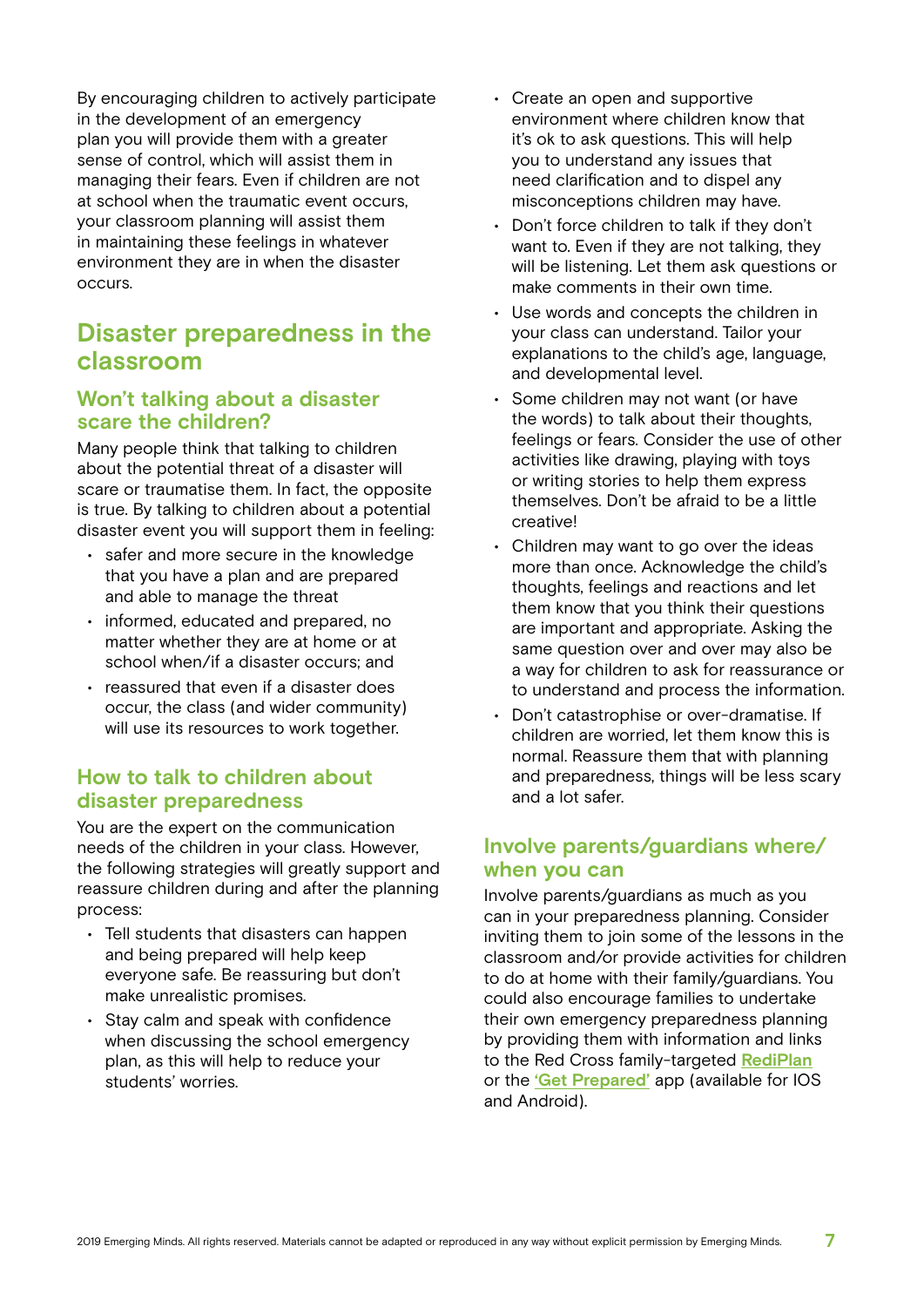## **Additional resources**

The Australian Red Cross has developed a series of age-targeted (early childhood – Year 12) **['RediPlan' disaster preparedness lesson](https://www.redcross.org.au/get-help/emergencies/resources-about-disasters/resources-for-parents-and-teachers)  [guides](https://www.redcross.org.au/get-help/emergencies/resources-about-disasters/resources-for-parents-and-teachers)** for educators, along with teacher notes, classroom activities and a child-targeted emergency RediPlan. These are available as a free download and are a great resource to get started on your classroom lesson planning.

**Optional activity 1: Exploring Red Cross lesson guides (5-10 mins)**

### **The importance of you**

All children, including babies, will be significantly affected by how the adults around them respond to a threatening situation. One of the most important ways you can minimise a child's stress and anxiety in an emergency is through coping well yourself. Educators who can remain relatively calm and act in a controlled manner in an emergency will greatly assist the children around them to feel safe and secure.

Classroom preparedness therefore remains vital, even for very early childhood professionals caring for babies and toddlers who are too young to actively participate in the planning process. By being prepared yourself and coping well with the situation you can minimise stress and anxiety for the children in your care. The use of psychological preparedness techniques can help with this.

# **Practical and psychological preparedness**

In Australia, the start of a natural disaster 'season' or the issuing of an emergency 'watch' or warning will often be the prompt for practical and physical preparations. However, a related and equally important concept is the need for psychological preparedness.

## **Psychological preparedness**

A better understanding of the psychological responses that might be experienced during a disaster can help adults and children feel more in control and better able to cope. This can also reduce the psychological distress and long-term mental health issues that can arise from being involved in a natural disaster.

The Australian Psychological Society (APS) has developed a model that '**[AIMS](https://www.psychology.org.au/getmedia/c24bf1ba-a5fc-45d5-a982-835873148b9a/Psychological-preparation-for-natural-disasters.pdf)**' for psychological preparedness in three steps. After running through the steps for yourself, you can use the AIM approach to assist children to prepare psychologically for a potential disaster. Depending on the age and interests of the children these ideas can be explored via a range of activities including discussion groups, role plays, question and answer sessions, drawing and story writing. Some children may also need one-on-one support to help them work through this process and identify strategies that are helpful for them.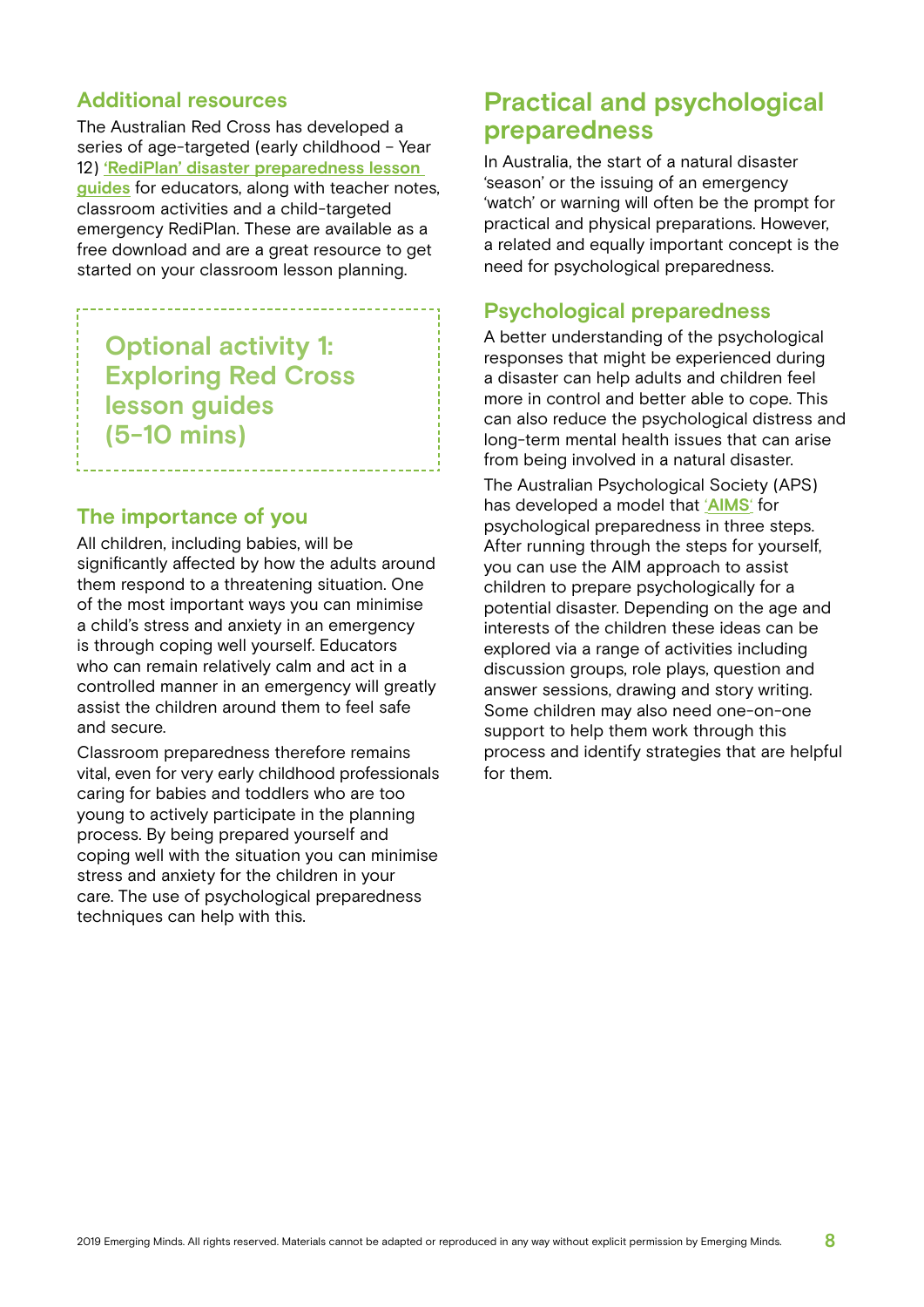## **The AIM approach**

- **1. Anticipate** that you will be feeling worried or anxious and remember these feelings are normal - although not always helpful - responses to a possible life-threatening situation.
	- Explain to the children in your class that when people understand their usual reactions to stress they can learn ways to respond to these feelings as they happen.
	- Discuss how they might feel in an emergency and how they might react (e.g. feeling scared, crying, worrying about their pet/friends/parents).
	- Help them understand that while their reactions are very normal and understandable they can get in the way of thinking clearly or acting helpfully in an emergency.
- **2. Identify** the specific physical feelings associated with anxiety, and whether you are having any frightening thoughts that are adding to the fear.
	- Work in an age-appropriate manner to help students to identify and label:
		- 1. The signals that the child's body might display when they are anxious, scared or responding to stress in a disaster (e.g. shaking, feeling anxious, heart racing, shortness of breath, feeling sick, butterflies, needing to go to the toilet, jelly legs, etc.)
		- 2. The thoughts that they might have that accompany these body signs (e.g. 'Something bad is going to happen', 'I'm so scared', 'I don't know what to do', 'I can't breathe', 'I'm going to get hurt', etc.)
	- Reassure children that strong bodily signals and frightening thoughts are normal ways our bodies react when we are scared, and they get us ready to run away or fight danger. However, sometimes they are unhelpful and stop us from doing helpful things and staying calm. Reassure them that there are things they can do to feel more in control and manage unhelpful thoughts.
- **3. Manage** your responses using controlled breathing and self-talk, so that you stay as calm as possible and can focus on the practical tasks that need attention.
	- Let children know that when they are feeling stressed or anxious there are two very simple things that will help them feel more in control:
		- Slowing down their breathing (see examples)
		- Replacing frightening or unhelpful thoughts with more helpful ones. Teach children to replace their scary thoughts with helpful ones (e.g. 'I know how to stay calm', 'We have a plan of what to do and we have practised the plan, so that should really help').
	- Practice both strategies in class whenever an opportunity arises to reinforce their use and utility. For example, if you have a child who is upset you could ask them if they can think of a strategy that might help them. If needed, prompt them to activate their slow breathing. Similarly, helpful and unhelpful thoughts can be turned into game-like play with one team thinking up an unhelpful thought and another team thinking of a 'helpful' thought to 'knock it down'. Teams then swap roles. Helpful thoughts are then added to the emergency plan.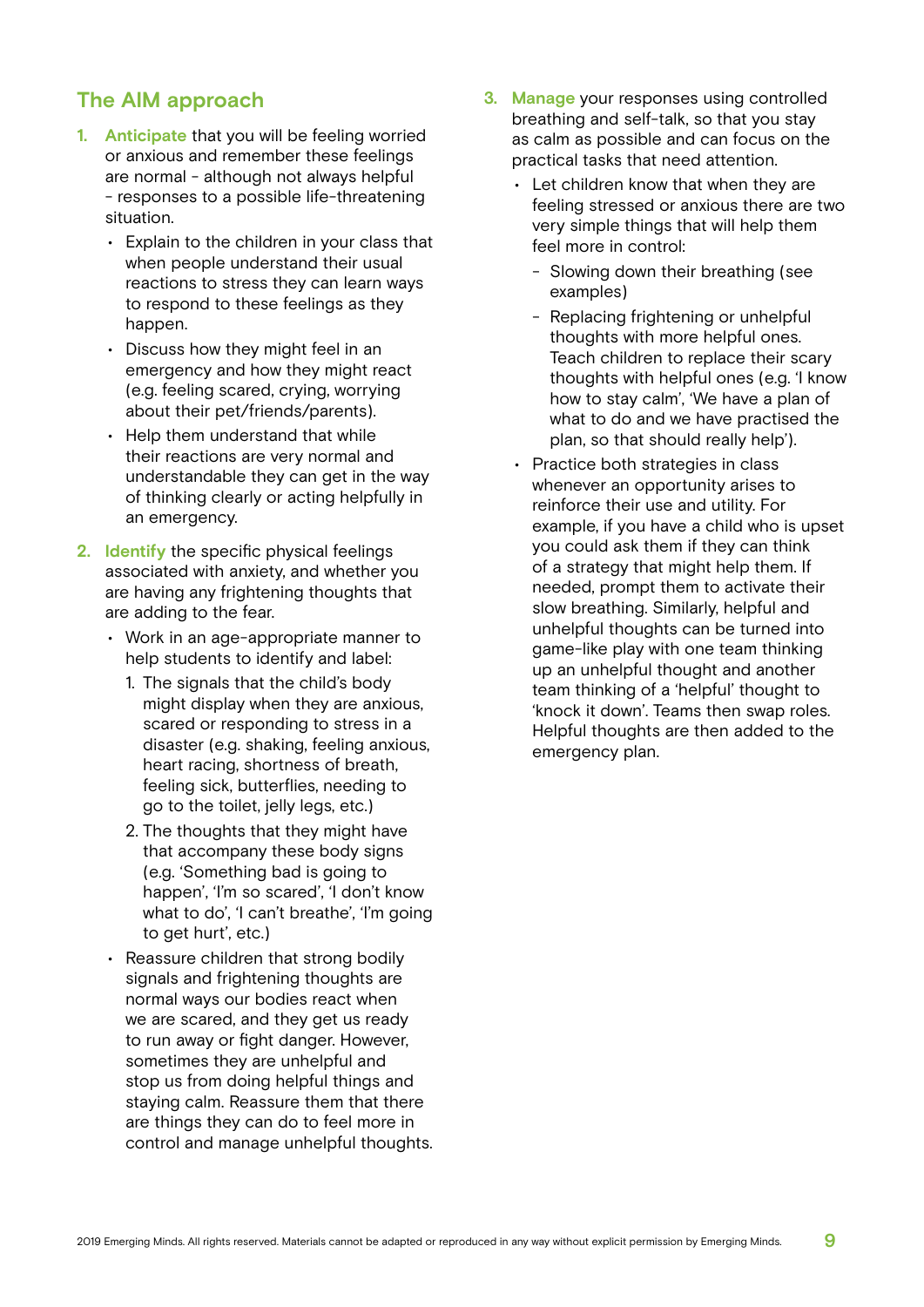### **There are many different scripts for slow breathing. Some ageappropriate examples include:**

**Hissing Breath:** Breathe in through the nose, long deep inhale, and out through the mouth on a hissing sound, slow and long (just like a snake!) Repeat.

**Deep Abdominal Breathing:** Have children select a soft toy (or similar), lie down on their backs and place the toy on their belly. Ask them to breathe in slowly through their nose and try and send the air right down to their belly. If they watch their toy, it will slowly rise up, up, up  $-$  as the air fills their bellies. Ask them to breathe out slowly through their mouth, like a balloon that is slowly losing all its air (they can make a sighing noise if they like) – and watch their toy sink slowly, slowly down. Repeat.

**Optional activity 2: Practise slow breathing (5-10 mins)**

**Optional activity 3: Practise helpful thoughts (5-10 mins)**

## **Practical preparedness**

While most educators will be very familiar with their school's or facility's emergency plan, the below provides some tips on practical strategies you can discuss with the children in your classroom.

- Discuss your school's emergency and evacuation plans regularly with your students and keep them in a place where everyone can see.
- Practise emergency drills and evacuations in your facility and have a discussion with the children before and after. This will help to set expectations of what will happen and remind them that you are prepared and know what to do.
- Provide children (and parents) with the school's main emergency contacts. Where could these be kept so they're easy for everyone to find?
- Discuss where, how and when to get help.
- Ensure your students know where to find up to date, reliable information about the disaster, along with critical information about warnings and actions to take (internal and external sources).
- Consider giving children age-appropriate practical tasks to help in preparing for an emergency (e.g. filling the water bottles).

Consider the appropriateness of using an app such as the **[Red Cross 'Get Prepared' App](https://www.redcross.org.au/get-help/emergencies/preparing-for-emergencies/get-prepared-app)**.

# **Summary**

Children react differently to fearful situations depending on their age and personality. Their reactions will also be significantly influenced by how the important adults in their lives are responding to a threatening situation. Practically and psychologically preparing yourself and the children in your class before a natural disaster occurs will greatly support everyone to feel safer, more in control and better able to cope – before, during and after a disaster.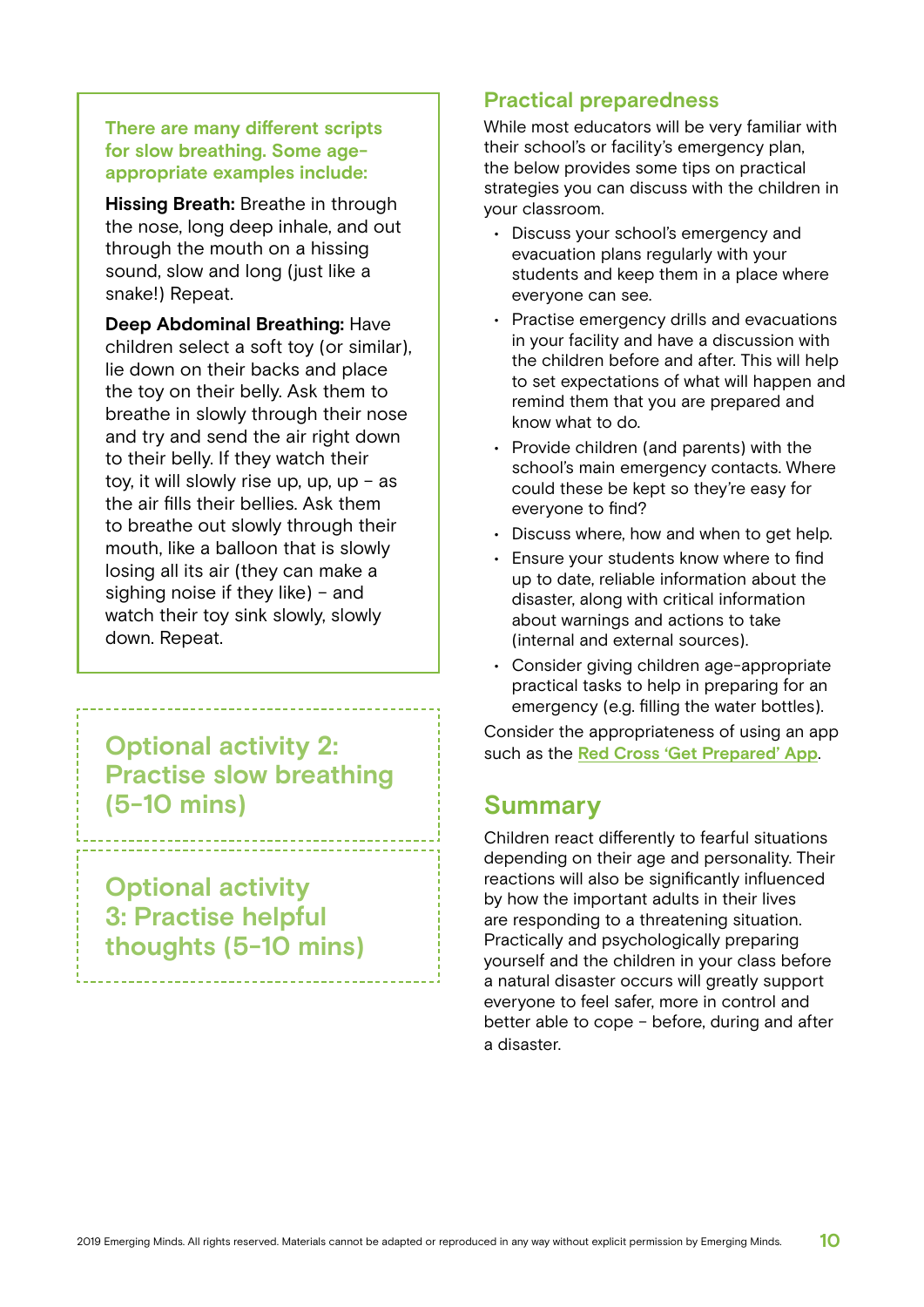# **Part 2: Trauma reactions in childhood**

# **What is a traumatic event?**

A traumatic event is defined as any situation that the child subjectively experiences as overwhelming (too frightening or painful). These events can be something experienced only by the individual (e.g. being in an accident, witnessing a terrible event) or involve groups of people (e.g. floods, storms, bushfires). Up to one in four children will experience a traumatic event during childhood. Unfortunately, some children experience a number of traumas and the effect may be cumulative, which can make those children more vulnerable to stress reactions.

### **Some of the things that might be traumatic for children include:**

- Accidental injury that results in a visit to the hospital.
- Serious illness.
- Sexual or physical assault.
- Serious injury or sudden death of a parent or close family member, especially if witnessed first-hand.
- Man-made disasters such as terrorist attacks or incidents of mass violence.
- Natural disasters such as earthquakes, bushfires, floods, cyclones.

Natural disasters such as floods, bushfires and storms can be particularly traumatic for many children as they typically impact upon entire communities, involve significant damage and destruction and often result in loss of property and/or life. Further, the effects of such natural disasters are often long-term, creating adverse financial, social and emotional living circumstances for many families for extended periods of time.

### **How do children perceive a traumatic event?**

Research has shown that perceptions of threat during a traumatic event may be very different for children and adults. What an adult perceives and experiences as threatening may not be the same for the child. For example, in the context of natural disasters, parents may feel that their life or the life of their child was threatened. The child however, may be much more concerned about being separated from their parents and family during or immediately after the trauma. The fear of separation may continue for weeks or months following the trauma, depending on the age of the child and the severity of the threat. Similarly, losses that may be less important to adults (e.g. loss of a favourite possession) may be of profound significance to the child.

## **Differences in perceived priority of threat**

| <b>Adults</b> |                                       | Children |                                |
|---------------|---------------------------------------|----------|--------------------------------|
| 1.            | Threat to own<br>or child's life      | 1.       | Separation<br>from parents     |
|               | 2. Injury                             |          | 2. Injury to self              |
|               | 3. Loss of property                   |          | 3. Injury or loss of<br>parent |
|               | 4. Loss of business<br>and livelihood |          | 4. Loss of pet                 |
|               | 5. Loss of pet                        |          | 5. Loss of favourite<br>things |
|               | 6. Loss of<br>community               | 6.       | Disruptions to                 |
|               |                                       |          | routines                       |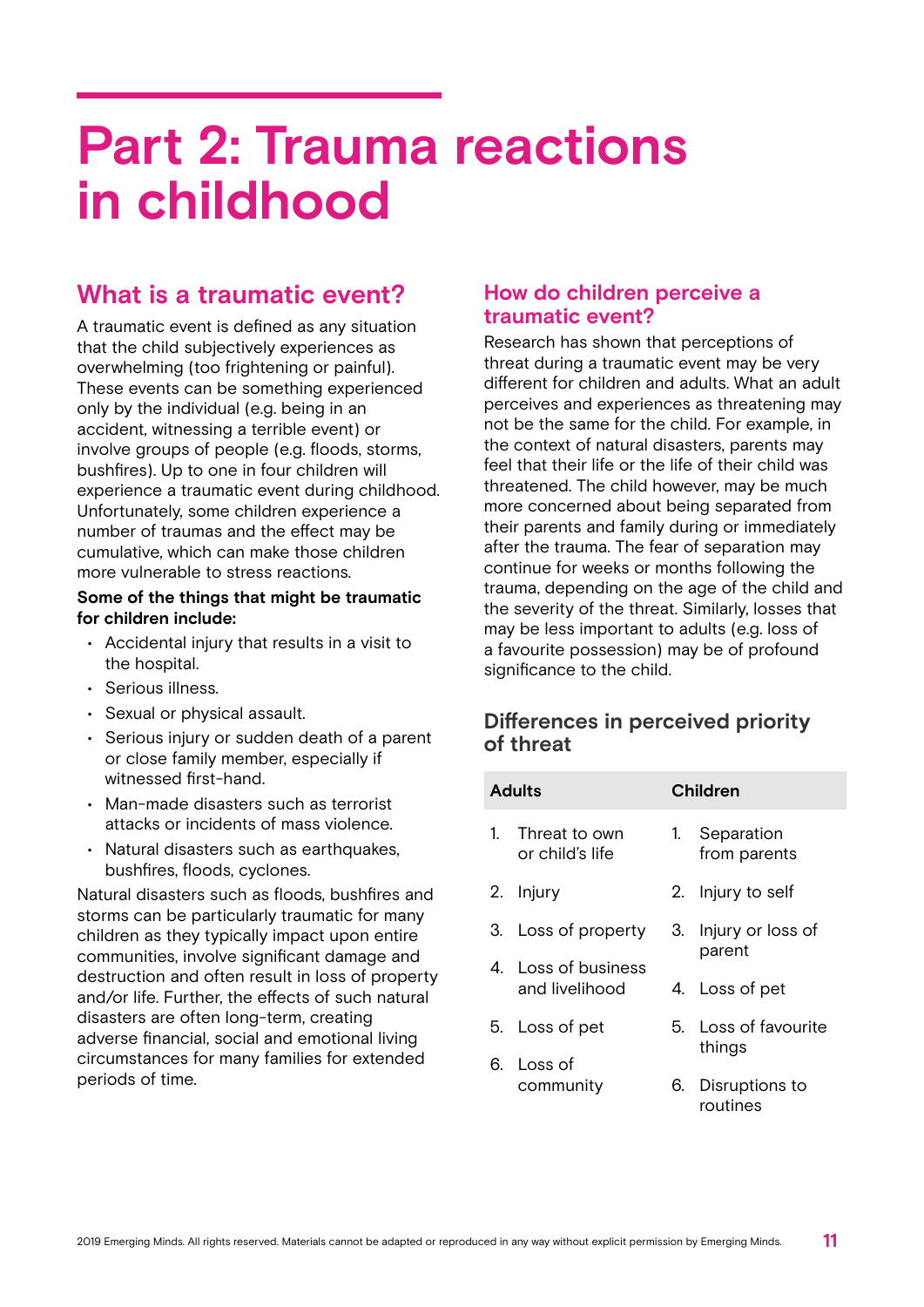

### **How do children react to traumatic events?**

There is no way of predicting exactly how any individual child will react to a traumatic event. Experiences and perceptions of threat will vary depending on the child's developmental stage, age, personality, pre-trauma functioning and previous life events. The child's reactions will also depend on how their parents and other adults, such as their educators and carers, react during and after a traumatic event. Notably, children can and often do express trauma reactions in very different ways to adults. Some of these reactions might be adaptive and positive, whereas others may cause the child (and those around them) some difficulty and persist over time. Trauma reactions are often dynamic and can present differently at any point in time.

**For some children, witnessing the trauma will have as much of an impact as being directly involved in the event.**

### **Every child reacts differently to trauma**

- The majority of children are resilient and experience only minimal, short-lived distress. Some even report feeling more confident or notice other positive changes following trauma. This is called Posttraumatic Growth.
- Some children may express a lot of different reactions, or one intense reaction immediately following the event, but gradually return to their previous functioning over time.
- Some children experience immediate traumatic stress reactions which persist over time. Sometimes these reactions may intensify or develop into different emotional and behavioural problems.
- Some children appear resilient at first but display trauma reactions later on.

### **But they were only a baby when it happened…**

A common (but incorrect) belief is that very young children are not affected by trauma and do not notice or remember traumatic events. In fact, anything that affects older children and adults can also affect very young children. Babies and young children manage their feelings through their relationships with parents and other adult carers, depending on them to feel safe and secure and to buffer their stress. This means they can be very sensitive to the emotional states of their carers, and can quickly become unsettled and feel unsafe in situations where their carers are distressed.

It is important to recognise that exposure to a traumatic event, such as a natural disaster, can impact upon the physical, behavioural, emotional and mental development of children of all ages, including babies and toddlers.

**In the event of a natural disaster, you are a protective factor for the children in your care.**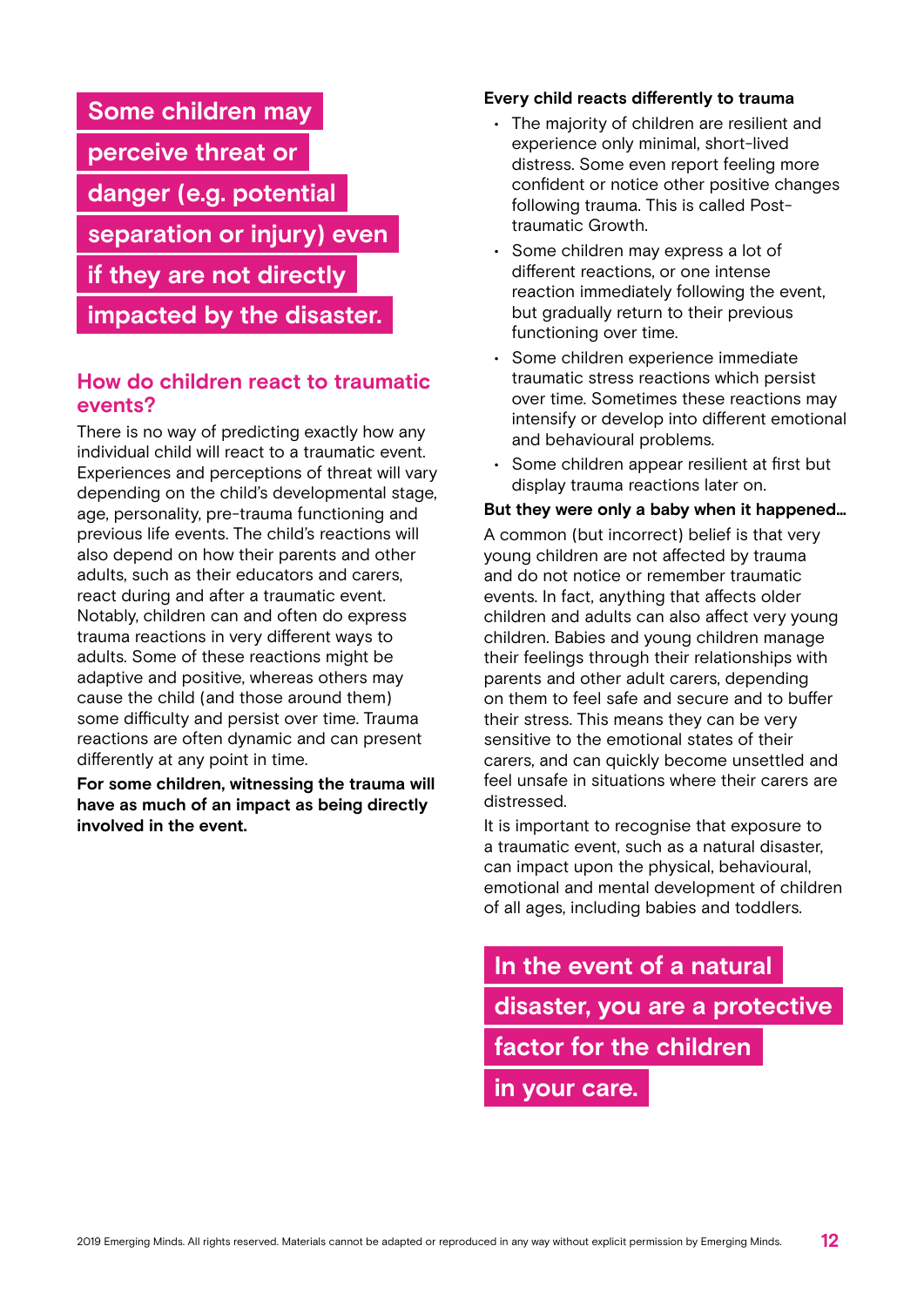## **Types of reactions following traumatic events**

Children are individuals and may express none, some or many reactions after a traumatic event. Common reactions to traumatic events like a natural disaster include:

- Asking lots of questions about the event or the future.
- Avoiding talking about what has happened.
- Wanting to help others who have been affected.
- Crying, feeling down.
- Bad dreams or nightmares about different things.
- Increased clinginess and fears of separation (e.g. from loved ones, homes, pets).
- Trouble getting to sleep, waking from sleep, occasionally sleepwalking.
- Physical reactions (e.g. fast beating heart, upset stomach, headaches).
- Feeling grumpy and losing their temper.
- Trouble concentrating.
- Difficulty with schoolwork.
- Agitation.
- Difficulty interacting with peers and adults.
- Playing, drawing and re-enacting parts of the trauma.
- Difficulties with everyday functioning (e.g. not completing homework, forgetting to pack bags or bring sports gear).
- Feeling shocked.
- Grief and sadness about loss of a loved one, pet or possessions.

Children's reactions to natural disasters may also differ depending on the nature of the traumatic event. For example, children who experienced flooding or destruction through gradual exposure (where they were able to safely remove themselves from the situation) may be more susceptible to reactions which focus on the loss of property and destruction of their homes. These children may be more likely to experience depressed mood, grief or simply withdraw following the disaster.

Other children who were victims of sudden inundation or destruction (where the child or family's safety was at risk) may be more susceptible to reactions such as posttraumatic stress, anxiety and enhanced threat perceptions regarding their safety.

## **Loss and grief**

Unfortunately, some children experience many losses following a natural disaster (i.e. loved ones, pets, possessions, home). These losses can lead to grief reactions, which can further complicate a child's response to a traumatic event.

Childhood grief is a normal emotional experience following loss and typically presents as sadness, sleep problems, loss of appetite, decreased interest, physical complaints, irritability, regression in developmental skills and preoccupation with death. Children experiencing normal grief reactions, also known as uncomplicated bereavement, will gradually engage in activities that enable them to adapt and move on from the loss.

However, some children are at risk of **childhood traumatic grief**, which may occur when the death of a loved one is perceived by the child to be traumatic (e.g. parent swept away in the floods). In childhood traumatic grief, children experience trauma symptoms that interact with their grief reactions and impede the normal grieving process. Signs of childhood traumatic grief include intrusive memories about the death (e.g. nightmares), avoidance and numbing symptoms (e.g. avoiding reminders of that person) and increased physical and emotional arousal (e.g. anger outbursts, concentration difficulties). For more information about loss and grief refer to **[ACATLGN Children, adolescents and](http://earlytraumagrief.anu.edu.au/files/Disasters%20grief%20children%20and%20families_0.pdf) [families: Grief and loss in disaster](http://earlytraumagrief.anu.edu.au/files/Disasters%20grief%20children%20and%20families_0.pdf)**.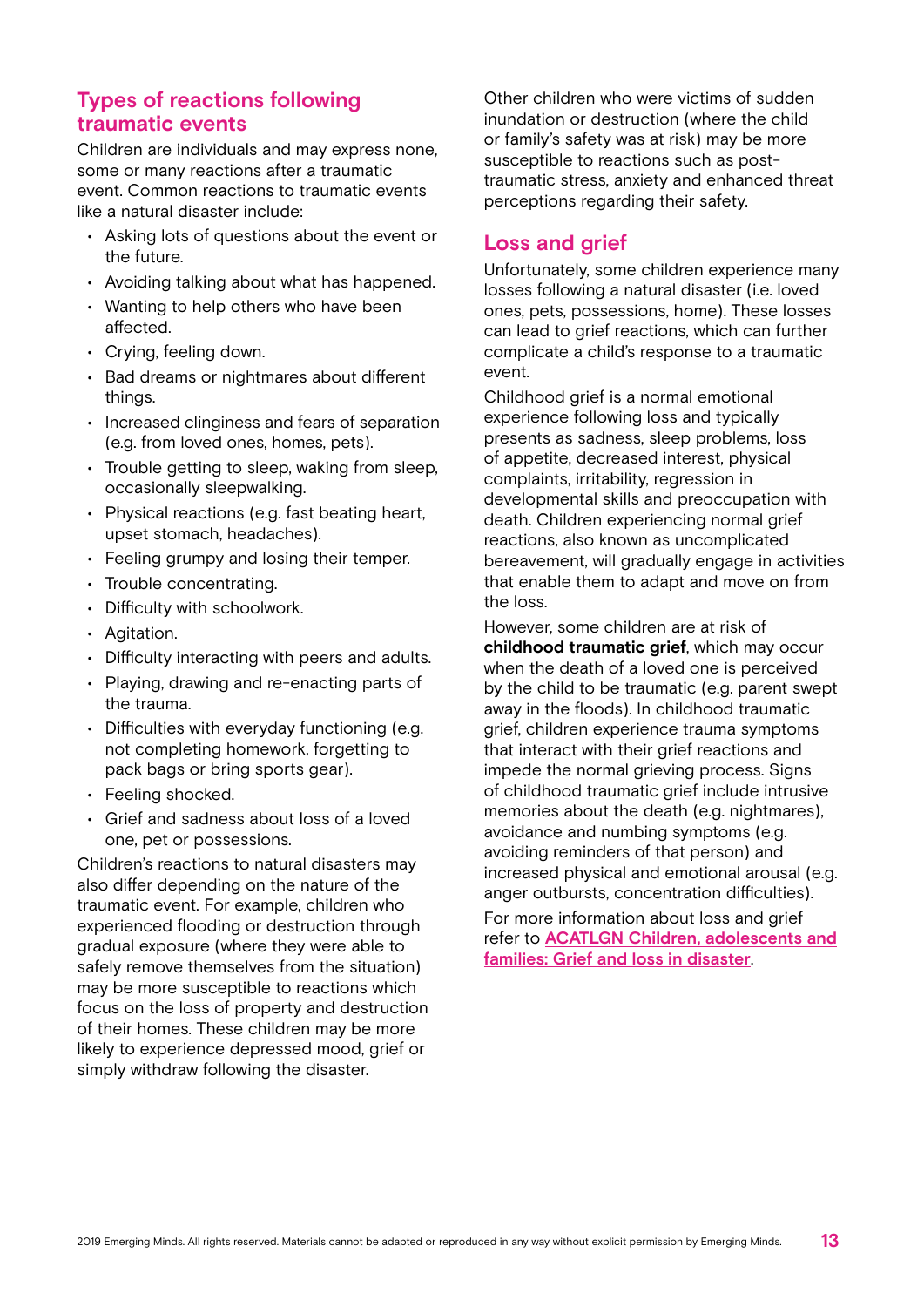## **How do children's reactions change over time?**

Reactions to natural disasters may change over time. Often, families affected by a natural disaster will spend the first few weeks after the event surrounded by support and are busy managing the direct consequences (e.g. restoring their properties from destruction, helping neighbours or friends). Children and parents may be so busy during this time that their emotional reactions are somewhat contained. However, when routines start to return to normal, support diminishes, and families have time to stop and think. It is at this point that many people may begin to demonstrate problematic emotional reactions. Although most children will recover over time, there are some who will experience significant ongoing difficulties. If trauma symptoms or emotional and behavioural difficulties are left untreated or do not resolve on their own, symptoms can follow a chronic and unremitting course and can have a significant adverse impact on children's social, emotional, behavioural and physical development. Symptoms may continue to be present 1-2 years later. Further, for some families, symptoms may only appear (or reappear) 6-12 months after the event, as economic and familial costs of the disaster begin to unfold. For example, some businesses will experience economic distress; parents may begin to suffer emotionally (e.g. depression) from the losses associated with the disaster, and children may subsequently begin to demonstrate symptoms of distress.

For some children, these problems become so interfering that they are considered to cause 'clinical' levels of distress. For other children, having experienced the traumatic event may simply cause them to react differently to events over the following year. Some everyday events (e.g. homework, exams, arguments with friends) may trigger emotional or behavioural reactions (e.g. anxiety, depressed mood, fighting) that the child would not normally demonstrate.

In the months (and years) following trauma, children may experience a range of stress reactions. The most severe of these reactions and the most common include diagnoses of post-traumatic stress disorder (PTSD), other anxiety disorders such as separation anxiety disorder and panic attacks, and depression. Behaviour problems may be severe, such as oppositional defiant disorder (ODD) or conduct disorder, or may be expressed as increased aggression, interpersonal problems, substance use or risk-taking behaviours. Some children may have increased sensitivity to issues such as school yard or cyber bullying. Although some of these issues may appear to be minor, over time the cumulative effect may impact on the child's development and ability to achieve and thrive emotionally, academically and socially.

For more information about severe childhood stress reactions please refer to **Part 5 of this handbook.**

|                                                                                                                                |                                           | <b>Symptoms over time</b>                                                                               |                                           |                                                                                                                                                                                |
|--------------------------------------------------------------------------------------------------------------------------------|-------------------------------------------|---------------------------------------------------------------------------------------------------------|-------------------------------------------|--------------------------------------------------------------------------------------------------------------------------------------------------------------------------------|
| Fear<br>Agitation<br><b>Nightmares</b><br>Difficulty sleeping<br>Clinginess<br>Crying and distress<br>Difficulty concentrating | ><br>⋗<br>⋗<br>$\blacktriangleright$<br>> | Sleep problems<br><b>Tiredness</b><br>Loss of social skills<br>Depression<br>Poor school<br>performance | ⋗<br>><br>⋗<br>⋗<br>$\blacktriangleright$ | Clinical level symptoms<br>Poor academic outcomes<br>Alcohol- and drug-related<br>problems and increased<br>risk-taking<br>Problems with the law<br>Interpersonal difficulties |
| <b>IMMEDIATE</b>                                                                                                               |                                           | <b>INTERMEDIATE</b>                                                                                     |                                           | <b>LONG-TERM</b>                                                                                                                                                               |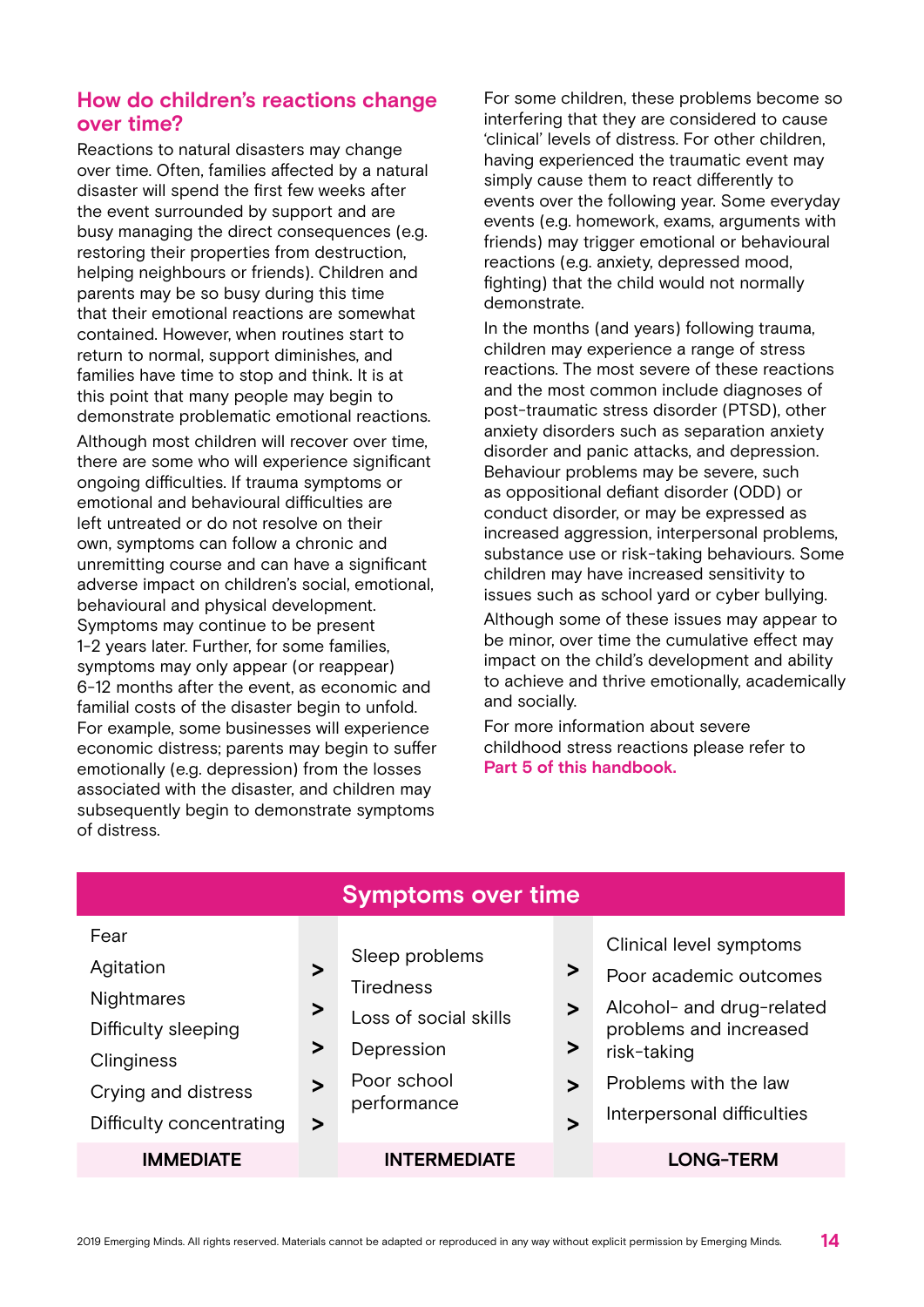## **Risk factors**

There are a number of risk factors that may increase the likelihood that children will experience potentially debilitating trauma symptoms, with long-term consequences for their social, emotional, behavioural and academic development. These include:

### **Pre-trauma risk factors**

- A history of emotional or behavioural difficulties (e.g. anxiety, ADHD).
- Pre-existing family stressors (e.g. parental conflict, divorce, financial strain, parental mental health concerns, lack of secure attachment with parent/carer).
- Prior exposure to traumatic or stressful life event/s.
- Academic difficulties.

### **Trauma-related risk factors**

- Threat to life.
- Injury to self.
- Witnessing a family member or friend get injured or killed.
- Separation from parent/carers.
- Loss of a family member or friend.
- Witnessing family members in a highly distressed state.
- Witnessing other property damaged by a disaster (e.g. neighbour's property).
- Loss of the child's own home, personal belongings, pets.
- Evacuation of the family.
- Abruptness of the event.

### **Post-trauma environmental factors**

- Changes in the family (e.g. loss of parent, increased parental absence due to changes in work).
- Parental mental health problems.
- Parent-child relationship difficulties.
- Family dysfunction (e.g. chaos, fighting, poor communication).
- Changes in parenting (e.g. less consistent and predictable).
- Family stressors (e.g. relocation, change in routines, grief, change in roles and responsibilities).
- Loss of school and/or community.
- Loss of social supports.
- Vicarious or secondary traumatisation through listening to people speaking about the disaster or through the media.

## **Age-related responses to trauma**

A commonly held belief is that children under the age of 5 are immune to the negative effects of trauma. This is not true. In fact, children in this age group may be the most vulnerable to experiencing adverse outcomes as they are undergoing a rapid period of emotional and physiological development, have limited coping skills, and are strongly dependent on their primary caregiver to protect them physically and emotionally. Although babies, preschoolers and children may present with a similar pattern of trauma symptoms, the way children process and respond to a traumatic event very much depends on their age and developmental maturity. It is therefore very important for educators to have an awareness of how unique developmental differences may impact on the manifestation of trauma symptoms across age groups, as these need to be taken into consideration when deciding how best to help a child cope with a traumatic experience, such as a natural disaster.

## **Children aged 0–4 years**

## **Babies (0–24 months) Developmental considerations**

Babies are especially dependent on their caregivers to nurture them and meet their needs for physical contact, comfort, food, sleep and attention. Developing a secure attachment with a primary caregiver is a crucial task at this stage of development. However, after a trauma it can be challenging for a parent to meet all their child's needs. This can affect a child's sense of trust in their parent's ability to protect them. Additionally, babies also have minimal skills to communicate or cope with pain or strong emotions, making them highly dependent on their parents/ caregivers to help them feel safe and secure and to regulate their emotions.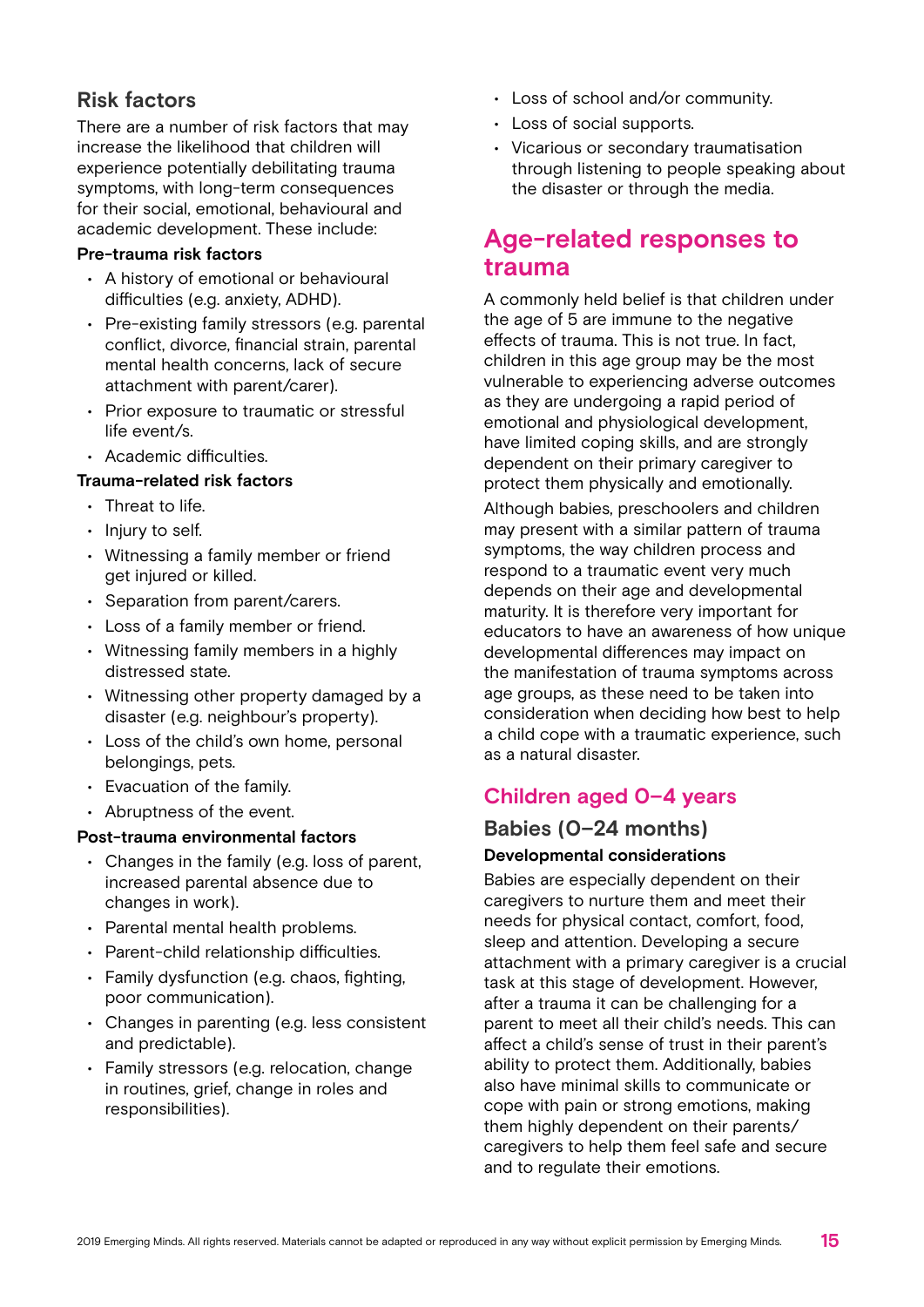This period is also when separation anxiety and fears of 'strangers' or unfamiliar people develop. Babies may therefore be more aware of and frightened by separations from their caregivers and react fearfully around strangers. In the early stages after a trauma, it is therefore best to minimise separations from parents wherever possible.

#### **Psychological reactions to trauma**

- Heightened arousal (e.g. disturbed sleep, jumpy or easily startled, hard to settle or soothe).
- Changes in appetite (e.g. fussy eating, no appetite).
- Regression in developmental skills (e.g. rolling over, sitting, crawling).
- Decrease in vocalisations (e.g. less babbling or cooing).
- Behavioural changes (e.g. increased irritability, extreme temper tantrums, fussiness, attention-seeking, aggressive behaviour).
- Excessive clinginess to primary caregiver (e.g. crying upon separation, insisting on being picked up).
- Clinginess to anyone even complete strangers.
- Decrease in responsiveness (e.g. lack of emotional responses, numb appearance, lack of eye contact, little interest in environment/objects around them).
- Inconsolable crying.
- Alarmed by reminders of the event (e.g. sights, sounds, smells).

**Optional handout: Educator fact sheet 1 – trauma responses in children aged 0–24 months**

## **Toddlers and preschool children (2–4 years)**

### **Developmental considerations**

Toddlers and preschoolers are highly dependent on their caregivers to help them feel safe and secure and to help them understand and cope following a disaster. Preschoolers become more aware of how others think and feel and are therefore likely to notice and be sensitive to how their family members are responding to the event. Due to their limited physical, cognitive and emotional skills, they lack the ability to protect themselves and can feel helpless and powerless. Toddlerhood also represents a time where children are struggling to gain a sense of autonomy and are learning new skills. Following trauma, toddlers may regress or show a delay in acquiring new developmental skills.

Young children will also often recreate parts of the event through their play or drawing. In addition, they may experience increased physical symptoms (e.g. tummy pains) and often remember negative images of the disaster during quiet times, rest times and bed times. They often seek to avoid the unsettling memories by 'misbehaving' at these times, protesting separations and/or seeking out additional closeness with their caregivers.

Preschoolers are particularly vulnerable following a traumatic event as they are more likely to blame themselves for its cause. For example, preschool children are more likely to think, 'The flood happened because I was bad'.

Preschool children are also more likely to overgeneralise or catastrophise from the facts they have available. For example, they might think, 'Our house blew away, so that means there must be no houses left at all'. They may not understand that conditions that led to the natural disaster are different to conditions today. This is also the stage of asking questions; there is a need to make sense of what is happening in their environment.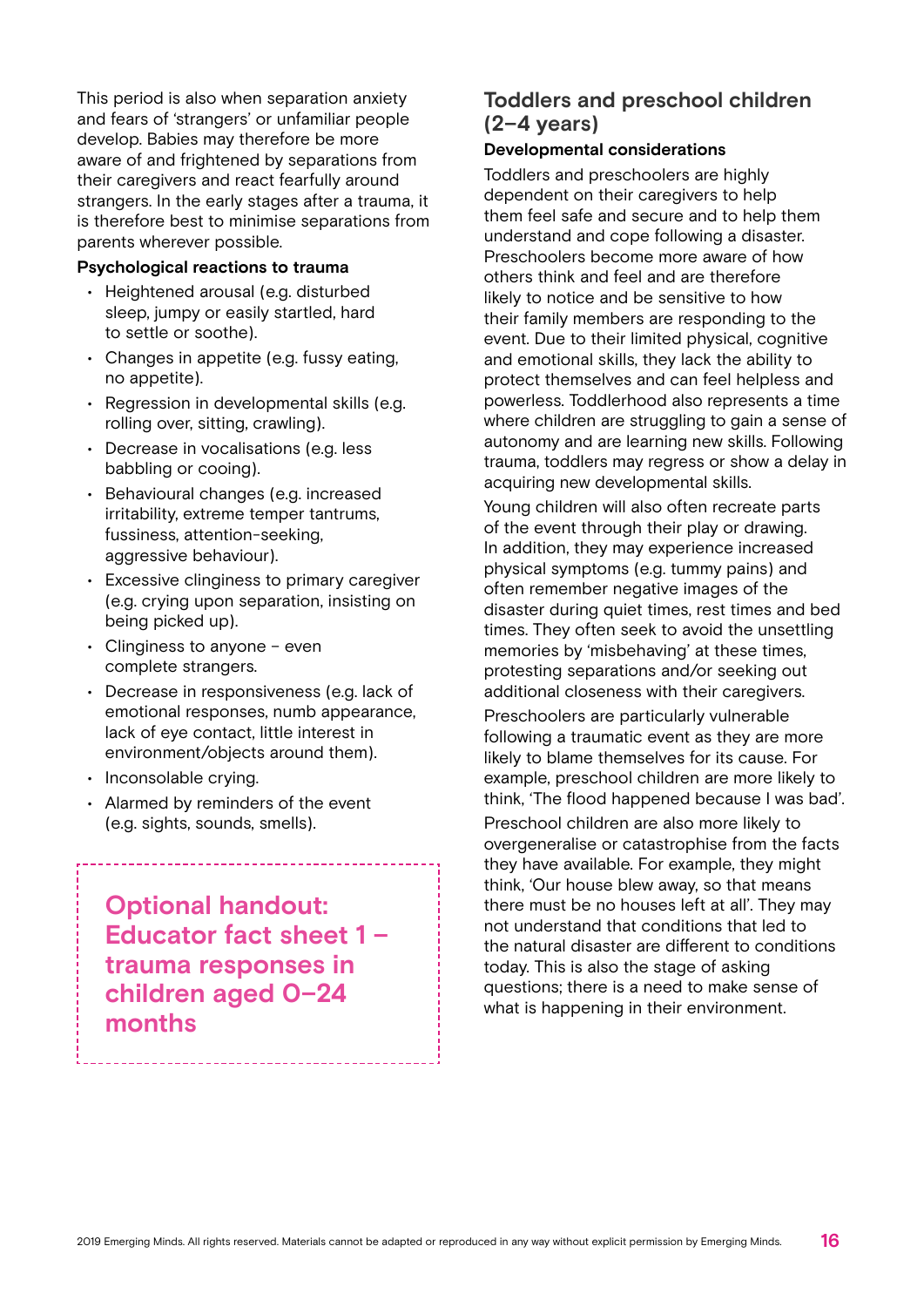Children of this age may also have more difficulties understanding that loss is permanent. Due to their limited communication skills, they may not be able to explain what is upsetting them or understand why their parents are distressed. Therefore, younger children's responses to traumatic events tend to be more behavioural. Given that some of these behaviours are 'normal' during this stage and can be mistaken as the 'terrible twos', it is extra important to observe these behaviours closely to determine if they are within normal limits for the child's age or are new and indicating signs of distress.

### **Psychological reactions to trauma**

- Heightened arousal (e.g. disturbed sleep, jumpy or easily startled by loud noises, difficulties concentrating, hard to settle or soothe).
- Changes in appetite (e.g. fussy eating, no appetite).
- Regression in developmental skills (e.g. walking, crawling, toileting skills, talking like a baby, thumb-sucking).
- Loss of confidence.
- Appearing sad and withdrawn.
- Increased physical complaints (e.g. tummy aches, headaches).
- Behavioural changes (e.g. increased irritability, extreme temper tantrums, fussiness, attention-seeking, defiance, aggressive behaviour).
- Difficulty concentrating and paying attention.
- Aggression and/or angry behaviours toward themselves or others (e.g. head banging, hitting, biting).
- Reliving the trauma (e.g. traumatic play or drawing, nightmares, repeatedly talking about the event, asking questions repeatedly).
- Separation anxiety or excessive clinginess to primary caregiver or teachers (e.g. crying upon separation, insisting to be picked up, refusing to stay in room alone).
- Concern that something terrible will happen to primary carers.
- Clinginess to strangers.
- Development of new fears that are unrelated to the trauma (e.g. the dark, monsters, animals).
- Avoiding reminders and/or visibly distressed by reminders of the event (e.g. sights, sounds, smells, tastes, physical reminders).
- Decrease in responsiveness (e.g. lack of emotional responses; numb appearance; lack of eye contact; withdrawal from family, teachers and friends; less interest in play; restricted exploratory behaviour).
- Relationship difficulties with caregivers, siblings or peers.

**Optional handout: Educator fact sheet 2 – trauma responses in children aged 2–4 years**

## **Children aged 0–4 years**

- Babies, toddlers and preschoolers are vulnerable to the negative effects of trauma.
- Trauma responses can vary greatly between individuals. Educators need to be aware of children who are exhibiting behaviour problems, as well as children who are quieter and more withdrawn.
- Behavioural expressions of trauma (e.g. tantrums, aggression, hyperactivity) may be misinterpreted as 'bad behaviour', ADHD or oppositional behaviour.
- Babies, toddlers and preschoolers are particularly at risk of adverse outcomes if they witnessed threat to their parent/s, were separated from their parent/s or if their parent/s reports significant psychological distress.
- **• Early intervention is recommended to ensure that the behaviours do not become engrained and the child continues to thrive and maximise their developmental trajectory.**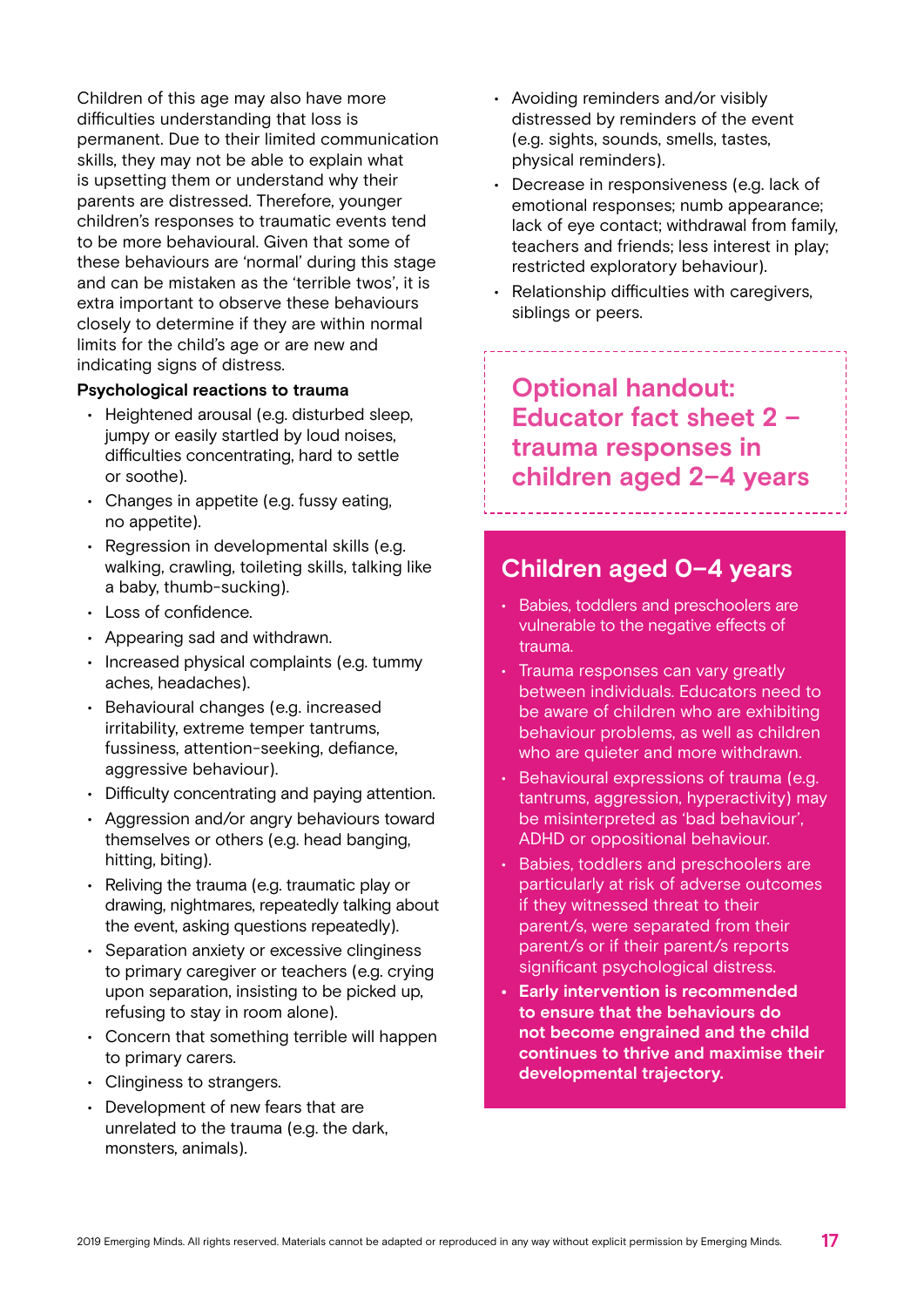# **Optional activity 4: Reflection and discussion: Child trauma responses (0–4 years) (10 mins)**

## **Children aged 5–12 years**

### **Developmental considerations**

After a trauma, children often feel out of control and overwhelmed. They are more likely to worry about the event and develop fears related to what happened. School-aged children have more coping skills available compared to preschoolers, but they will still observe adults to determine how serious the situation is and will often copy their responses. They may discount verbal explanations if what they observe and notice does not match up with what adults are telling them. They will also use their imagination to 'fill in the blanks' when they do not have realistic information.

### **Psychological reactions to trauma**

Middle childhood is a period of exploration and learning; however, children are still dependent on their parents to provide a safe and nurturing environment. Exposure to disaster can undermine the child's confidence, and post-trauma reactions may interfere with their cognitive abilities, such as memory and attention. As a result, deficits in knowledge may emerge in the months or years following trauma exposure.

### **Trauma responses that may commonly be exhibited by children in this age group include:**

- Intrusions (e.g. distressing memories that pop into their head during the day nightmares; emotional and physical distress around reminders; repeated discussion about the event; re-enactment of trauma in play).
- Avoidance (e.g. refusal to participate in school activities related to the disaster; refusal to talk about the event; memory blanks for important aspects of the event).
- Changes in arousal and reactivity (e.g. increased irritability and anger outbursts; difficulties concentrating; being overly alert and wound up; increased nervousness and jumpiness; sleep disturbance).
- Changes in mood and thinking (e.g. appearing flat, no emotion related to event, loss of interest in previously enjoyed activities).
- Emotional distress (e.g. self-blame and guilt, moodiness, crying and tearfulness).
- Behaviour changes (e.g. angry outbursts, aggression, non-compliance).
- Decline in school performance resulting from non-attendance, difficulties with concentration and memory, lack of motivation.
- Increase in physical complaints (e.g. headaches, stomach aches, rashes).
- Withdrawal from family and friends.
- Changes in appetite (e.g. fussy eating, no appetite).
- Anxiety and fear for their own and others' safety (e.g. increased clinginess).

## **Children aged 5–12 years**

- Children aged 5–12 years are vulnerable to the negative effects of trauma.
- Trauma responses can vary greatly between individuals.
- The school can play an important role in identifying children experiencing problems, especially if parents and caregivers are also coping with their own grief and loss and would benefit from additional support.
- Post-trauma reactions may interfere with the child's cognitive abilities such as memory and attention. As a result, deficits in knowledge may emerge in the months or years following trauma exposure.
- **• Early intervention is recommended to ensure that the behaviours do not become engrained and the child continues to thrive and maximise their developmental trajectory.**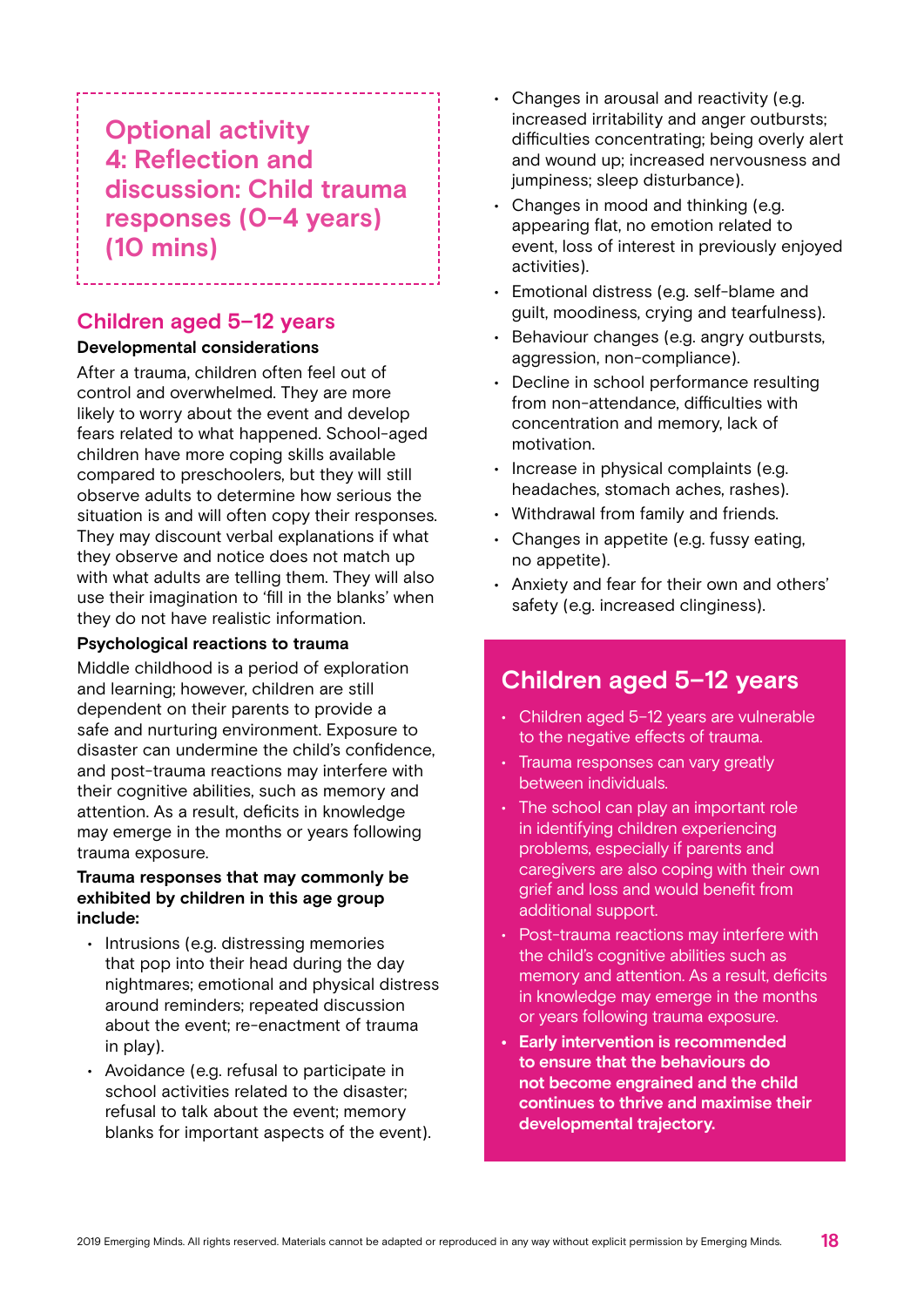# **Optional handout: Educator fact sheet 3 – trauma responses in children aged 5–12 years**

**Optional activity 4: Reflection and discussion: Child trauma responses (5–12 years) (10 mins)**

# **Parenting and environment post-trauma**

A post-trauma or post-disaster environment may mean some parents and other caregivers are unable to provide basic needs such as food and shelter. A post-trauma environment may also be disorganised and unpredictable due to moving house, changing schools, lack of familiarity with surroundings at home/ school, or living in conditions that require sharing and are possibly overcrowded.

Parents are also at increased risk of experiencing adverse psychological outcomes and may develop ineffective parenting behaviours following a disaster. Parents experiencing anxiety may become more restrictive or overprotective in their parenting (e.g. not allowing the child out of their sight) or may incidentally model their fear responses and poor coping responses to their child. Parents suffering from depression may become more emotionally withdrawn, unresponsive and/or unavailable and therefore may not be as able to help their child to process and cope with distressing trauma symptoms and experiences.

These changes in parenting style and environment may have a negative impact on the parent-child relationship; further exacerbate behavioural and emotional difficulties; or contribute to a child's belief that the world is a dangerous and unsafe place. It is therefore important to be aware of how parents are coping with the disaster and whether they would benefit from additional support.

# **Summary**

Every young person reacts differently to traumatic events and most children will cope well following trauma. Some children will be distressed but recover fairly quickly. For others, symptoms continue and may even increase over time, resulting in academic, social, emotional and behavioural problems.

A child with symptoms that continue in the long-term, increase in intensity or interfere with the child's functioning may require intervention. Fortunately, there are now a range of evidence-based assessment tools, prevention and intervention programs available that can prevent or minimise the negative repercussions of trauma. Educators and child care professionals are in a unique position to identify children who are experiencing difficulties following a natural disaster, and may find it useful to refer to the age-appropriate tip sheets when monitoring their students following traumatic events.

The aftermath of a disaster or community trauma can be overwhelming, confusing and difficult for all community members. Reactions will be at their most intense immediately afterwards and children (and adults) will have different ways of dealing with the 'big' feelings they experience. Children may be particularly affected as their belief that the world is a safe place, or that adults would always be able to protect them, may have been shaken or lost. As an educator, you will know many of the children in your community personally. You may also be a parent and have different responsibilities pulling you in different directions.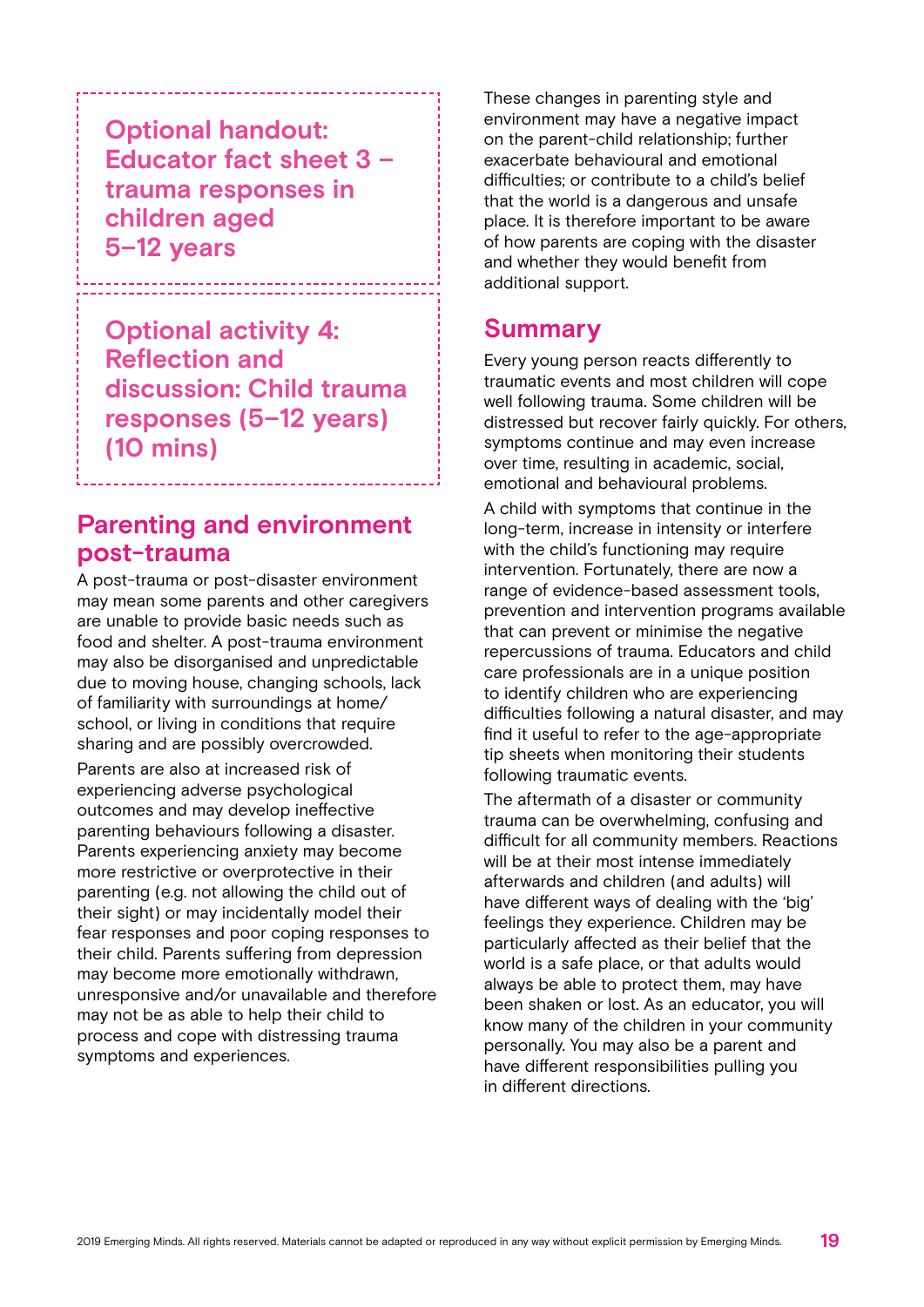# **Part 3: The role of educators in helping children during and after a natural disasterrelated traumatic event**

Most natural disasters that occur in Australia will have advance warning, leading to the closure of schools and child care facilities; though some (e.g. earthquake) may have little or no warning. While your primary role during and after a natural disaster will always be to continue to be a good educator, circumstances may arise that place you in the position of also being a 'first responder' for the children in your care.

**Optional activity 5 - Reflection and discussion: Natural disaster events** 

# **During and immediate aftermath**

Having undertaken practical and psychological preparation in the 'preparedness' phase of your emergency planning (refer to Part 1 of this handbook), educators will already be primed to provide an organised and calm 'first response' should a disaster event occur while children are in their care. In addition, the application of 'Psychological First Aid' (PFA) can be key to reducing children's distress, while supporting flexible coping and adjustment (i.e. recovery) during and immediately after the disaster.

## **What is Psychological First Aid?**

Psychological First Aid (PFA) is a set of strategies to assist and protect people in any emergency which has threatened their lives or wellbeing. Endorsed by the World Health Organisation, PFA is based on the principle of 'do no harm' and is a proven approach to helping people affected by an emergency, disaster or traumatic event. Although the principles can be used anytime, PFA is most widely used in the first hours, days and weeks following emergencies, when those affected by a disaster will be experiencing a range of early reactions that may interfere with their ability to cope.

Just like physical first aid, PFA includes basic, common sense principles of support to promote positive recovery, such as helping people to feel safe, connected to others, calm, and hopeful, while also encouraging people to regain control and self-efficacy. PFA supports natural recovery by helping people identify their immediate needs, and their personal strengths and abilities to meet these needs.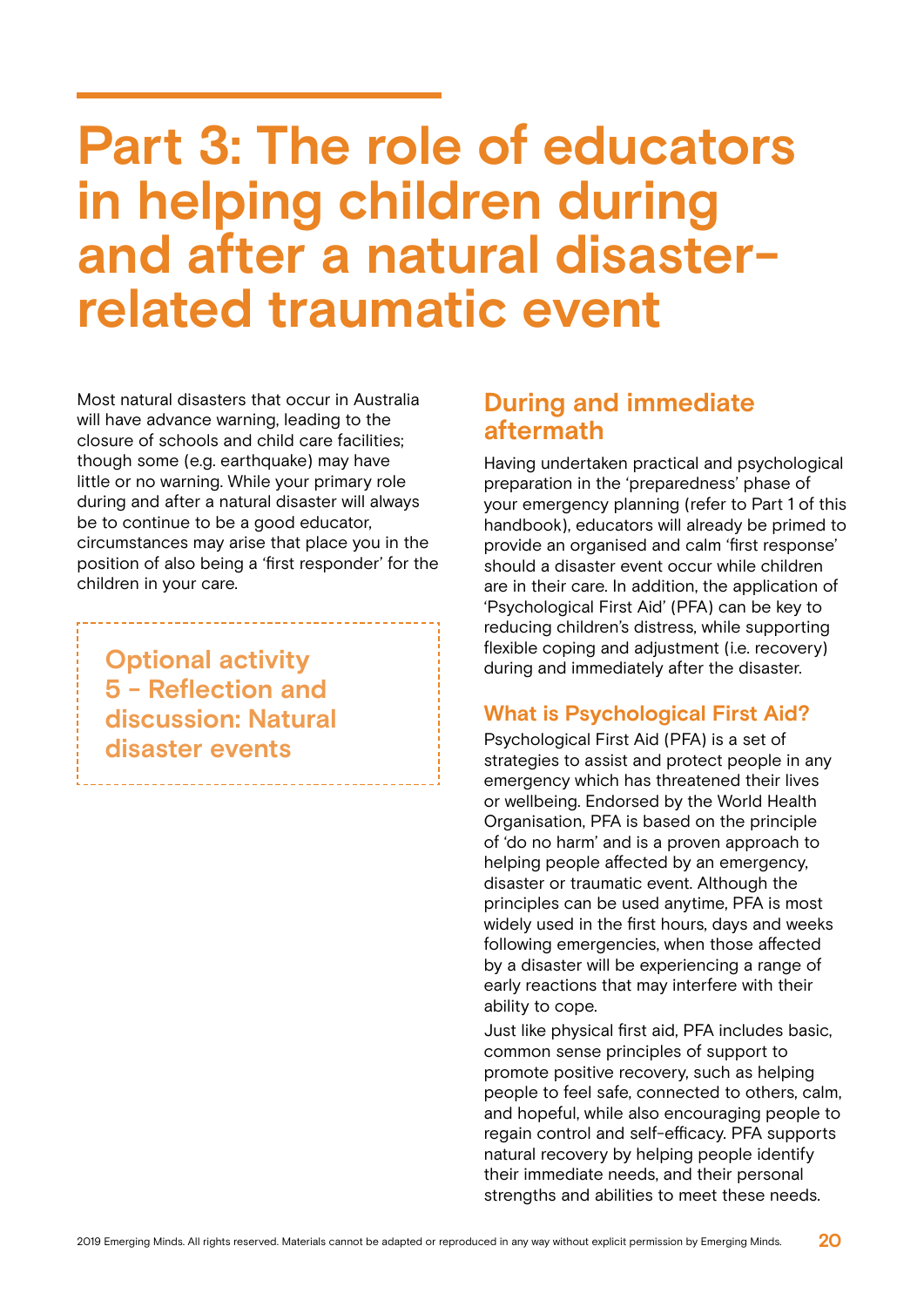| One of the most important       |
|---------------------------------|
| research findings is that a     |
| person's belief in their        |
| ability to cope can predict     |
| their outcome. PFA supports     |
| recovery by helping people      |
| <b>identify their immediate</b> |
| needs and their strengths       |
| and abilities to meet           |
| these needs.                    |

## **PFA for children**

PFA for children in a disaster or emergency is based on five important concepts:

**Ensure safety** – Make children as physically safe as possible and do not leave them unattended. Look for a quiet place where there are other people who are calm. Protect them from the media or from people who want to talk to them who are not part of the emergency response.

**Keep calm** – Speak in a low, calm voice and try to manage your own responses in front of children at your school. Explain what has happened using clear facts and, if possible, what will happen next. Answer questions and concerns with honesty, but without details that may be graphic or frightening for younger children. Tell children they are safe (when this is the case). Tell them that they have you and other adults looking out for them and that they will be with their families soon. Where possible, protect children from being witness to any gruesome scenes (e.g. death, injury, mass destruction). Try to keep them away from other distressed adults and people who are talking about what happened.

**Connect** – Babies and children have an overwhelming need to feel safe in frightening situations, so it is important to reunite children with their families and loved ones as soon as possible after a disaster or traumatic event. If this is not possible, try to keep in regular touch by any means available (e.g. phone, text, private message, email). If siblings are at the same school, encourage them to be together while they are waiting for their family. Older siblings will likely feel like they need to protect their younger siblings and may insist on joining their class or that they join theirs.

**Self-efficacy** – Where practical, encourage children to meet their own needs. For example, if children are agitated consider redirecting their attention to any calming strategies you've used before. An effective approach may be to ask them to help you:

*'Hey, I'm feeling a little bit anxious. What do you think could help me calm down?' (Prompt children to help access a strategy and then ask them to practise it with you.) 'Slow breath – what an excellent idea! Will you guys help me? Let's try 'snake breath'. Let's breathe in through our nosessssssss and hisssssssssssssssss.'*

Alternatively, consider giving them small tasks they can assist with (e.g. filling water bottles, carrying blankets) and acknowledge/praise their assistance. 'Thanks, that's great helping. I wouldn't have been able to carry all these water bottles without your help!'

**Reassure** – Be mindful of children's needs and reactions and be responsive to them. Reassure the child that their reactions are normal and will pass in time. Be gentle and accept all responses. Don't tell them to 'be good', 'stop being silly' or to 'be brave'. Remember that most children will need time for their natural resilience to emerge and develop, and will need additional support, care and sensitivity from adults to help this process along. If passing time with children, try to involve them in play activities (e.g. singing, drawing, slow breathing) or simple conversation about their interests, according to their age. Some children may require physical touch for reassurance such as hugs, holding hands or leaning on you. Quiet conversation and singing can also help to reassure them that they will be ok.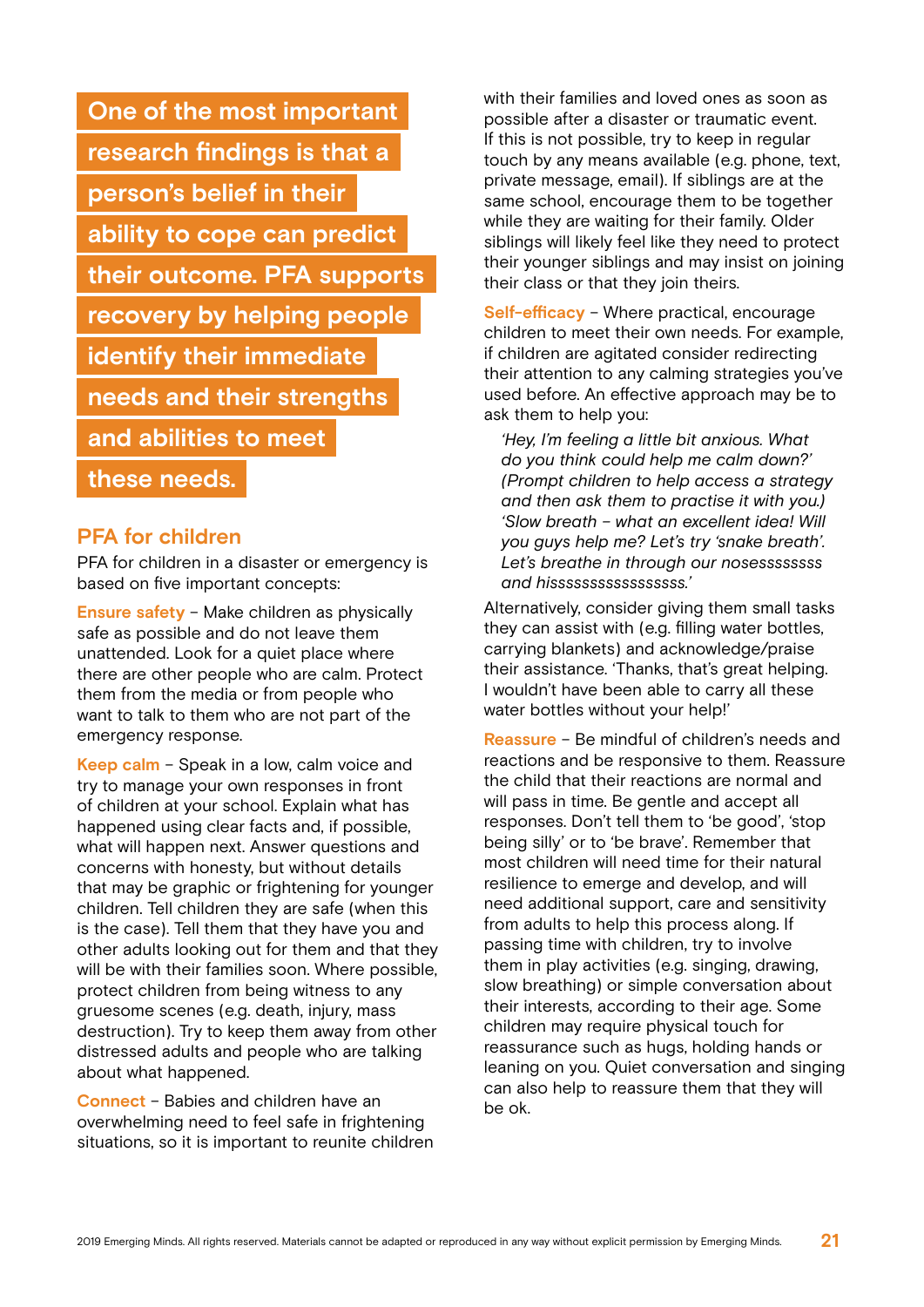

### **Don't forget to look after yourself**

As an educator managing children during a disaster, the delivery of psychological first aid can be very rewarding – however, it can also be very challenging and stressful. It is important to remember that to support children in times of crisis, you need to support yourself.

If you need a moment away, ask for someone to help look after your responsibilities for a moment and take some time to breathe. If food and drink is available, take some time to eat, drink and talk with other calm adults. Use coping strategies that have previously worked for you (e.g. slow breathing, meditation, a hot cup of tea, physical movement/stretching) to assist in reducing your own sense of stress and anxiety. Remember, children can pick up if you are upset or stressed, which can sometimes frighten them more. Remaining calm and looking after yourself will ensure that the children in your care feel as safe and secure as they can under the circumstances.

**During and immediately after a natural disaster, the application of PFA is widely endorsed as being best practice for assisting children (and adults) to respond to and recover from an emergency.**

For more resources about PFA refer to the **Resource Matrix.**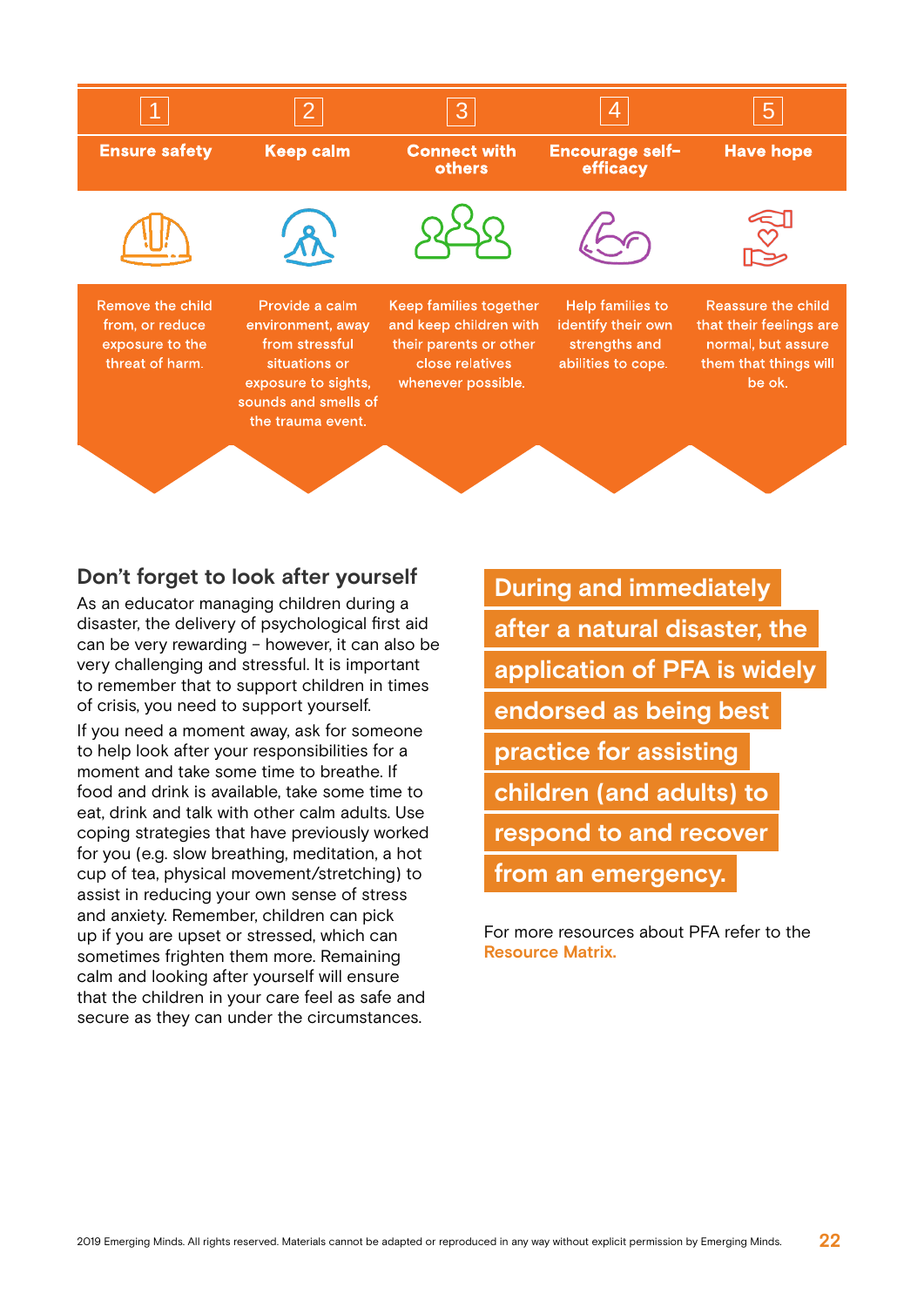# **Post-disaster: The role of educators**

Educators often ask how they can help children in their class who have experienced a traumatic event. Although educators may play an important role in identifying mental health concerns in children, their primary role following a natural disaster is to continue being a good teacher or child care professional. Children need to return to their normal routine as soon as is practical following the disaster and thrive on the certainty of knowing where they need to be and what they need to do throughout each day. Educators are in a unique position to assist children who have been affected by disaster by providing this ongoing and stable contact.

# **It is important for educators to consider cultural differences in children's responses post-disaster. Some cultures encourage children to express all their feelings, including anger and sadness, while others place harmony and restraint above self-expression, which can discourage the expression of certain feelings or strong emotions. Take the time to discuss with parents and carers how best to support the child's emotional needs and processing of the disaster.**

**Optional activity 6: Reflection and discussion – cultural differences**

## **Babies and younger children (0–24 months)**

Babies and toddlers experience fear just like anyone else, but as their brains and bodies are still developing, they may not be able to make sense of what is happening. They can, however, communicate their experience and feelings through their behaviours (e.g. crying or being clingy, withdrawn, angry, or anxious) as well as verbal and/or non-verbal means (e.g. facial expressions, eye movements, play, drawings).

After a natural disaster event, most babies and younger children who are well supported by nurturing and caring adults and predictable routines will overcome their distress and return to being themselves within a few weeks or months. Educators working in early childhood education and care services are uniquely placed to support babies and young children in their recovery post-disaster by providing them with opportunities to express emotions and feel understood, and to also identify any children who continue to experience difficulties and may require further assistance.

### **Acknowledgement:**

The following information has been developed with the assistance of the Queensland Centre for Perinatal and Infant Mental Health Resource, 'Recovering Together after a natural disaster: A resource guide for early childhood education and care services.' This resource provides a comprehensive guide and education program for early childhood education and care services providers. To request the complete resource email: PIMH@health.qld.gov.au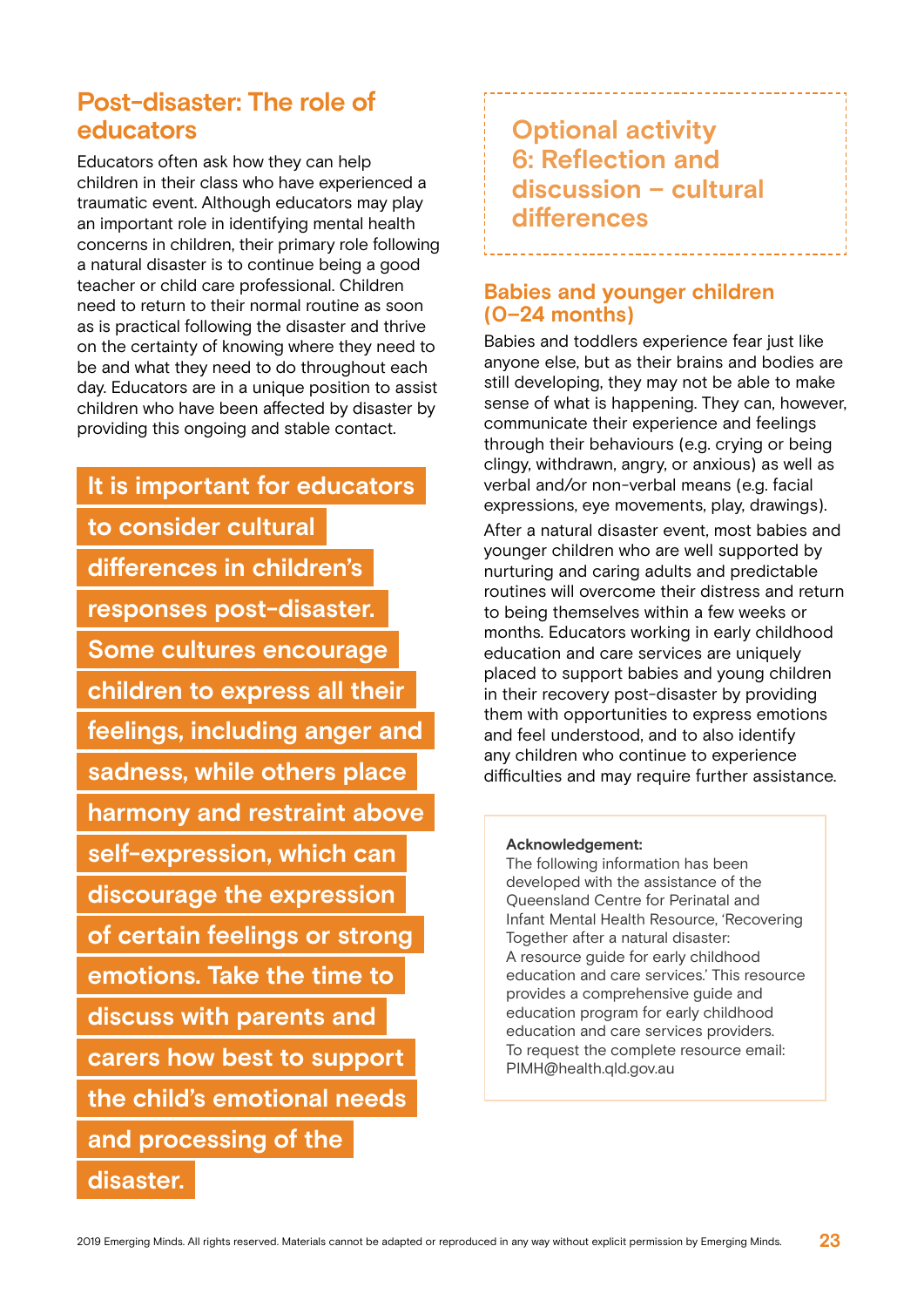## **Provide a consistent and predictable routine**

Children who have experienced trauma can find changes in routines and environment unsettling and even frightening. Positive, predictable and well-structured environments will promote feelings of safety, security and belonging. The more familiar the routine, the more settled children will be, so wherever possible, avoid change (e.g. in rooms, routines, adult carers).

In a group-room or care setting, some children may interact with other children who have also experienced the same disaster, as a way of normalising their own emotional responses. Others may need time by themselves or one-on-one with an educator, to help them continue to process the event and to regain their sense of security.

## **Limit exposure to media**

After a disaster has occurred, media images, radio talkback and general conversations about the event and/or disaster recovery efforts may arouse anxiety in babies and young children, which can create greater fear, tension and confusion. Repeated images of the disaster event on television or online (e.g. images of flooding or bushfire) may also cause the child to feel like the event is happening again, which can contribute to cumulative stress. It is important to give babies and children enough information to feel secure and reassured, but also to be mindful of their level of exposure to the disaster and limit ongoing exposure to the media.

## **Listen with your eyes and ears**

It is important that all non-verbal and verbal communications with babies and young children are conducted with empathy and honesty. By being responsive and reassuring, you will demonstrate to the child that you understand and can share in their experiences and emotions. The child will then have faith that their feelings and concerns are normal, understood and acknowledged. In turn, this will help make them feel safe, secure and better able to manage their 'big' feelings. Be honest in answering questions and (where possible) use the child's own words when discussing the event with them.

As babies and young children have a limited vocabulary to express their feelings verbally, it is essential to use active listening, reflective listening and observational skills to gather information about the level of distress the child may be experiencing.

### **Active listening & observational skills:**

- Try to really 'tune in' to the child by paying close attention to their words, expressions and body language.
- Maintain eye contact and use your body language (e.g. nods, shrugs, facial expressions, gestures) to show you are listening.
- Remain calm and controlled.

### **Reflective listening skills:**

- Listen more than you talk.
- Try to think and speak like a child (or as a younger child would if they could). By recognising and respecting the child's feelings, you will validate their experience.
- Use short sentences to restate and clarify feelings and experiences.
- Try and respond to personal content, rather than content that is impersonal or distant from the child. For example, you might say, 'You were really scared' or 'Sounds like you are feeling angry'.
- By paraphrasing and repeating back to the child what they are telling you, you will help the child develop language around their emotional experiences.

Avoid saying things like 'Don't be sad/angry/ worried/upset' to reassure a child or baby. Being told not to feel a certain way may invalidate the child's feelings and leave them feeling shamed or misunderstood. Depending on individual circumstances, statements that reassure the child that they are safe now and assist them in thinking about their concern in a more positive or helpful way may be beneficial, such as, 'Yes, the thunder was loud but it didn't hurt you, did it?' or 'Yes, there was lots of rain and wind but you were safe in the evacuation centre, weren't you?'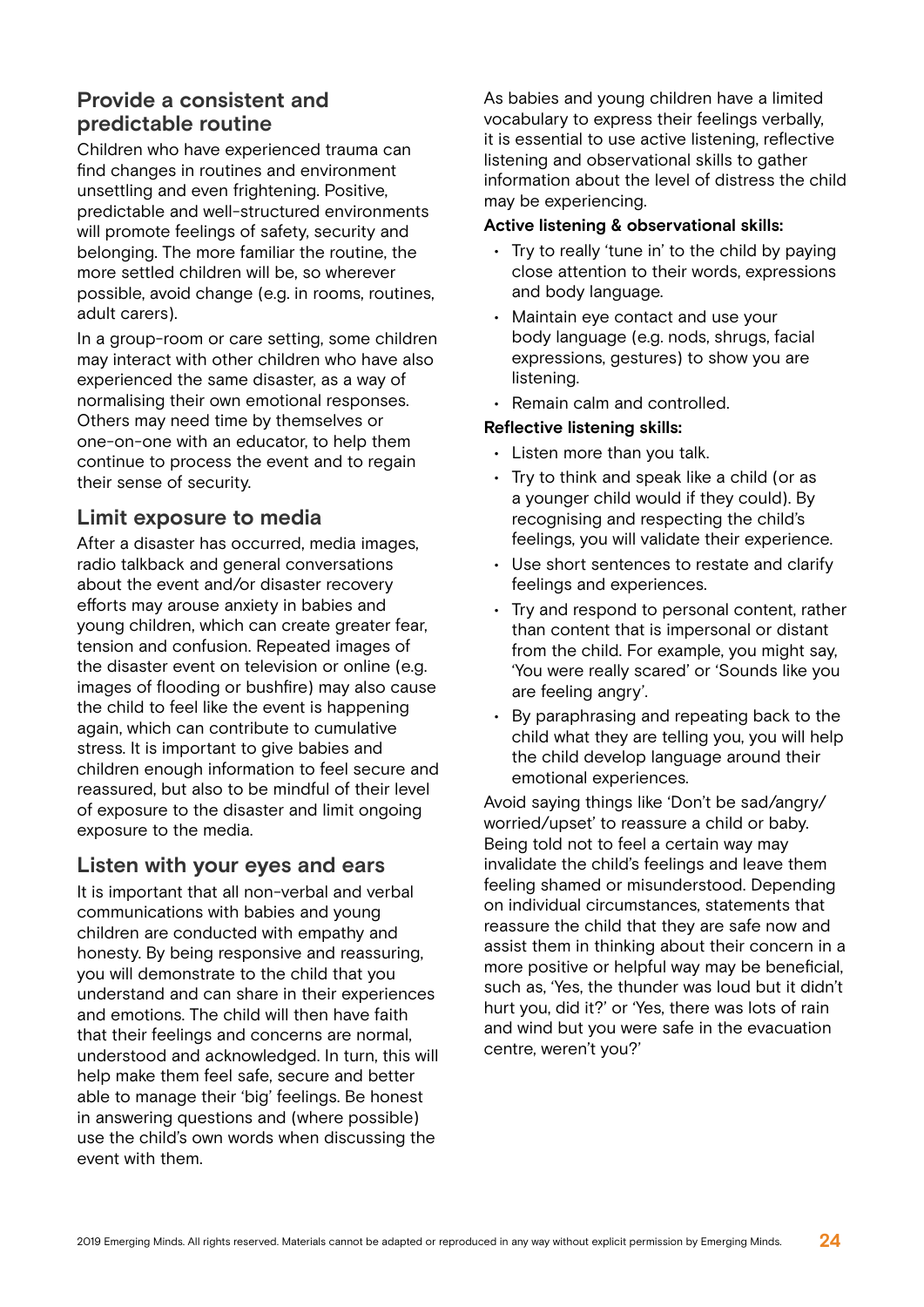Sometimes a child may convey incorrect information about the disaster (e.g. 'There was lots of loud noise and the sky was falling down!'). This is the child's attempt to make sense of what they experienced. Consider whether giving them factual details will help reduce their stress. If so, use simple, concise language and check for understanding: 'I can see why you thought the sky was falling down because thunder is very loud. That made you scared. But the sky can't really fall down.'

## **Monitor verbal expression**

When talking with babies and young children it is important to consider your vocal tone, pitch, speed, volume and inflection. Try to adopt a calm, soothing (deeper pitched) tone with a slower vocal pace. This will help the child to understand your words even when they are distressed, providing a sense of security and reassurance.

If a child speaks in a sensory manner (i.e. what they heard, smelled, tasted, felt), support their statements (e.g. 'Yes, the thunder was very loud'). This will help children understand that it is ok for their personal experience to be similar or different to the experiences of others.

## **Monitor non-verbal signals**

Given the limited vocabulary of young children, most information about how a child is feeling will be gained by observing their facial expressions, body language, eye movements, vocal sounds and gestures.

Facial expressions such as the movement of eyes, mouth, cheeks, eyebrows and nose will reflect the child's moods and feelings. Paraphrase what you are observing. For example, you might say, 'That noise is scary' or 'You look sad'.

Similarly, body language will also provide insight into the emotions the child is experiencing. For example:

**Fear** – Fear will typically show in both the face and limbs of the child. If the child's arms and legs seem stiff and tense, and/or if the child avoids eye contact or looks downwards, this may be a sign that they feel scared or nervous.

**Anger** – As with adults, tensed or clenched hands is a common way for children to express anger. Rigid head movements and a clenched jaw may also indicate that the child is angry.

**Sadness** – A hunched body posture, hung head, avoidance of eye contact, slowed speech and movement may all be indications that the child is sad.

When interacting with the child be mindful of your own body language, vocal tone and gestures. Communicate calmness and reassurance.

## **Set clear and firm limits/ expectations of behaviour**

During times of recovery, it is important for babies and toddlers to return to normal routines and functioning as soon as possible. Some children may misbehave in response to traumatic events, such as a natural disaster. It is important for educators to set and maintain clear expectations of behaviours and to communicate these to the child in an age-appropriate manner. Generally, children respond well to well-defined boundaries and routines that involve firm and clear limits for behaviour, and clearly stated (and implemented) consequences for misbehaviour.

## **Emphasise babies' and young children's strengths**

Whether working through activities or playing, reinforce strengths and abilities by naming them – for example, if a baby has grasped and held an object that she wanted (e.g. 'You're so strong. Yes, you can get it'). For a slightly older child, actively provide opportunities for setting small goals, talk with them about how these can be achieved and celebrate success (e.g. 'Where do you think the red square goes? Yes, that's right. Great job working out that the square fits there').

# **Optional activity 7: Reflection and discussion with emphasising strengths (5-10 mins)**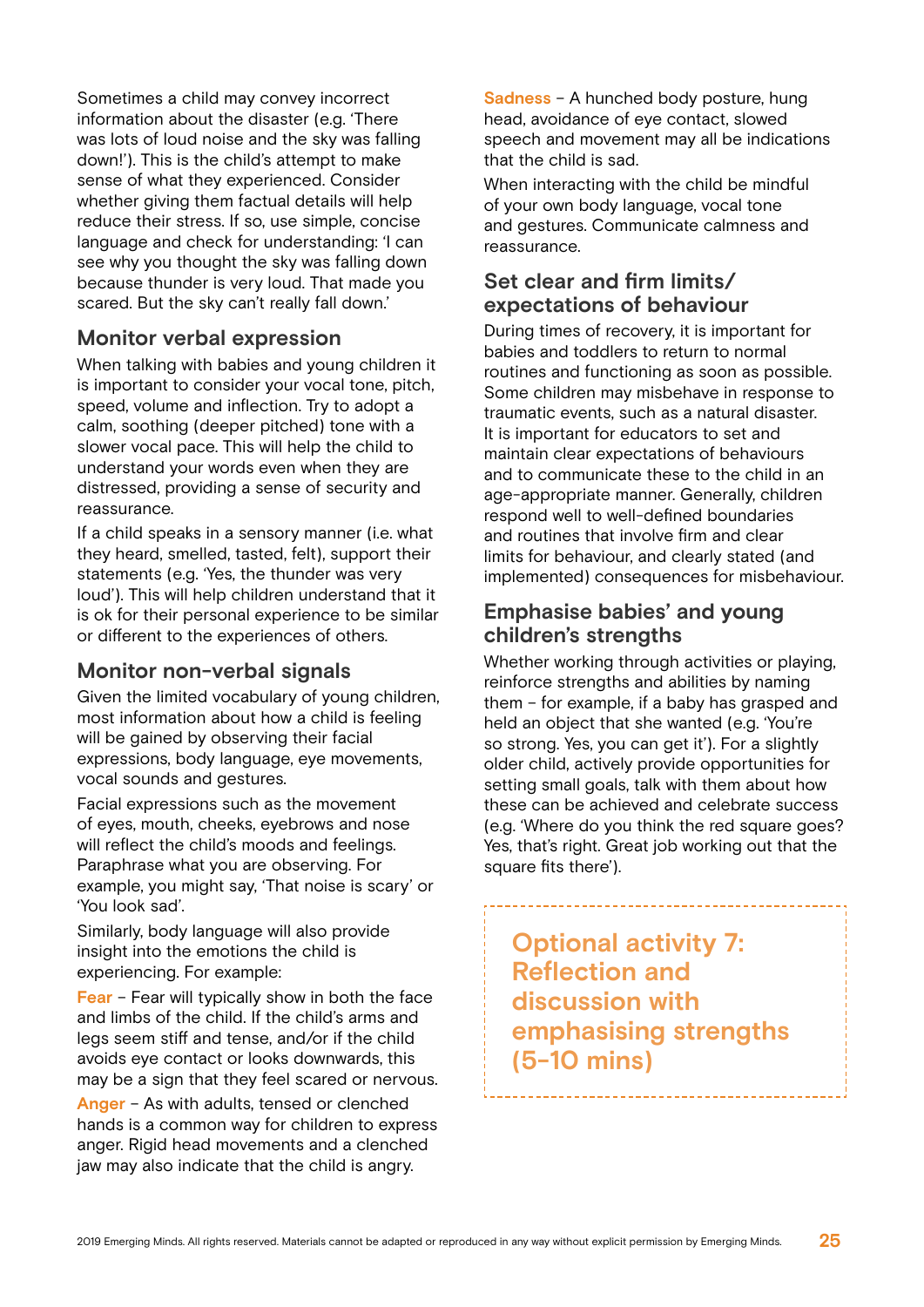## **Be positive in your communications and actions**

Babies and young children rely on the adults around them to help them manage and make sense of the world. Help them understand that the natural disaster was a temporary rather than permanent situation by being positive about the future and talking about progress being made with clean-up and rebuilding. Where possible, model positive coping skills like humour, positive statements and problemsolving behaviours, and encourage children to use these skills as well.

## **Children look to adults to**

**guide them in how to**

- **behave in unfamiliar**
- **situations, so your**
- **positive outlook,**
- 

**encouragement and**

**reassurance are essential**

**to supporting recovery** 

**after a natural disaster.**

It is also important for educators to actively develop trusting, positive and open communications with children's parents, carers and families during this time. Parents and carers are in the best position to understand their child's medical, emotional and physical needs – so working together to develop a consistent and united approach to talking about the disaster is vital for children's recovery. Discuss communication options for staying in contact that allow for regular updates and sharing of success stories.

## **Provide choices – regain control**

Traumatic events are usually beyond the control of the child, as are the consequences that follow. As such, during the traumatic event, children may feel a sense of powerlessness or loss of control.

One strategy that might be useful for children is to provide them with choices or input into activities. Giving children choices and involving them in decision-making can help restore their feeling of control.

**Some quick examples of ways in which toddlers can be offered choices or be involved in decision-making include:**

- Being given a choice of activities (e.g. reading a book, drawing pictures, quiet play time, singing).
- Choosing ways in which they can help (e.g. water a plant or stack the cushions).
- Choosing a particular song to sing or book to 'read along' to.

## **Use relaxation techniques**

Babies and young children often respond well to relaxation techniques to assist them in emotional and behavioural regulation. These skills can be learned very early and used throughout their lives. Rest time routines provide a great opportunity to practise conscious relaxation strategies such as holding, stroking and squeezing a stuffed toy while listening to meditation music and sounds. Where developmentally appropriate, children can also be taught to take long, deep, controlled breaths to slow the breath down and help them relax.

## **Create safe 'relaxation' spaces**

All rooms can benefit from having safe spaces that are specifically for children to use when they are experiencing difficulties at childcare. This might be a quiet corner of the room, a tent or 'cubby' where children's books, soft furnishings, squeeze toys or other quiet activities are placed. Educators may move with a child into this area to promote relaxation and encourage the use of different tools as relaxation aides (e.g. softly stroking the fur of a soft toy, squeezing a pillow, snuggling under a blanket, playing quiet relaxation music, softly humming a tune). As children become more mobile, toddlers can be encouraged to move to this space whenever they want to access 'quiet time'.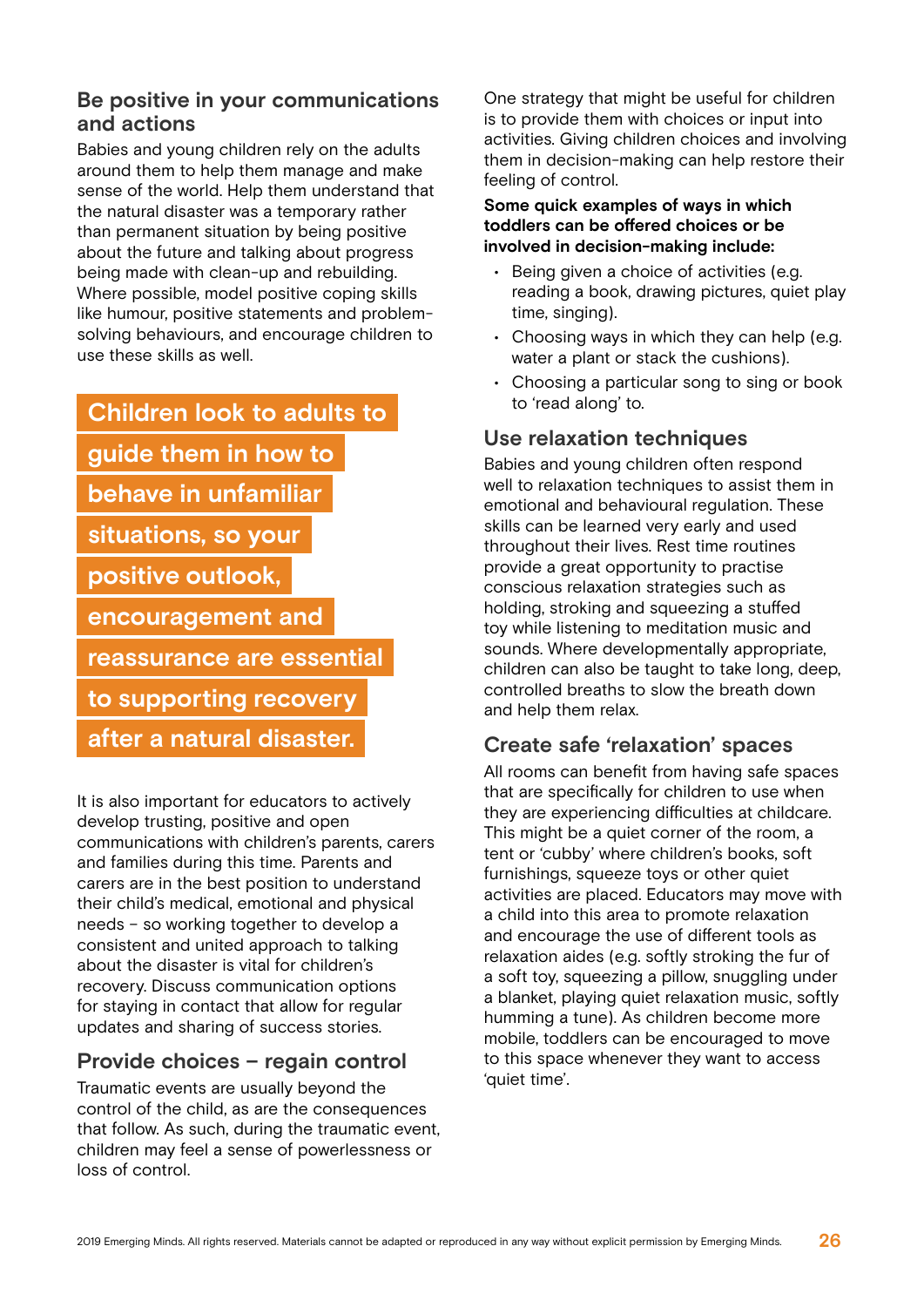# **Optional activity 8: Explore birdies tree and other in-class activities (childcare workers)**

### **Additional reading:**

**'Recovering Together after a natural disaster: A resource guide for Early Childhood Education and Care Services providers'.** To request the complete resource email: PIMH@health.qld.gov.au

**Optional handout: Educator fact sheet 4 – how child care professionals can help children aged 0–24 months**

## **Children aged 2–4 years and 5–12 years**

Educators working with children are uniquely placed to support post-disaster recovery by providing age-appropriate opportunities to express emotions and feel understood in a safe, predictable and stable classroom environment.

### **Monitor symptoms over time**

Being familiar with the types of reactions that children can have is the first step in being able to help. Remaining vigilant and curious about changes in behaviour and knowing how to help a child (and their family) get the assistance they need will allow you to assist children who may be experiencing difficulties.

## **Maintain routines**

Generally, most children respond well to structured environments that have clear goals, timelines and activities. After a traumatic event, familiar routines reduce unnecessary stress for children and assist in providing feelings of safety and consistency. Although this may be of greater importance immediately following the traumatic event, it may also be particularly important to children who are still experiencing difficulties some time later.

To assist with this feeling of consistency and routine, it is a good idea (where possible) to make children aware of any upcoming changes in routines (e.g. the use of a relief teacher, change of classroom), upcoming events, and activities. This may involve setting an agenda at the beginning of the day, week, or month and reminding children of this regularly. For older children, it is important to give advance notice of deadlines and major events, so they can plan. Regular reminders will help children keep important timelines at the forefront of their memory.

## **Talk about the traumatic event**

There is a common misconception that talking about a traumatic event can create more problems or cause the child to develop distress reactions. Although it is important to consider how you talk to a child who has experienced trauma (and what sort of reactions and coping strategies you model), talking about the traumatic event and the child's feelings DOES NOT generally cause the child to develop problems. This is particularly true for talking about the event months or even a year later. In fact, if the child does become distressed while talking about the event at these later time periods, it is a clear indication that they may already be experiencing difficulties and may require additional assessment and assistance.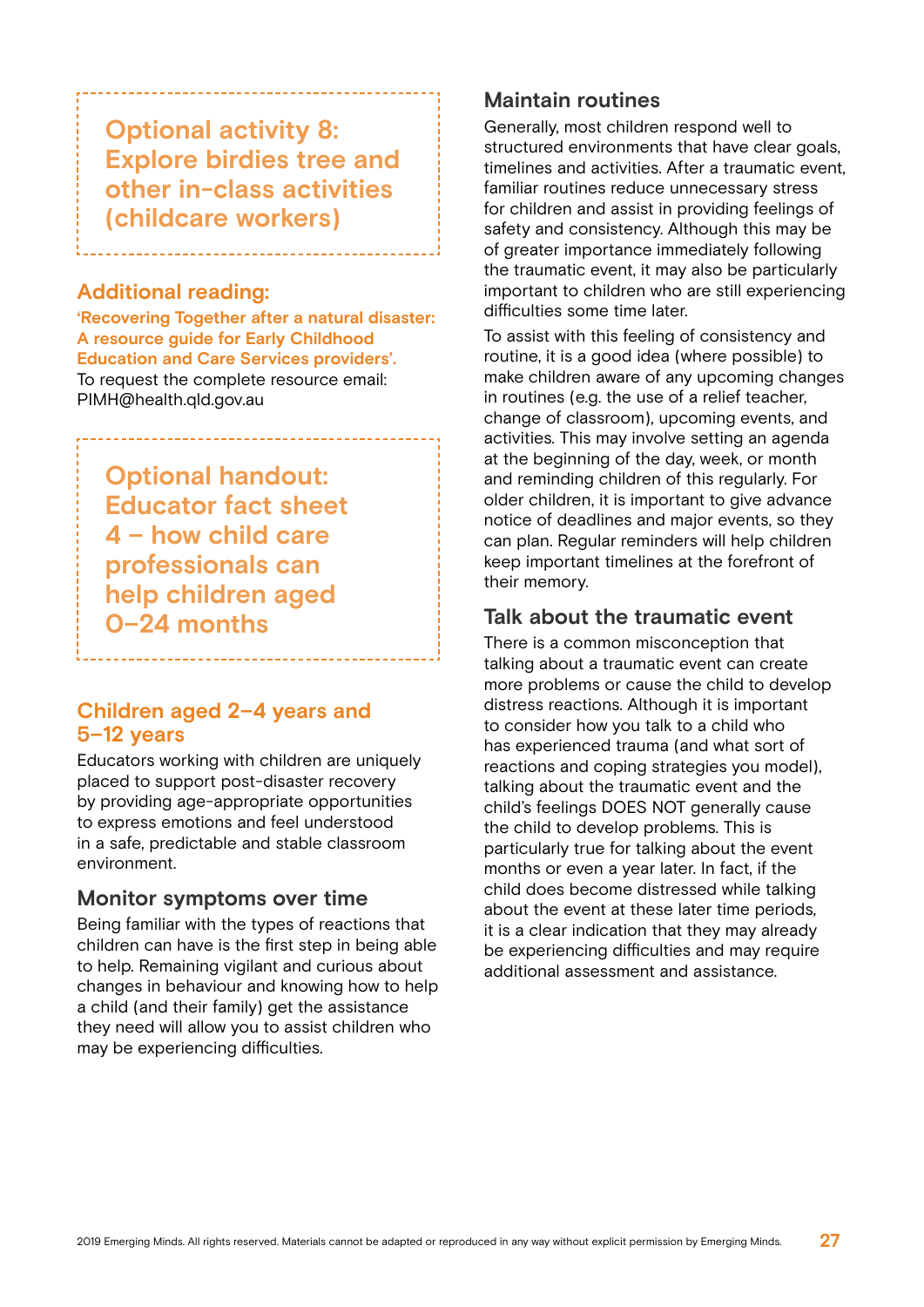### **Tips for talking to children about the trauma or natural disaster:**

• Some children will need to talk about the disaster, but it is important to place some rules around this to limit potential distress. For example, immediately following a natural disaster, it may be useful to set dedicated periods for talking about the disaster (e.g. 10 minutes at the start of the day). Without such limits talking about the disaster can easily become overwhelming and unhealthy for the entire class.

*Tip: Encourage children to draw pictures or write in journals instead of talking about the disaster with the class.* 

- When discussing the disaster, it is important for you to contain any conversations which encourage fear. Remain calm and convey a clear message that the threat/danger is over, and that now the focus is on recovery and rebuilding lives.
- If possible, schedule sessions when you can access extra human resources. An additional staff member or teacher's aide can provide invaluable assistance to the children and you, if and when needed.
- While it is okay to share some of your own experiences of the trauma, it is very important for you to maintain the 'educator' role. Demonstrate calmness when discussing stressful situations and model appropriate coping behaviours. If you have also experienced the traumatic situation and are traumatised, it is important to be thoughtful about how you talk to children and how you can convey the required level of calmness during any conversations.
- Invite children to talk about how the disaster has impacted their family and in what ways things have changed for them. Encourage recovery and resilience by focusing on positive changes, strengths and coping strategies the child has demonstrated over this time.
- For younger children, talking about the event may be difficult and/or they might not have the words to express their thoughts and feelings. Some children might respond better to drawing as a way of communicating. Ask children to draw pictures of their family and household then and now. Encourage them to look for the positive things that have changed, the strengths they have developed and how their family is planning to change or do fun things from now.
- For older children, talking can focus on more complex issues and how they have affected the family.
- The loss of loved ones does not automatically mean that you should not talk with children about the traumatic event. Talking can still be a useful exercise. It is however important to be aware of individual circumstances (where possible) to preempt and plan for emotional reactions (e.g. having an additional support person available). Remember, talking to children about the event and how it impacts them shows them that you care and that someone is there to support them.

## **Set clear and firm limits/ expectations of behaviour**

During times of recovery, it is important for children to return to normal routines and functioning as soon as possible. As part of this, it is important that educators do not change expectations relating to schoolwork and behaviour and that, where necessary, adjustments are made to the way activities are delivered within the classroom or group. For example, if children are having some difficulty maintaining concentration, it may be necessary to change to shorter (e.g. 15 or 30 minute) blocks and incorporate physical activity in between (e.g. stand up and shake it out) to stimulate attention and refocusing.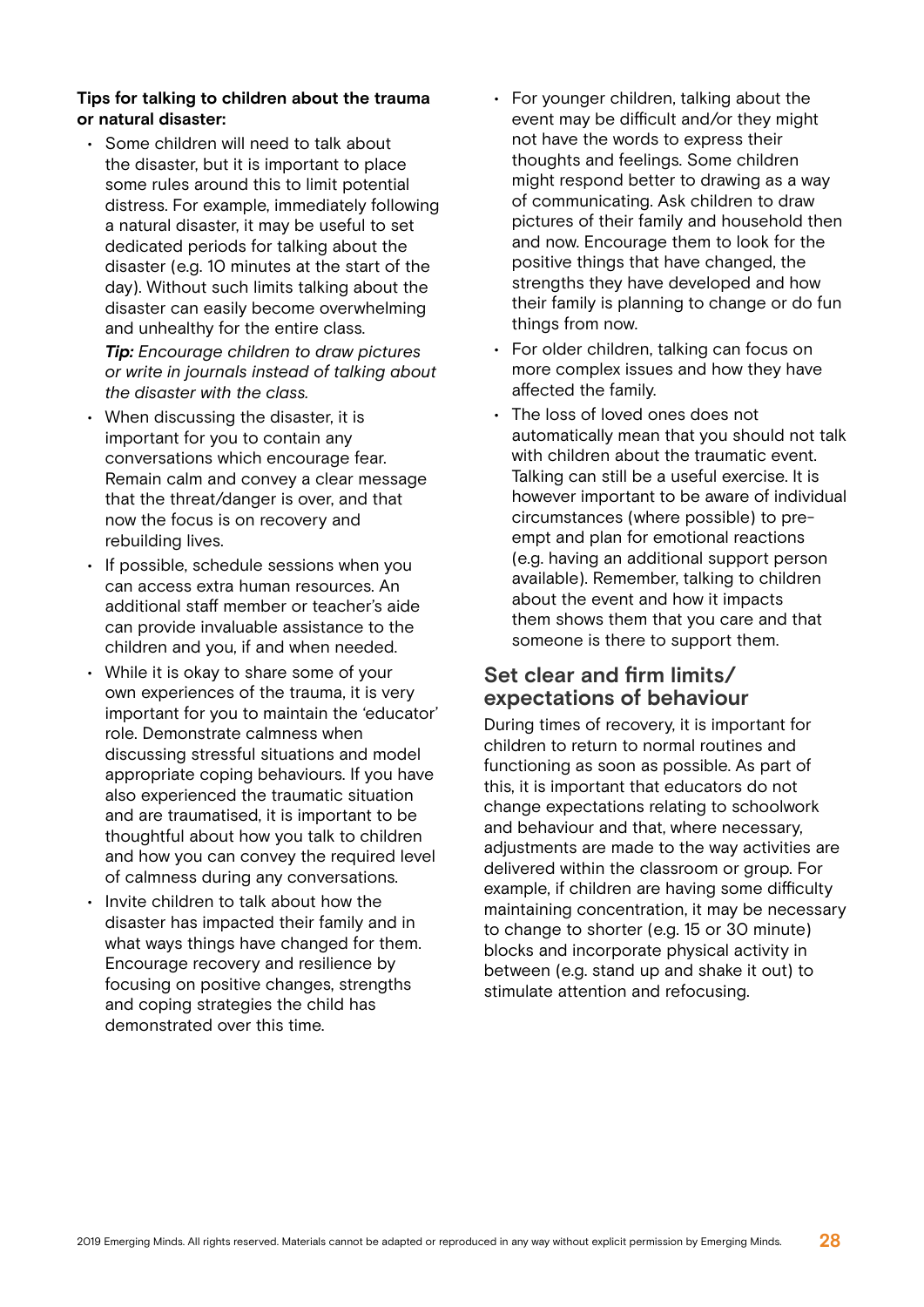Some children may 'act out' in response to traumatic events, such as a natural disaster. It is important for educators to set clear expectations of behaviours and to communicate these to the child. Check for understanding of the consequences. Generally, children respond well to welldefined boundaries and routines that involve firm and clear limits for behaviour and clearly stated (and implemented) consequences for misbehaviour. The emphasis should remain firmly on consistent and logical consequences, rather than punitive responses.

• 'Acting out' is a common reaction to trauma, but is also common behaviour in children, generally. It is therefore important to keep an open mind and explore the origins of the problem behaviour before jumping to conclusions about any possible diagnosis, or implementing consequences or discipline strategies. The fact that the child might be acting out (even a year after the trauma) does not mean that they are demonstrating a behavioural disorder (e.g. attention-deficit disorder [ADD], conduct disorder). Even the most disruptive behaviours may be expressions of traumarelated anxiety.

## **Use a 'buddy' or 'support' system**

Many schools and child-care facilities have a 'buddy' system. Following a trauma, a buddy system can be implemented to help provide a source of emotional support for children and to ensure that children are not left alone or isolated.

Although the buddy system will likely be most useful immediately following the traumatic event, it may still be beneficial to maintain the system (at least for some children) over an extended period of time. To illustrate, some children have ongoing difficulties, some may not like to be alone, some may require ongoing emotional support and others may simply enjoy team environments. A buddy system might be useful for various activities (e.g. transition, relaxation time, whole school activities) where children have easy access to someone to partner with.

Buddy systems can be 'refreshed' by changing pairs from time to time. Over time, they can be turned into more 'support' or 'companionship/ friendship' systems, whereby children are encouraged to use their buddy as sources of emotional or academic support.

## **Create safe 'relaxation spaces**

All classrooms can benefit from having safe spaces that are specifically for children to use when they are experiencing difficulties. For some classes with available resources, this might be a specific room adjoining the classroom; whereas for others, this might be seats outside the classroom or a 'tent' in the corner of the room. These areas can be used when children need some time to calm themselves down, or if the educator needs some time to talk to children individually. Placing some comforting children's books, soft furnishings, squeeze toys or other quiet activities in this space will give children something else to focus on while they take some time out from the demands of the classroom.

- It may be necessary to set up procedures for children to gain permission to leave the classroom or visit the relaxation space. For younger children, this can be through nonverbal requests (e.g. placing a particular colour card on the corner of their desk to indicate to the teacher that they would like some time out or 'relaxation' time).
- You can also have a similar system where you place a card on the child's desk to indicate that they should take some 'relaxation' time. This single strategy can be used flexibly as a preventative strategy for escalating difficult behaviours or as a reward for positive behaviour.

## **Provide choices – regain control**

Traumatic events are usually beyond the control of the child, as are the consequences that follow. As such, during the traumatic event, children may feel a sense of powerlessness or loss of control. One strategy that might be useful for children is to provide them with choices or input into some activities. Giving children choices and involving them in decision-making can help restore their feeling of control.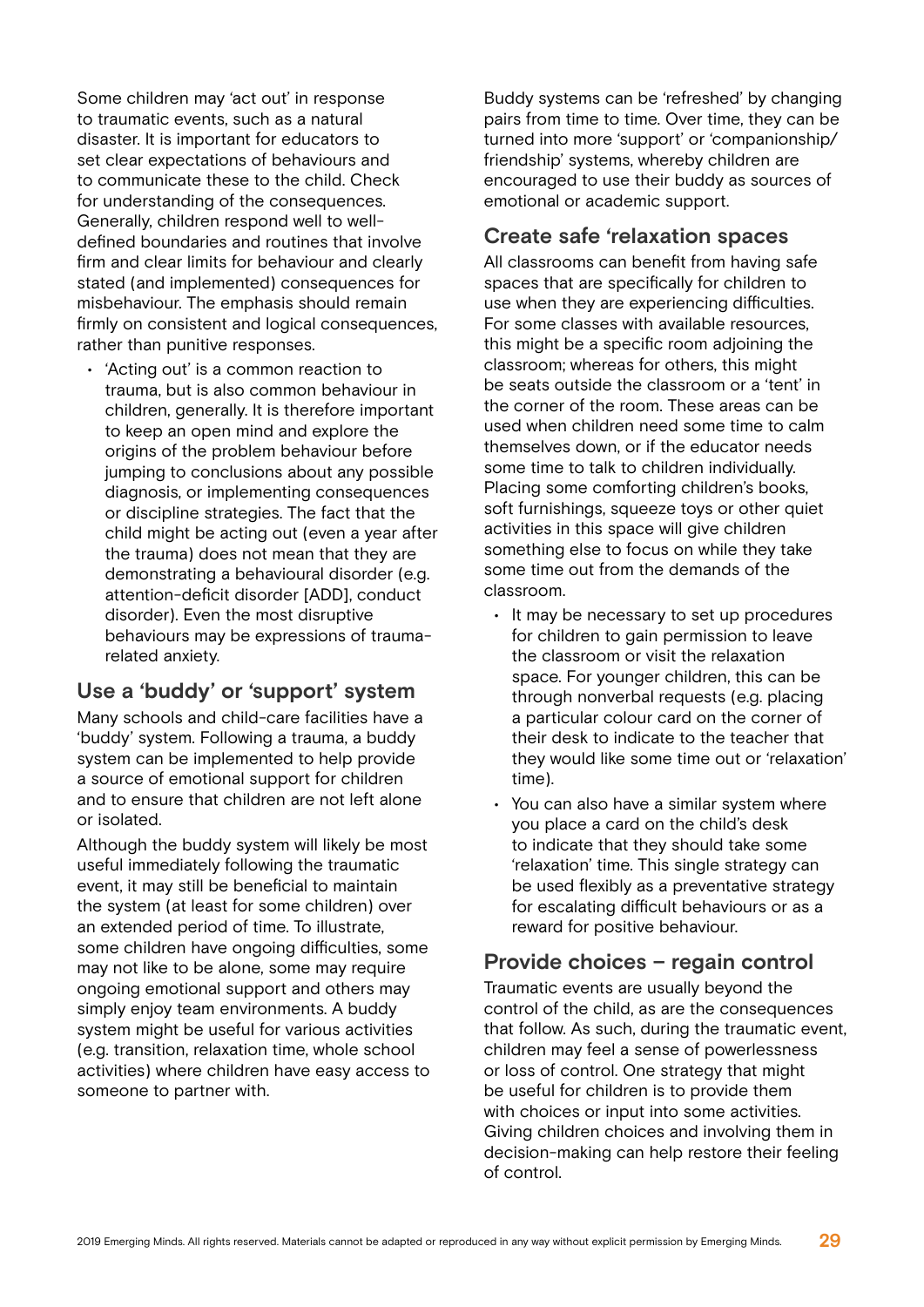**Some quick examples of ways in which children can be offered choices or be involved in decision-making include:**

- Providing suggestions regarding fun classroom or outside activities.
- Being given a choice of activities (e.g. reading a book, drawing pictures, quiet play time, skipping rope, writing a story).
- Choosing between assignment topics.
- Helping to select and organise fund-raising activities (e.g. read-a-thon, cake sale, school disco).

**Optional activity 9: Reflection and discussion: Provide choice to regain control**

## **Anticipate difficult times and plan ahead**

It is likely that some children may reexperience symptoms or a degree of distress at important milestones. Anniversaries of the event, birthdays of lost family members, holiday times (e.g. Easter, Christmas, Mother's Day, Father's Day) can all be especially difficult. At such times, children might demonstrate an intensification of emotional difficulties and problem behaviours, or potentially even develop new behaviours or emotions that cause distress to the child (and/or people around them).

Where possible, it is a good idea to plan ahead and pre-empt these occasions to provide support and assistance where appropriate. For anniversaries, strategies may need to be discussed with other educators, school/ facility administrators and the children's family members. It is also very important to consider the wishes of the broader community of families affected by the trauma.

• Educators and schools may plan anniversary events with an emphasis on survival stories, community growth and positive events that have occurred since the natural disaster.

• Where appropriate, educators may also approach individual children (and/or their families) to determine the need for additional support/s during this time.

## **Prepare children for situations that may trigger reactions**

Some children, although generally functioning well, might still be affected by sudden and significant events or triggers. It can be useful for educators to warn or prepare children for any sudden events or changes in the environment. For example, children may need to be warned about upcoming fire drills or sirens to be trialled, lights being turned off, unexpected loud noises or a storm forecast.

## **Focus on strengths and positives**

For many families, there can be a long time following the trauma where the focus remains on the traumatic event, getting their lives back together and dealing with the problematic reactions that follow. As a result, it can be very easy to focus on the negative things going on in the child's life, including problems managing emotions and behaviours. Often little attention is paid to the positive behaviours or coping strategies children are showing. Providing positive reinforcement (i.e. praise) for things children do well not only makes the young person feel good about themselves, but also demonstrates what types of behaviours they should continue to engage in.

Acknowledging and reinforcing strengths, positive behaviours and coping strategies can be a particularly important and easy strategy for educators to practice and implement. This can be as simple as offering praise to a child when you notice a positive behaviour, or personal strength they have developed or demonstrated.

Children can also be encouraged to report on positive behaviours or personal strengths of other children using the buddy system or wider classroom activities (e.g. a weekly focus behaviour such as 'sharing with others', 'taking turns' etc.). Educators and children can help one another to practise noticing positive behaviours.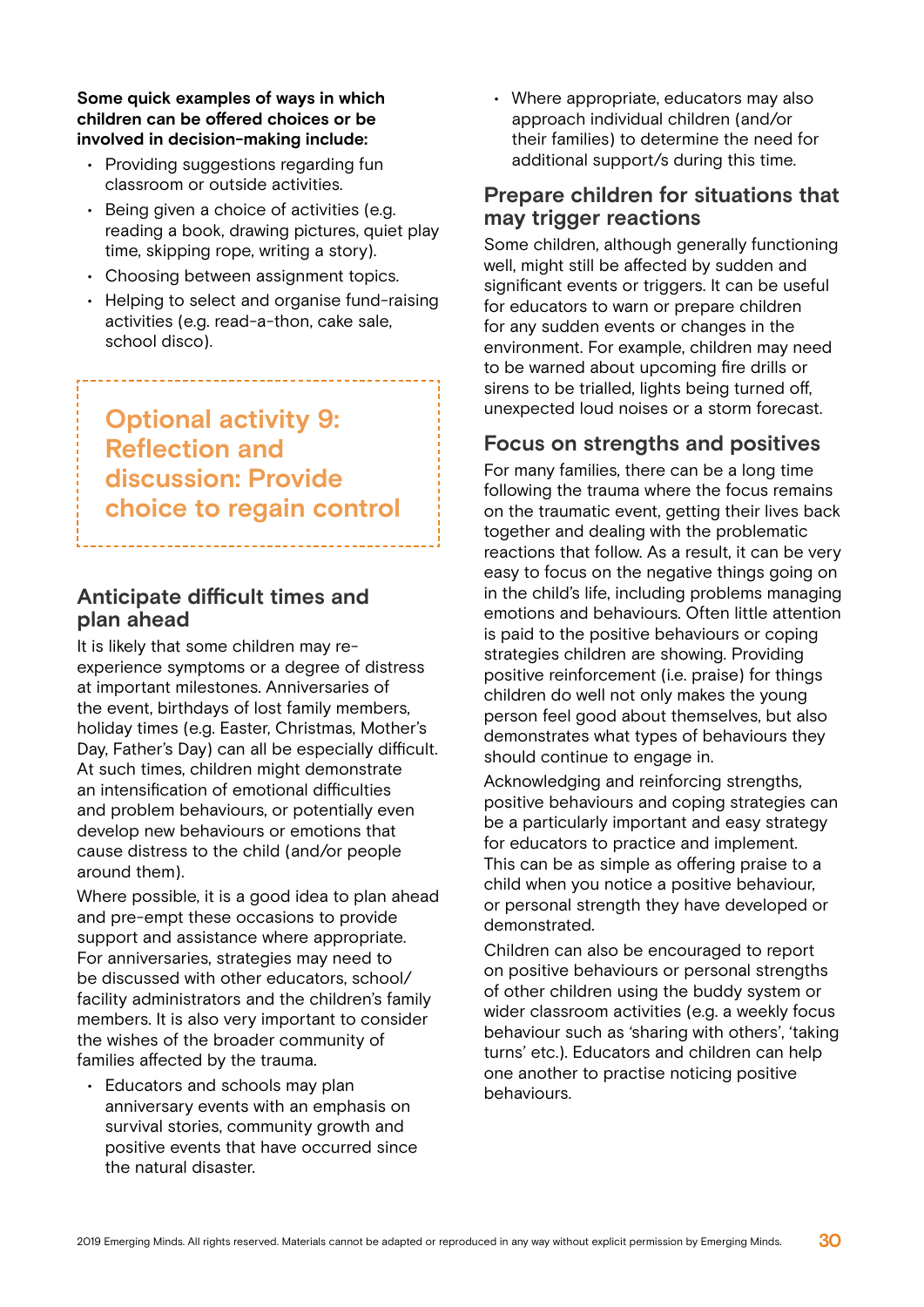### **Hints for giving praise and reinforcement:**

- Be sincere. Children are very good at picking up when adults are not honest.
- Try to make your nonverbal behaviour fit with your verbal comments. Use smiles, head nods, winks, etc. appropriately.
- Be very clear about the behaviour you are reinforcing. That way, the child knows exactly which behaviour you like, and which behaviour they should repeat next time. *'Daniel, you did a great job keeping calm when Michael said those things to you earlier. Good job at keeping calm.'*
- Look for behaviours which the child previously struggled with. For example, if the child struggles playing nicely with other children, proactively try to notice times in which they cooperate nicely with other children and praise them for it. *'Sarah, that was really good how you let*

*Melissa share that game with you.'*

• Use rewards where appropriate. For example, children may earn computer time for showing positive behaviours or working hard to manage their emotions.

### **Help students to build a support system**

One of the most distressing outcomes following a natural disaster is the loss of community. It is important for children to build a strong support system following any traumatic event and they are likely to need some degree of assistance in doing so. Available human supports will vary, so it is important for educators to assist children in identifying who they can talk to about difficult situations and any problems they might be having. This will ensure that they have multiple support sources at school as well as at home.

**Optional handout: Educator fact sheet 5 – how educators can help in classrooms**

### **Additional reading:**

### **ACATLGN: [Helping students recover after](https://emergingminds.com.au/resources/helping-students-recover-after-trauma-classroom-activities/) [trauma: classroom activities](https://emergingminds.com.au/resources/helping-students-recover-after-trauma-classroom-activities/)**

For additional resources in relation to Childhood Trauma Reactions refer to **the Resource Matrix.**

## **Educator self-care**

### **Why is educator self-care important?**

In all likelihood, educators of children impacted by natural disasters may also have been affected by the traumatic events, either directly or indirectly. Therefore, caring for others who have experienced the trauma may not only be a stressful experience, but may compound the educator's own reactions.

In addition to helping children manage their emotions following such natural disasters, it is equally important for educators to care for their own emotions. It can be extremely helpful to talk to others about your own experiences and get support where necessary.

The impact of caring for children can leave educators feeling physically and emotionally 'worn out'. Feelings of physical, emotional and 'spiritual' fatigue or exhaustion and/or a decline in the ability to experience joy or feel/care for others, is often referred to as 'compassion fatigue' or (when other traumatic symptoms are present) 'secondary traumatic stress'.

Such reactions are not a sign of weakness. Rather, they can be an effect caring for and helping others.

There is some overlap between the reactions demonstrated by children after trauma and those of educators who are experiencing 'vicarious or secondary traumatic stress'.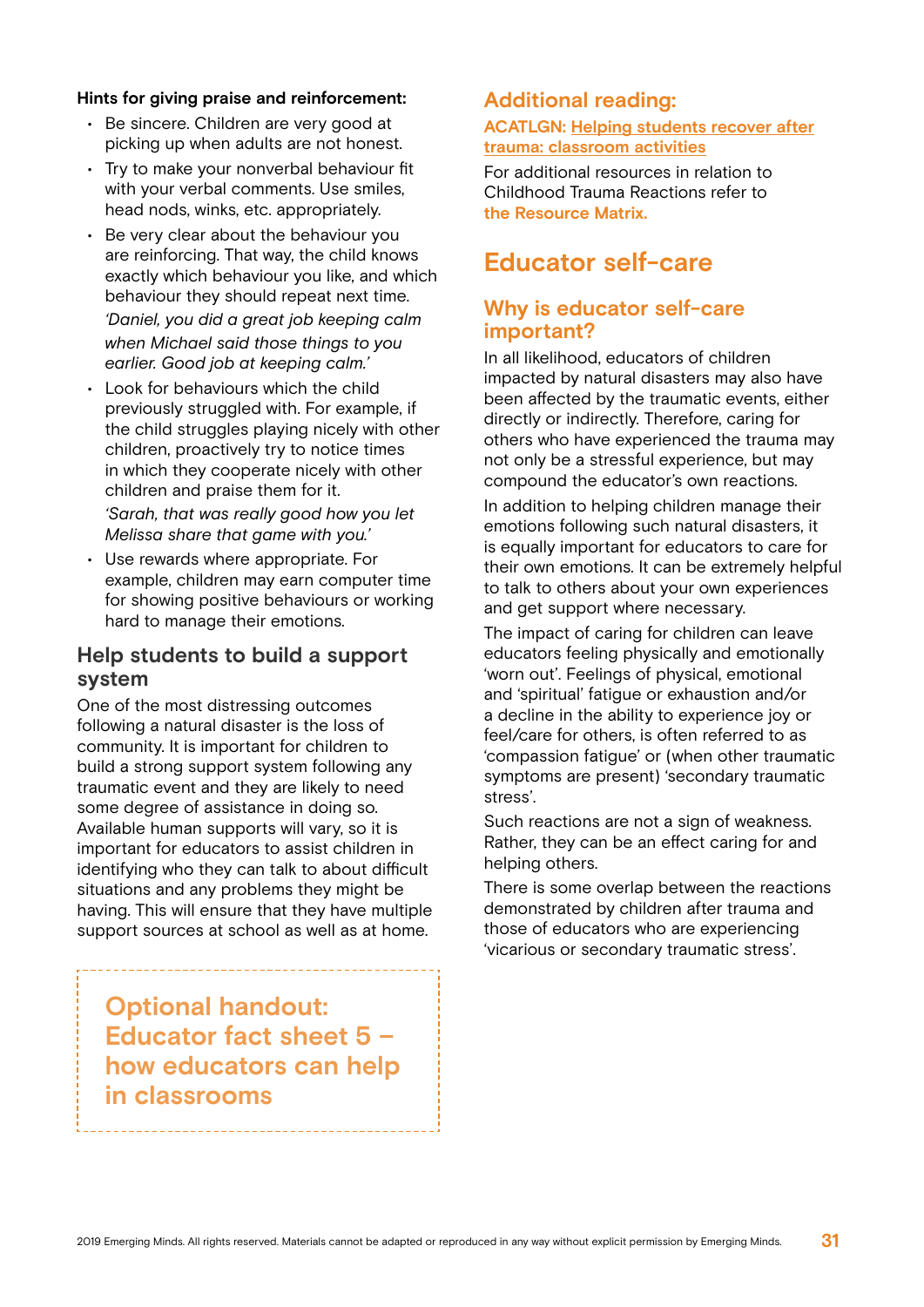### **Signs that may indicate educator distress/ secondary traumatic stress:**

- Decreased concentration and attention.
- Increased irritability or agitation with students.
- Problems planning classroom activities, lessons and maintaining routines.
- Feeling numb or detached.
- Intense feelings, intrusive thoughts or dreams about a student's trauma (that don't reduce over time).
- Symptoms that don't improve after a couple of weeks.

## **Tips for educator self-care**

It is equally important for educators to look after their own welfare, as well as the welfare of their children. It has been demonstrated that educators who look after themselves and manage their own stress levels are more equipped and better able to manage students' behaviours and difficulties. Educators who are stressed or experiencing strong emotional reactions will find it harder to react in calm and constructive ways to children who are demonstrating difficult behaviours.

**Optional activity 10: Brainstorming: How do you normally take care of yourself? (5-10 mins)**

### **Below are some tips for teacher self-care:**

- **• Monitor your own reactions**, emotions and needs. Be aware of any signs of stress that you might be showing.
- **• Seek out support for yourself** (in the school and/or community). If your signs persist for longer than 2-3 weeks, it might be a good idea to seek further assessment or assistance from a health professional.
- **•** Similar to the buddy system for children, **find your support system**! Just like students, educators need to protect themselves from becoming isolated. Your support system can be used to support your own emotional needs, or also to support you in supporting the young person (of course while maintaining confidentiality). Talk to other educators, ask for support from your administrators, work in teams, and establish or maintain your external support systems.
- **• Seek help for your own trauma-related distress**. Just like children, educators may also need to seek further assistance to help manage emotions and reactions following traumatic events. Educators who were also involved in the trauma or who have other unresolved traumatic experiences are at greater risk of developing 'compassion fatigue'.
- **• Use positive coping strategies to manage emotions and distress**.
	- Try out calm breathing techniques, muscle relaxation, or relaxing imagery.
	- Challenge unhelpful thoughts that cause you distress. Try to generate more helpful thoughts and positive coping statements.
	- Look for resources to help you try new coping strategies. There are many good books, CDs, YouTube videos, websites and apps that can teach you calm breathing, relaxation techniques and how to challenge your unhelpful thoughts.
- **• Maintain a structured classroom environment**. This is a good thing for children and educators.
	- Be prepared for daily classroom activities (and make sure the children are aware of these).
	- Schedule relaxation or quiet times each day.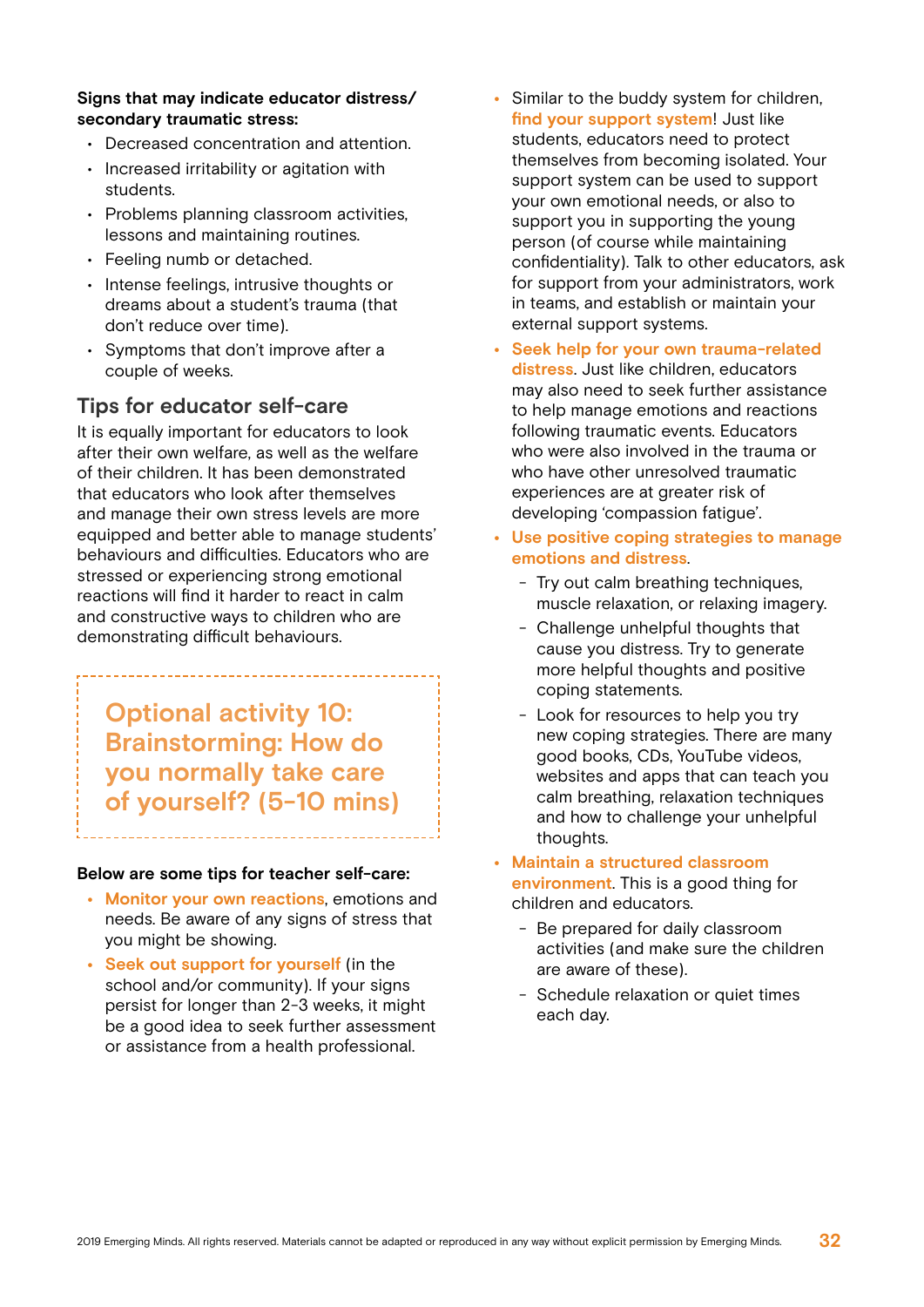- **• Plan ahead** (where possible) and have back up strategies for difficult situations. For example, if you plan to spend some time talking to children about the traumatic event, it may help to plan for the school counsellor, guidance officer or additional support staff to be present, to arrange time away from classes, or to have resources available to offer children or parents.
- **• Maintain a healthy lifestyle**. In addition to the general benefits of a healthy lifestyle, educators who have healthy eating, exercise, relaxation and sleeping habits are better able to manage their own stress and emotions as well as their students' behaviours. Being physically healthy allows educators to remain calmer and respond better to difficult behaviours.
- **• Spend time with students who have not experienced traumatic stress**. Sometimes it can help to spend time with children who have not experienced traumatic stress and to involve yourself in other aspects of your students' school lives.

**• Make time for yourself, family and friends**. Part of a healthy lifestyle includes maintaining your mental health. A big part of this is making time for yourself, family and friends. Everyone needs time out for themselves to relax, have fun and enjoy themselves. Allowing yourself this time keeps you mentally fit and makes it much easier to manage your own stress and to help the children you care for manage theirs.

### **Creating a pleasant events schedule**

Sometimes it is necessary to actively schedule these times in, rather than just waiting for others to do this. Try and organise fun activities every week and spend a little time each day doing something for yourself. This might even be as simple as taking 15 minutes to read a book, going for a run, taking time out to have a relaxing bath or spending time playing games with your family. An example pleasant events schedule is provided on pg '34'. A blank copy is also available in the Appendix.

**Optional activity 11: Create a pleasant events schedule (10-15 mins)**

### **Creating a self-care plan**

One way of helping you manage your own stress is to create a self-care plan. You can use this plan to prepare for difficult situations or to come up with ideas to help you manage stress generally. Look at the example on p. 35 to see how you could create your own selfcare plan. Don't forget to look back at the tips for teacher self-care! You will also find a blank copy in the Appendix that you can photocopy and use as needed.

**Optional activity 12: Create a self-care plan (10-15 mins)**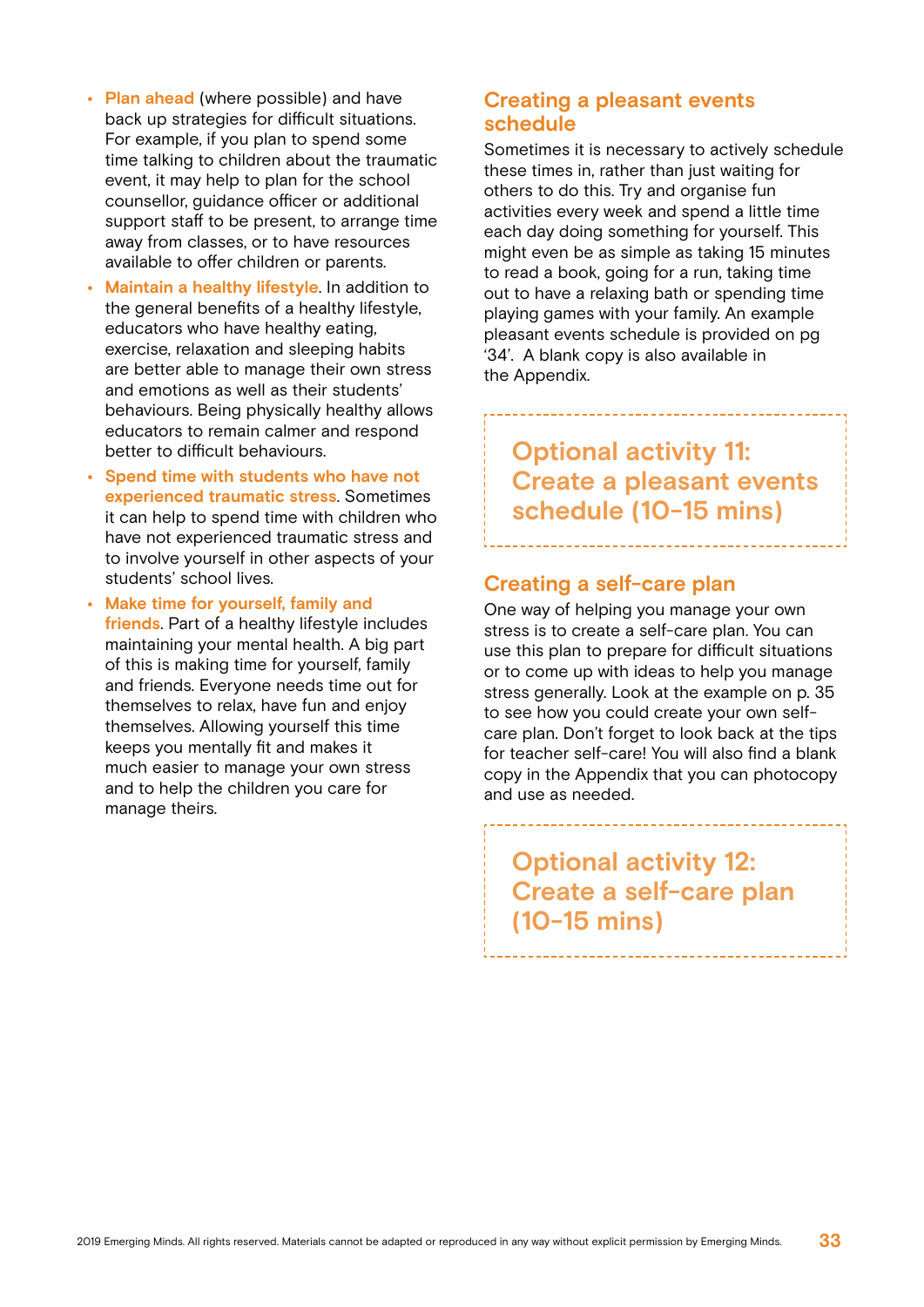# **Pleasant events schedule example**

# **Pleasant Events Schedule**

Part of feeling good is about planning, and carrying out, activities that we enjoy. Use the schedule below to plan your activities over the next week. Try to do at least one activity a day and include a mix of activities with other people as well as ones you do on your own. Remember, activities don't have to take lots of time to be enjoyable.

**Emerging**<br>Minds.

|           | <b>Monday</b>                                  | <b>Tuesday</b>              | Wednesday                                      | <b>Thursday</b>             | Friday                     | <b>Saturday</b>                     | <b>Sunday</b> |
|-----------|------------------------------------------------|-----------------------------|------------------------------------------------|-----------------------------|----------------------------|-------------------------------------|---------------|
| Morning   |                                                | Before work -<br>30 min run |                                                | Before work -<br>spin class |                            | Morning sweat<br>sesh and<br>coffee |               |
| Afternoon | Take lunch out<br>of office and<br>sit in park |                             | Take lunch out<br>of office and<br>sit in park |                             |                            |                                     | Beach time!   |
| Night     |                                                | Watch movie                 |                                                |                             | After work -<br>30 min run |                                     |               |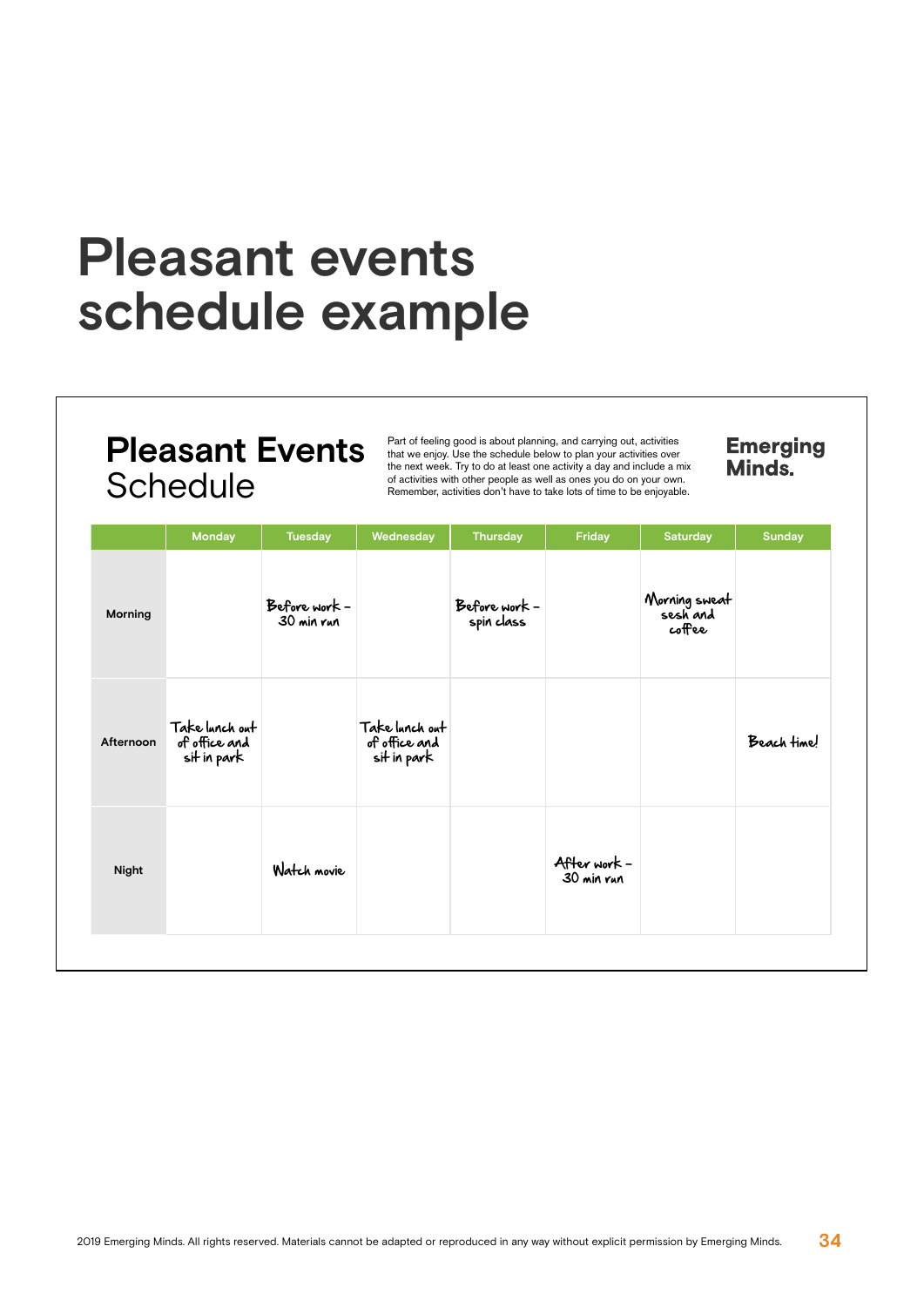# **Self-care plan example**

| <b>Self-Care</b><br>Plan                                                                                                                                                                                                                 | This planner can help you to<br>identify your own personal signs<br>of stress and plan strategies that<br>may help you to manage your<br>own stress and emotions.                                                                                              | <b>Emerging</b><br>Minds.                                                                |
|------------------------------------------------------------------------------------------------------------------------------------------------------------------------------------------------------------------------------------------|----------------------------------------------------------------------------------------------------------------------------------------------------------------------------------------------------------------------------------------------------------------|------------------------------------------------------------------------------------------|
| What are your personal signs<br>of stress?<br>What are the signs that might tell<br>you that you need to take some<br>time to care for yourself? (E.g.<br>irritability, decreased concentration,<br>withdrawing from friends/activities) | My personal signs that might tell me I am becoming stressed or finding it difficult to manage are:<br>• feeling edgy or restless<br>$\bullet$<br>losing patience easily<br>$\bullet$<br>· difficulty planning things<br>· I stop seeing friends/family as much | l stop doing exercise<br>l get irritated more easily<br>· I have difficulties sleeping   |
| What strategies can you use<br>to manage stress?<br>Be as specific as possible.<br>(E.g. 'practice abdominal breathing<br>for 10 minutes', 'talk to my partner',<br>'go for a run').                                                     | The strategies I would be able to use to manage stress include:<br>exercising each day for at least 20 mins<br>talking to my partner about how I am feeling<br>using my mindfulness app to help me 'calm<br>and centre.                                        | iden <del>lif</del> ying unhelpful thoughts and replacing<br>them with helpful thoughts. |
| Who can you call upon for support?<br>Try and identify multiple people in<br>different areas. (E.g. family, friends,<br>colleagues)                                                                                                      | If I need extra support, I can ask/talk to:<br>partner<br>$\bullet$<br>friends<br>$\bullet$<br>· family<br>· trusted work colleagues.                                                                                                                          |                                                                                          |
| What enjoyable activities can<br>you include in your routine over<br>the next month? When?<br>Try to make a list of various activities<br>(big and small). Then schedule them<br>into a Pleasant Events Schedule.                        | The activities that I will try to include in my routine (and stick to!) are:<br>going for a 30 min run, three times a week<br>read a book.<br>seeing a movie with my partner<br>taking the kids to the beach for a swim on the<br>$\bullet$<br>weekend         | • taking 10 mins for myself to have a coffee and                                         |

٦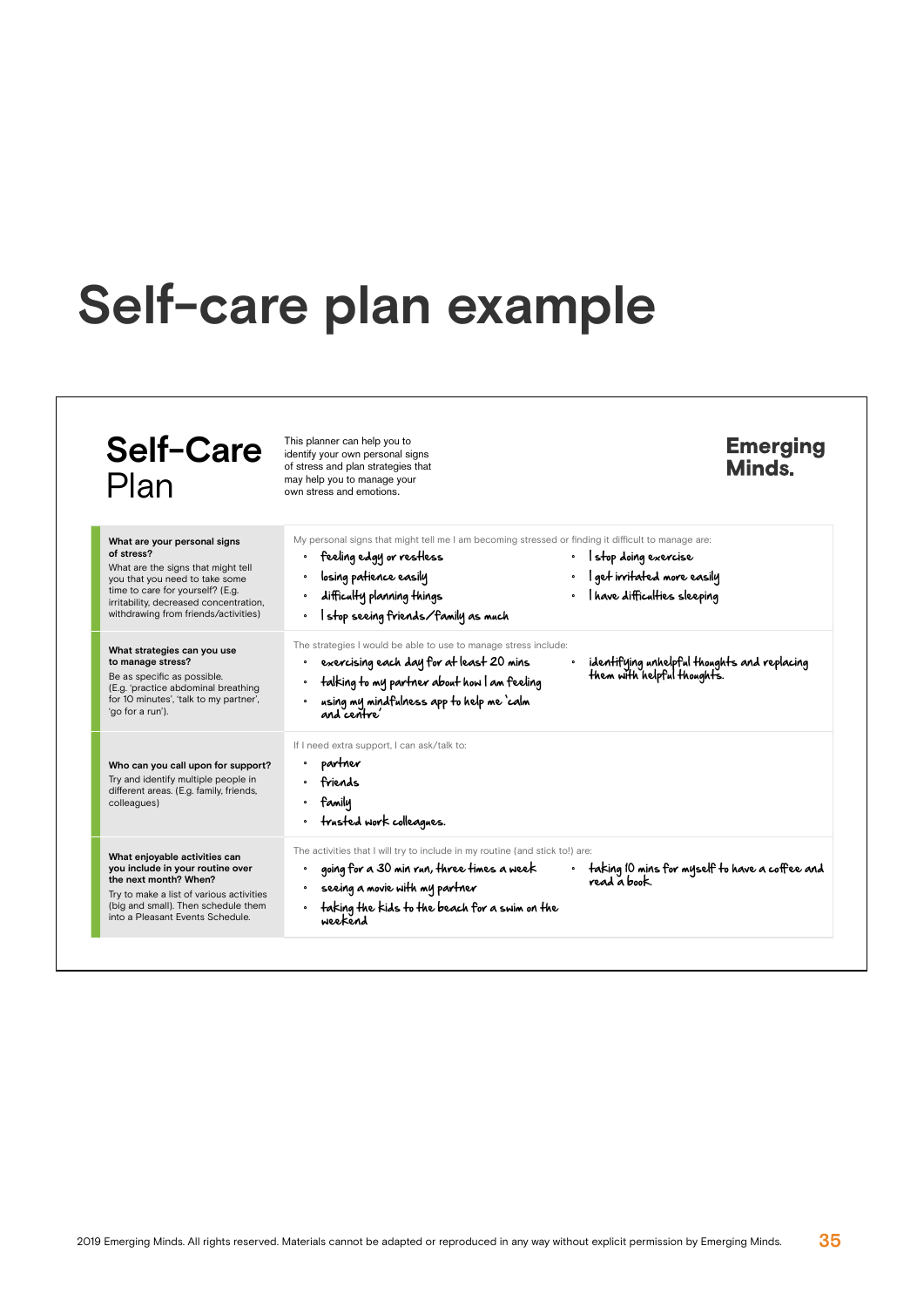## **Where can educators find more information and help?**

When educators are concerned with their own emotional wellbeing or feel as though they might benefit from further assistance, there are numerous ways in which they can seek help. Educators may choose to visit a general practitioner, psychologist, counsellor or mental health service (where available) and in some occasions may have access to such services as part of their employment (Employee Assistance Programmes).

However, there are now also many excellent online self-help resources that can be useful for adults who would like some help with managing their emotions, maintaining a healthy lifestyle or generally adjusting following traumatic or difficult situations.

### **Online resources**

### **e-couch – Offered by Australian National University:**

e-couch is an interactive self-help program with modules for depression, generalised anxiety and worry, social anxiety, relationship breakdown, and loss and grief.

### **www.ecouch.anu.edu.au**

### **MoodGYM – Offered by Australian National University:**

MoodGYM is an interactive web program designed to prevent and decrease depressive symptoms. Although it was designed for young people, it is helpful for people of all ages.

### **www.moodgym.anu.edu.au**

#### **Black Dog Institute**

The Black Dog Institute is a not-for-profit educational, research, clinical and communityoriented facility offering specialist expertise in depression and bipolar disorder.

### **www.blackdoginstitute.org.au**

### **beyondblue – the national depression initiative**

beyondblue is a national, independent, notfor-profit organisation working to address issues associated with depression, anxiety and related substance use disorders in Australia.

### **www.beyondblue.org.au**

### **Apps**

#### **Headspace**

Guided meditation and mindfulness.

**https://www.headspace.com/headspacemeditation-app**

### **Stop, Breathe, Think**

Check in with how you're feeling, and try short activities tuned to your emotions.

**https://www.stopbreathethink.com**

#### **Colorfy**

Anxiety management tool using colouring therapy.

**http://www.colorfy.net**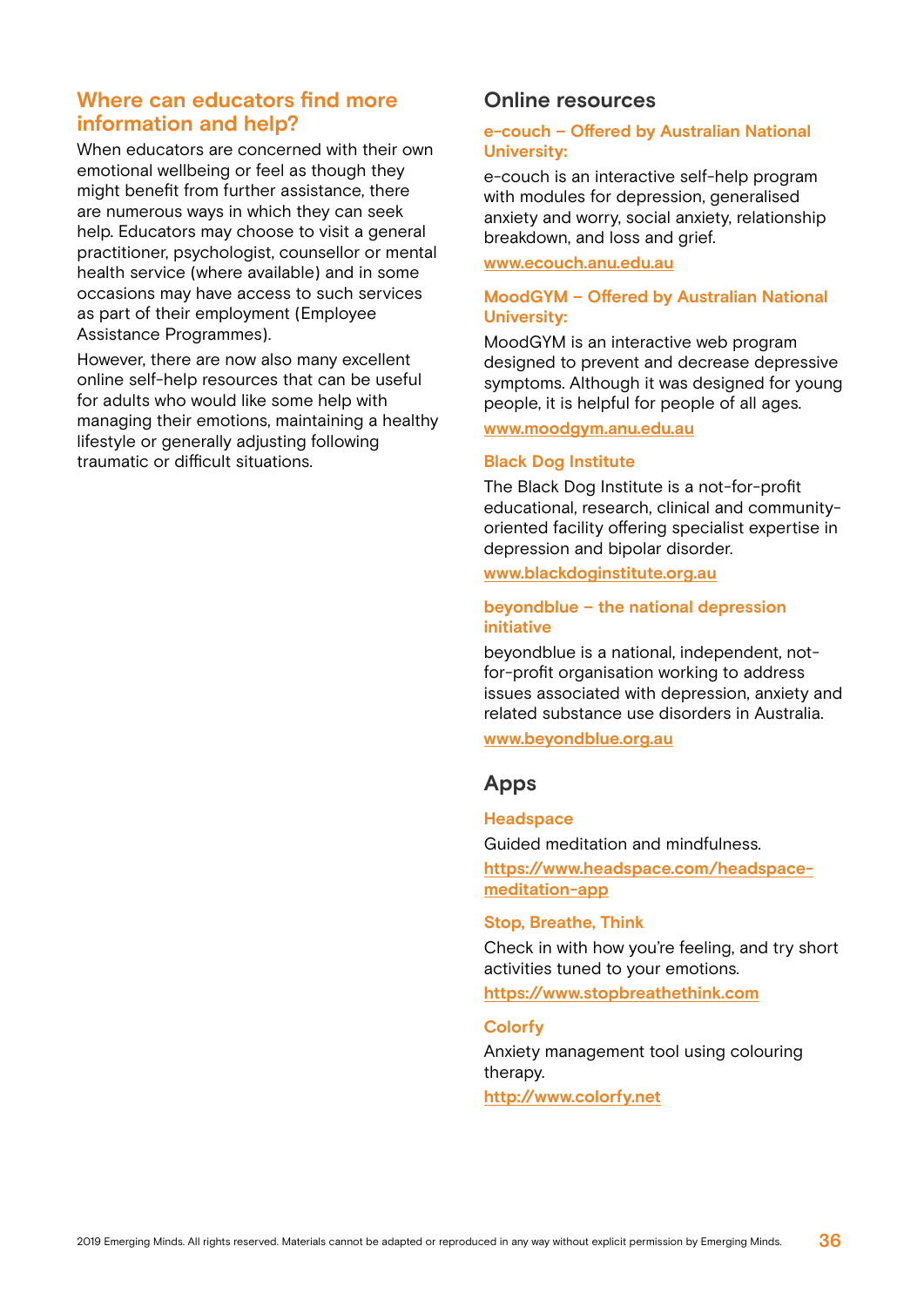# **What can schools and childcare facilities do to assist in post-disaster recovery?**

Following disasters, individual and community losses may be significant. Schools and child care centres can serve as a critical source of continuity, connection, stability and structure following a natural disaster.

## **How can disaster affect school and childcare communities?**

- Loss of life of children, parents, educators and administrators in the school/centre.
- Loss of life of relatives and friends of those at the school/centre.
- Loss of property for families and educators attached to the school/centre.
- Loss of school buildings, facilities (e.g. computer equipment and power, resources such as libraries and sporting equipment, loss of records and children's work).
- Loss of personal resources (e.g. teaching resources, equipment, specimens, collections).
- Loss of work environment.
- Loss of infrastructure to attend school (e.g. roads destroyed, bus companies unable to operate).
- Displacement of children, educators, administrators and support staff from local area.
- Overcrowding in remaining schools and centres.

## **How do schools typically respond to disaster?**

Research into the ways in which school communities respond following a range of disasters, including floods and tsunamis, cyclones, earthquakes, fire, accidental disaster and terrorist attacks has shown that schools respond in four ways:

- Business as usual.
- Unplanned adaptations to the program.
- Adaptation of existing programs to address factual issues about the disaster.
- Implementation of screening and assessment programs with psychological and counselling interventions to respond to child needs.

## **Business as usual**

In the immediate post-disaster environment, it is evident that re-establishing routines as 'normal' as possible is a focus for families and educators. Re-establishing school and care routines for children is beneficial in many ways as they can:

- provide children with a sense of security
- provide a feeling of 'normalcy'
- act as a secure base when families' resources are limited
- provide guidance to families about how to protect and care for their children in the post-trauma environment
- provide a community base from which to distribute aid and resources; and
- provide a community resource to assess children's social and emotional functioning and provide mental health services.

Some schools have reported that they did not adapt their curriculum following disaster or emergencies. Educators in these schools reported that they were concerned about negatively affecting the children's wellbeing by raising painful and traumatic memories. Others believed the children were not emotionally affected. In addition, if the disaster results in a significant disruption to learning through delays in re-establishing normal learning routines, lack of equipment and resources, or loss of school buildings and infrastructure, there is increasing pressure to 'catch up' on learning time that has been lost.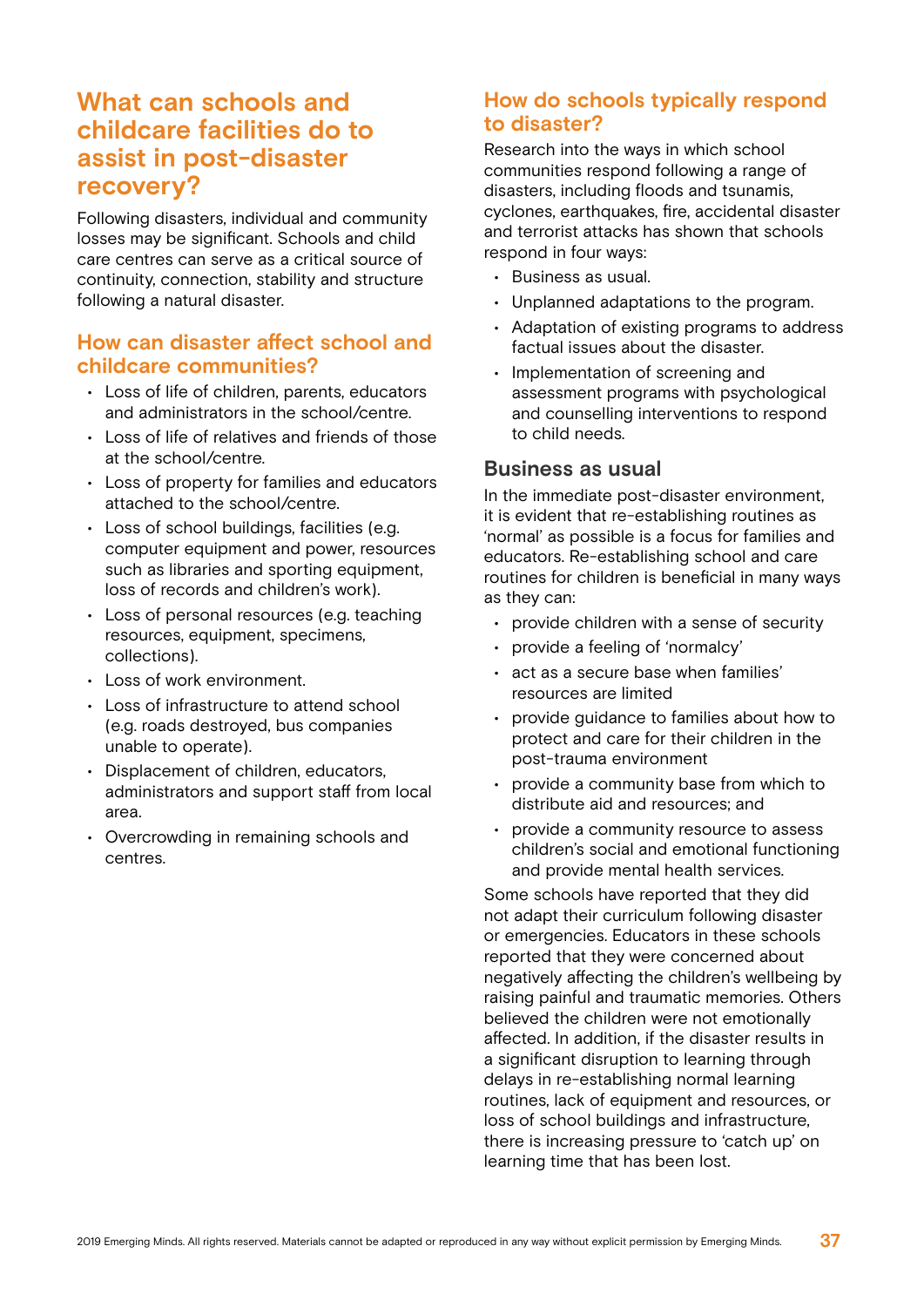## **Unplanned responses**

Although some schools might prefer to adopt a 'business as usual' approach, sometimes unplanned, spontaneous, or student-initiated classroom activities addressing the disaster will occur. These include telling stories about the disaster or their personal experiences, discussing the event with educators or their peers, writing stories or student diaries with content describing the event, or drawing pictures.

It is difficult to restrict these activities in the classroom. However, these spontaneous events can be used to explore positive outcomes, such as changes in their environment and post-traumatic growth since the disaster. They can also be used to address planning and training for future emergencies.

### **Educators can respond to these unplanned responses and offer emotional support for their students by:**

- letting the child know they can talk with them
- letting the child know that help is available
- increasing the child's social connectedness by using a buddy system or by helping to facilitate social connectedness
- monitoring and maintaining a safe environment both within and outside the classroom
- talking with parents; and
- introducing classroom activities to provide support and follow up.

## **Adaptation of existing program to address factual issues**

Primary schools may choose to adapt their existing program to incorporate education about the disaster. This is based on the premise that one of the roles of educators post-disaster is to provide children with accurate information and knowledge about the event.

### **The existing curriculum can be adapted to:**

- include scientific data about weather patterns, drought, flood, fire, bush and forest management practices, indigenous management of the land, or history of disaster in the area
- examine the post-disaster environment such as regeneration, salinity, or erosion; and
- explore preventative measures.

These practices incorporate children's experiences into the existing curriculum and can also be used as a basis of preparation for emergencies and disasters.

### **Implementation of screening, assessment and treatment**

Some schools have access to mental health support in the form of school-based counsellors and psychologists. These professionals are in a unique position to screen and monitor children's mental health and coping. In addition, they are able to implement school-based group and individual programs. There are a range of interventions available for psychologists that have been evaluated. These are based on both short-term and long-term school-based interventions.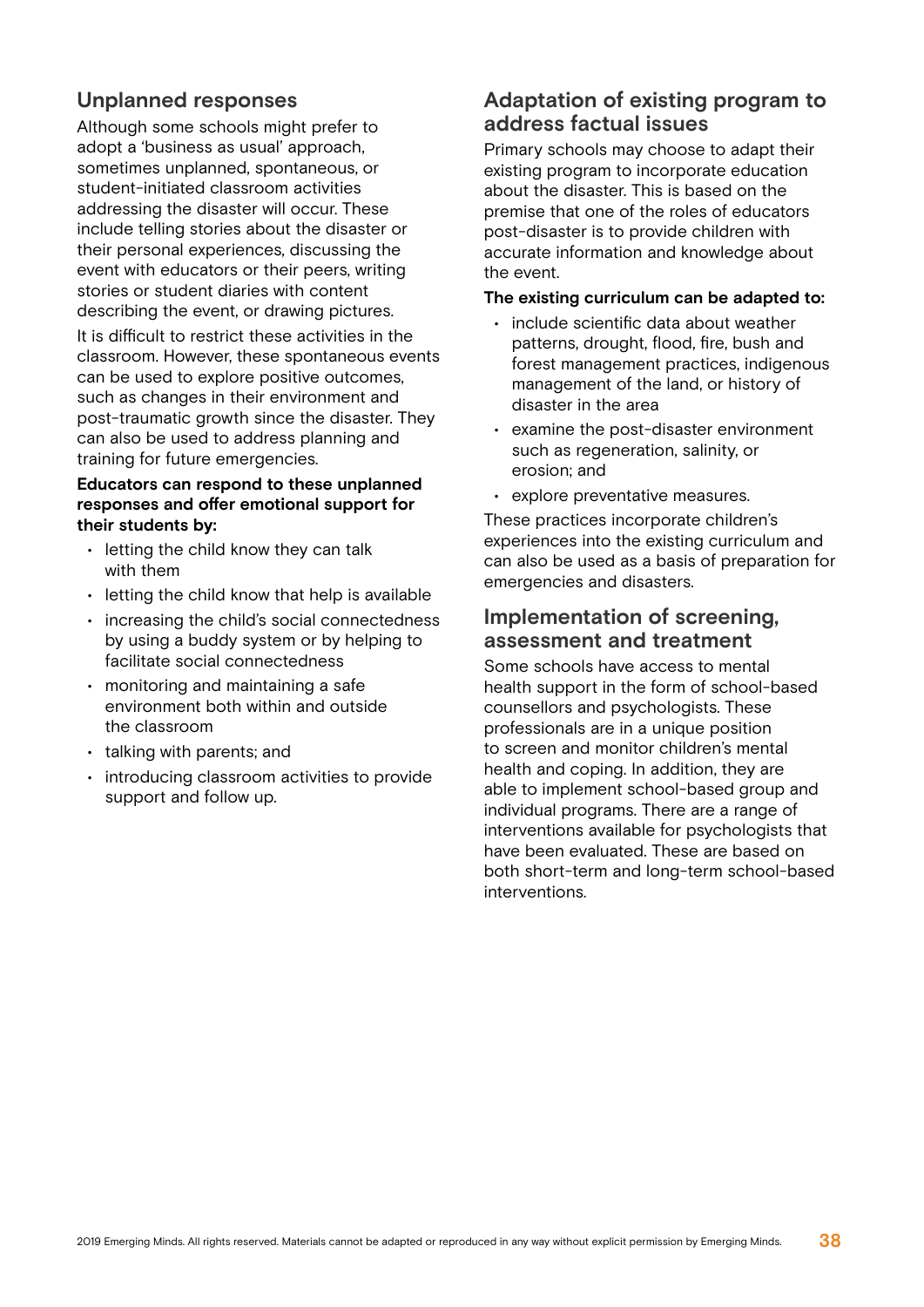# **Part 4: When children need further assistance**

# **How and when to get help?**

It is important for educators to understand the variety of ways in which children react to traumatic events. Here we provide some case examples to demonstrate the different ways in which children might react over time. These reactions will depend on many factors such as pre-trauma functioning, home and social support and other problems. The examples give you some idea of the sorts of behaviours and issues you might see in children. We also describe what types of things you can do to find out more information and how teachers might be able to help children and their families receive the assistance they need.

## **Examples of trauma reactions in children**

The children described below have all been affected by some type of natural disaster such as floods and bushfires. Many experienced loss or destruction of their homes, loss of possessions, and in some cases, loss of loved ones. Facilitators are encouraged to actively work through one or two age-appropriate case studies with participants in training sessions, in reference to the following questions:

- What signs are evident in the case example to indicate ongoing distress? What types of reactions is the child demonstrating?
- Are there any risk factors evident which might suggest the child is at risk of ongoing difficulties?
- What further information is required?
- What could you as an educator do right now?

Remember to use these case studies to reinforce that every child responds differently to traumatic events. Some might show distress straight away, while for others symptoms might develop over time.

# **Case Study 1:**

# **Meet Hudson, 6 months**

Hudson is six months old. Prior to a flood in his community he was able to roll from his back to his tummy and sit unsupported for a few seconds. He would grasp at objects and was able to pick up smaller items and move them from hand to hand. He was quick to settle and would sleep through the night. He would also nap before and after lunch as part of his day care routine.

During the flood, Hudson's family were required to evacuate their home for three weeks and stay with his maternal grandparents, along with Hudson's aunt and uncle (who were also evacuated). Arguments between adults were common in relation to space and noise. Hudson's parents often left the house to 'cool off', taking Hudson with them.

Hudson and his family are back in their own home now but Hudson's parents have advised you that he now wakes 3-4 times a night in a state of high distress. He takes extended periods of time to soothe and needs to be held to settle back to sleep. Hudson is displaying similar behaviour in relation to his naps at day care and is now rarely getting either a morning or afternoon nap. He appears lethargic and is no longer making any effort to roll over or sit up.

# **Case Study 2:**

# **Meet Lizzie, 22 months**

Lizzie is 22 months old and was a serious but friendly and physically active child prior to a cyclone. Lizzie's family home was severely damaged and the family have been living in temporary accommodation for the past four months. Lizzie had been meeting all of her developmental milestones prior to the disaster, had a vocabulary of about 30 words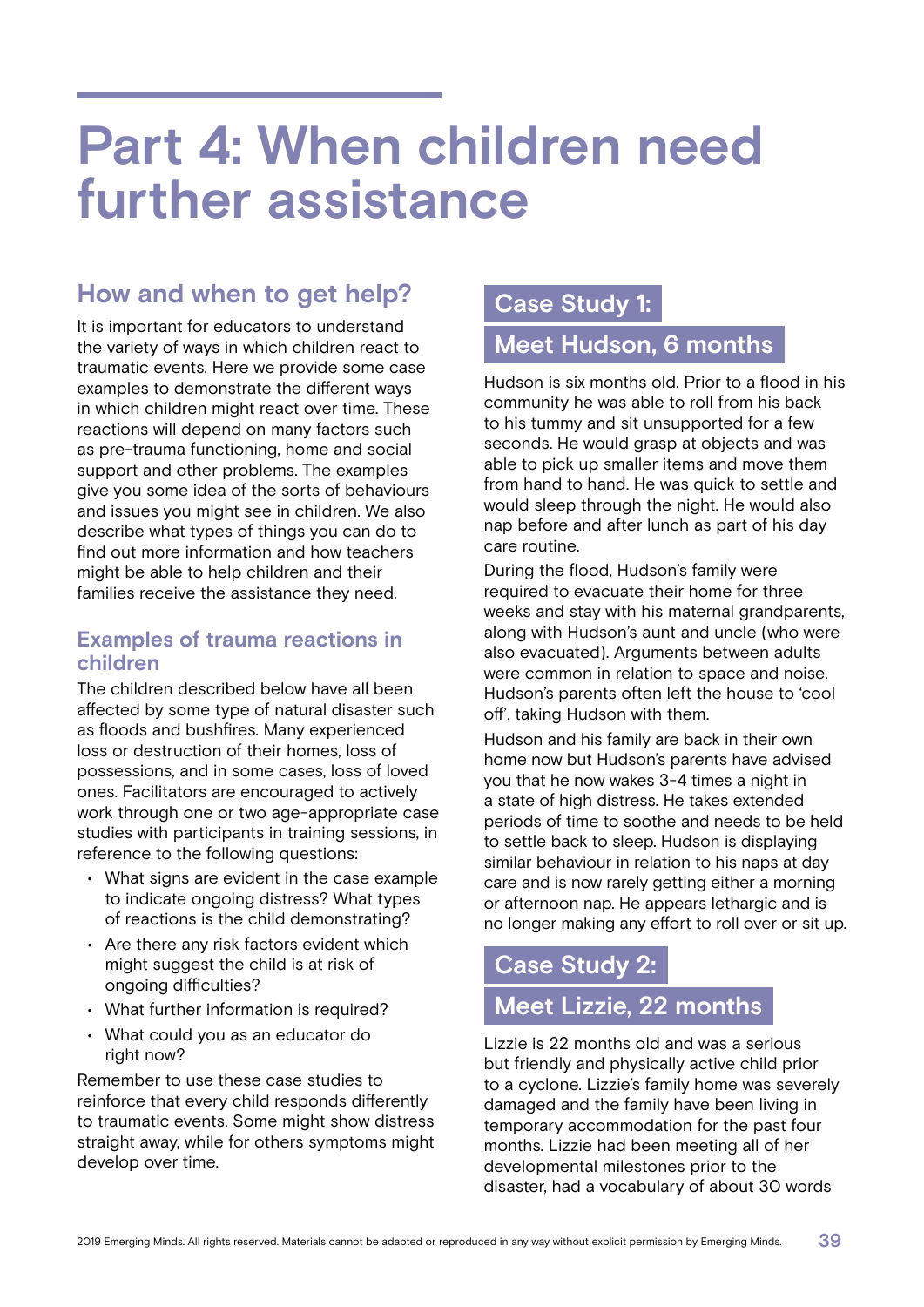and could put two-word phrases together (e.g. 'Mummy go', 'Want milk').

Since the cyclone, Lizzie shows little interest in exploring the world around her and no longer speaks other than three words: 'Mumma', 'Dadda' and 'Pook' (her dog). Lizzie transitions into day care with little emotion and is highly compliant with requests, but does not actively explore or pursue play with others.

## **Case Study 3:**

## **Meet Sam, 4 years**

Sam is a four-year-old boy whose family was affected by bushfires. Since then, you've noticed his behaviour has been progressively getting worse. At first, he seemed to be restless and has some difficulty playing quietly and listening to instructions. But more recently, he has started showing some aggressive behaviours toward other children. He grabs toys from other kids, pushes or hits them and throws himself on the ground when he doesn't get his own way. You've also noticed that he seems jumpier than he used to be and harder to settle. His behaviour is starting to impact the class.

## **Case Study 4:**

# **Meet Jane, 7 years**

Jane is seven years old and, although she has always been a little anxious, has seemed more clingy than usual since the bushfire. When her mother drops her off in the morning, she is very teary and it can take mum quite some time to calm her down. Even after mum leaves, Jane likes to sit in the front row and tries to stay as close as possible to the teacher. Her mother has mentioned to you that she seems more fearful than before and is having nightmares and trouble sleeping. She has also started wetting her pants (which she hasn't done before), which the other children have noticed.

Jane frequently arrives without her homework completed and sometimes leaves her homework book at home. Jane's mother also seems quite anxious and is very worried about her daughter. She tells you that they have spent the last few months rebuilding their home and are getting ready to move in soon. Jane's mum has very mixed feelings about moving into their new home.

## **Case Study 5:**

# **Meet Jack, 10 years**

Jack is 10 years old. He has always been an outgoing child, with lots of friends. However, since the cyclone and floods, he hasn't spent as much time with friends as he normally does. He tends to go to the library at lunch time and has stopped playing sport. Although he is still doing okay with his schoolwork, he doesn't seem to put his hand up to answer as many questions and doesn't seem to get involved with other kids in the classroom. His mood also seems to be low and he doesn't seem to laugh as much anymore.

# **How educators can gather more information**

As an educator, you spend a lot of time with the young person each day. In many ways, you may have the most chances to observe their behaviours and emotions. If you suspect one of your students is experiencing difficulties, it may be a good idea to talk to them or their parents and/or ask a school counsellor/ guidance officer/nurse to check in on them.

Below are some suggestions to help you talk to children when you suspect there might be a problem. Please consider age appropriateness in relation to wording and concepts. The use of aides like drawing pictures or using online therapeutic games may be a good way to engage some children.

## **Where possible, talk with the child**

Talking with the young person is often a good starting point, particularly if the child is a bit older. There are a few things you can do to make this a bit easier:

- Create a safe environment for the child to talk.
- Let them know that you are concerned and want to help.
- Pick a moment when no-one else is around.
- Get down on their level or in a way that they are comfortable with.
- Allow the child to take the lead.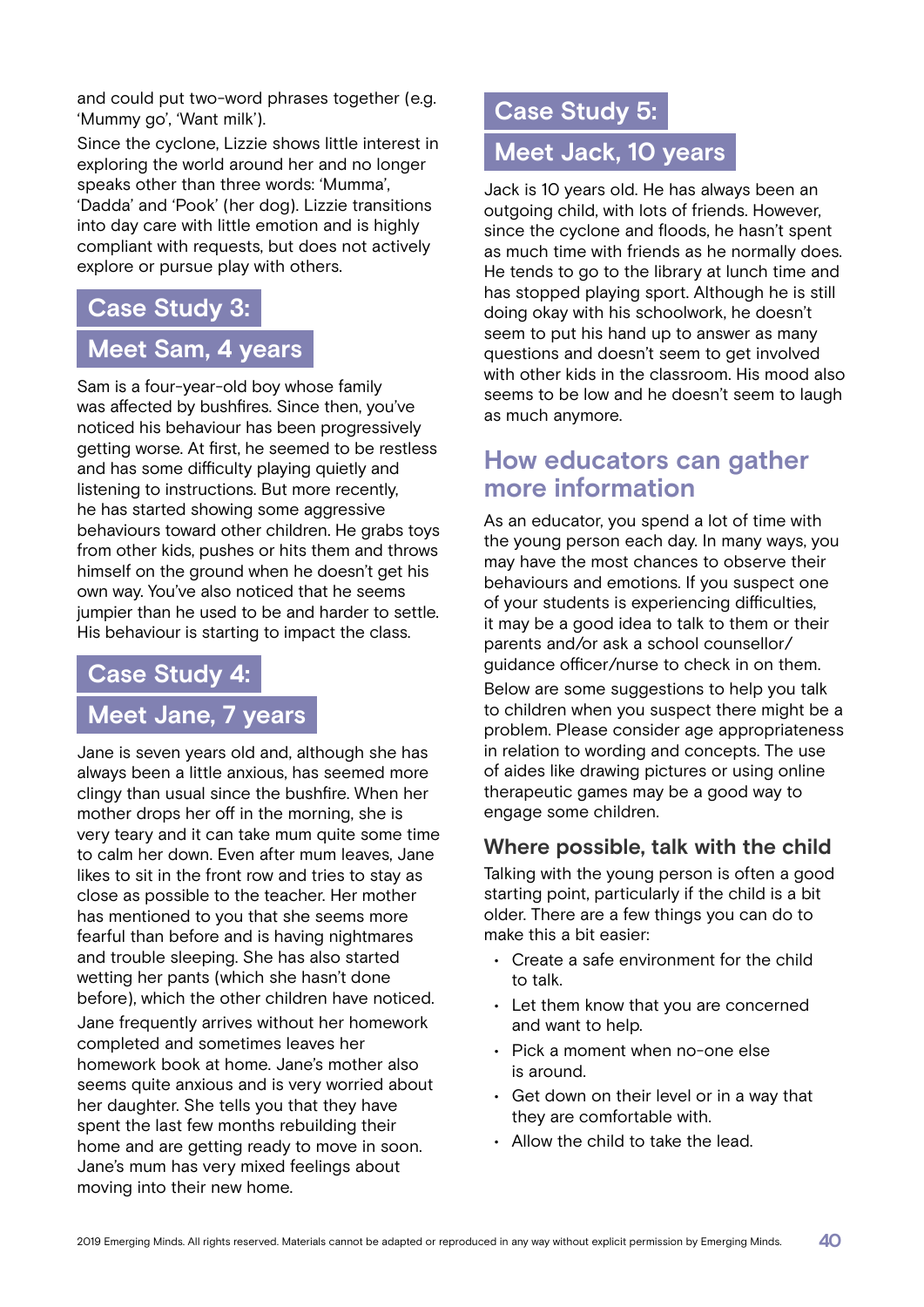**Begin by letting the child know that it is sometimes hard to talk about feelings and worries, but that it can really help.**

- *• 'You've been through a lot this year. Everyone reacts differently to these sorts of things and it's normal to find it difficult to talk about.'*
- *• 'It might feel weird to talk about these things at first, but it can really feel better to get them out.'*

**Ask general questions about how they have been feeling and coping since the disaster and if there has been anything happening at home or with friends that concerns them. Use more specific questions if the child is willing to talk about this further.**

- *• 'How have things been going with you since the floods/storms/bushfires?'*
- *• 'Have things been difficult since the floods/storms/bushfires?'*
- *• 'How are you feeling at the moment?'*
- *• 'How are things at home since the floods/ storms/bushfires?'*
- *• 'Is there anything that's been difficult for you lately?'*
- *• 'Is there anything that you would like to talk about?'*
- *• 'I've noticed that you've stopped doing some things that you used to enjoy doing. Is there a reason for that?' (Remember, this could be because they are withdrawing, or even because they can't afford to do these things anymore.)*
- *• 'Is there anything I can help you with?'*

### **Show the child you are listening**

- Check that you have understood what they are saying:
	- *'So, it seems like things have been a bit difficult at home since the floods/ storms/bushfires and that mum and dad are also feeling a bit stressed.'*
	- *'It seems like you have been finding it a bit difficult to concentrate lately and that you have had trouble sleeping. Is that right?'*
- Ask questions, but don't push them if they are not ready to talk.
- Let the child know you are ready to listen when they are ready to talk.
- If they disclose feelings, acknowledge their experiences, perceptions and feelings.
- Reassure the child that their thoughts and feelings are normal.
- Focus on strengths and highlight the things the child has done well.

### **Get the student welfare coordinator, school counsellor or other appropriate staff members involved if you think you need help or the young person won't talk at all.**

## **Babies and younger children**

As babies and young children have a limited vocabulary to express their feelings, it is essential to use active listening, reflective listening and observational skills to gather information about the level of distress the child may be experiencing. For babies and younger children, play is an important element of social and emotional development, through which they can act out their ideas and express their feelings about events they have witnessed or experienced. The observation of verbal and non-verbal behaviours during play and other activities will help educators identify the emotions the child is feeling.

When interacting, try and use words that a young child would use and paraphrase what you are observing to help the child identify and understand their emotions. For example, you might say, *'That noise is scary'* or *'You look sad'*. Maintain a calm, reassuring and positive manner. Talking to parents and caregivers is also very important when working with children in the younger years.

## **Dealing with disclosures**

Sometimes when talking with children, they may disclose sensitive information about the traumatic event you are discussing or about other traumatic events that you were not aware of. It is important for educators to be aware of their duties and responsibility to both the child and others. There may be situations in which the educator is required to report the disclosure to third parties, and it is recommended that educators familiarise themselves with their responsibilities and duties and consult with appropriate facility administrators where necessary.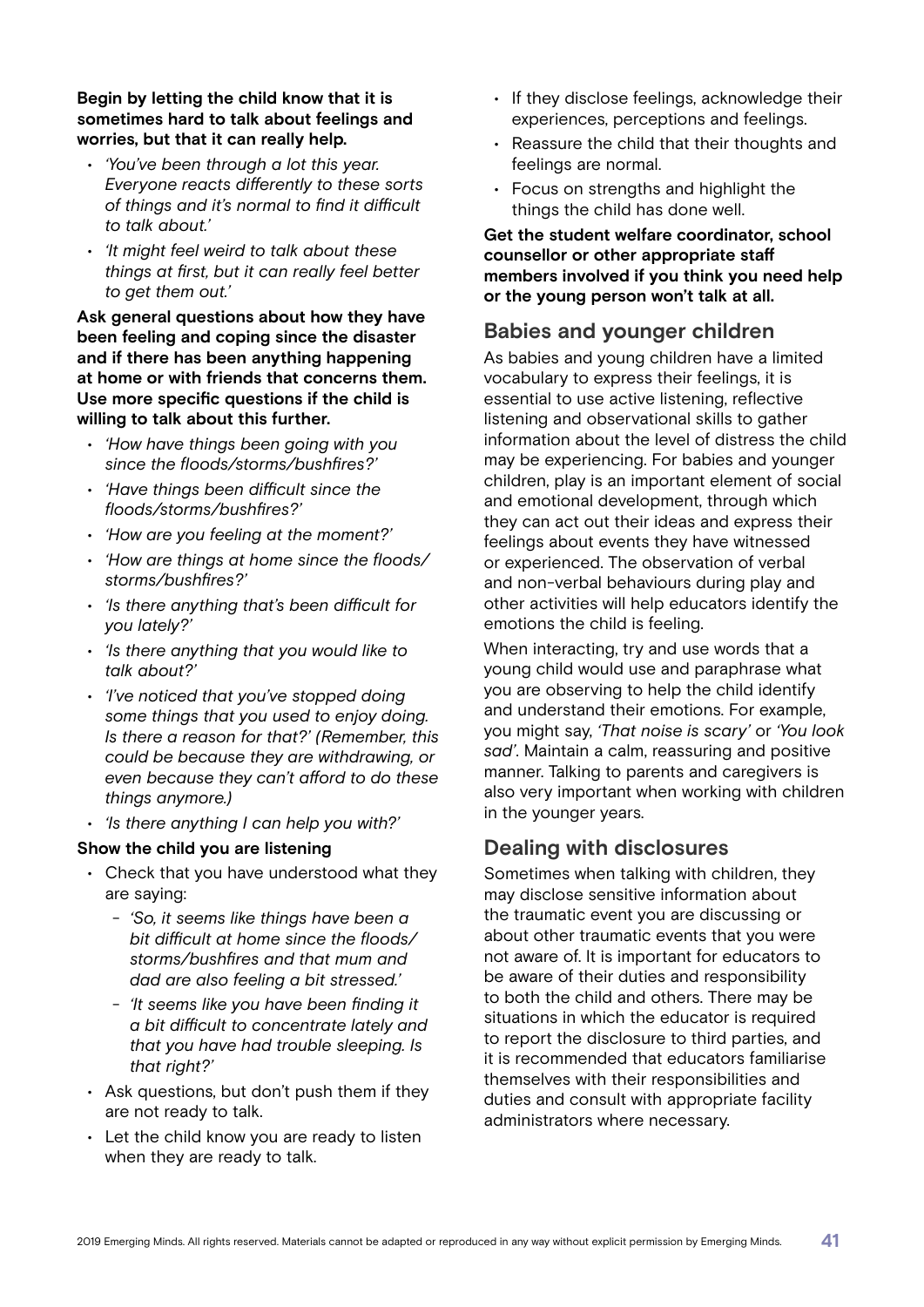In many cases, educators may choose to encourage or even help the child to disclose this information to other support persons (e.g. parents) or help them identify ways in which they can receive support for their difficulties from external sources.

### **Get background information where it might help. Talk about your concerns with the child's parents/caregiver**

Sometimes, it might be useful to talk to the child's parents or caregiver, particularly with young children. Talking to parents can also be a good way of finding out extra information that may help you better understand what is going on. It is recommended that you know your school or centre's policy on this so that you are aware of your responsibilities before approaching parents.

### **Here are some suggestions for how to make this conversation a bit easier:**

- Create a non-threatening and supportive environment for the parent/caregiver. Such discussions may be difficult for other family members who may have also experienced the traumatic event.
	- It may be appropriate to involve the school principal, centre director or another professional (e.g. welfare coordinator, school psychologist, school nurses) when working with parents/carers and family members.
- Ask the parent/caregiver if they have noticed any changes in their child's behaviours or emotions or if they have any concerns about their child.
	- *'Your family has been through a lot this year. I just wanted to check in and see how things are going.'*
	- *'How has Lizzie been going in the past few months? Have you noticed any changes or anything you are concerned about?'*
- Express your concerns about the child to the parent/caregiver. Be sensitive and respectful of the family.
	- *'I've noticed some changes in Sam's behaviours and I wondered what you thought about this. Are you seeing the same behaviours at home?'*
	- - *'I've noticed Jane seems to be having some trouble with being on her own at the moment. Is that something you've noticed?'*
- Ask the parent/caregiver if there is anything going on at home or with friends that might be contributing to the child's behaviour (e.g. the child might be having difficulty sleeping, which could be contributing to classroom behaviours).
	- *'Is there anything else going on at home, or with friends that might be making it difficult for Sarah at the moment? Is she having any trouble sleeping?'*
	- *'Do you know if Jack is having any difficulties with his friends at the moment?'*
- Ask the parent/caregiver if there is anything the school can help with and let them know that you are available if they have any questions or need help. Normalise accessing professional help and be willing to provide information about the psychological support and services available. If you feel that the child or family might benefit from seeing someone for further assessment or assistance, approach the parents sensitively.
	- *'Is there anything we can do to make things easier?'*
	- *'It seems like Sarah is having some difficulties at the moment. This might get better over time, but if you think you could use some help with managing right now, I can help you find the appropriate person.'*
	- *'We know that some children (and adults) do have difficulties managing their emotions/behaviour after traumatic events. Sometimes this gets better over time, but when it starts interfering in the child's or family's functioning, then it can be helpful to try and get some assistance.'*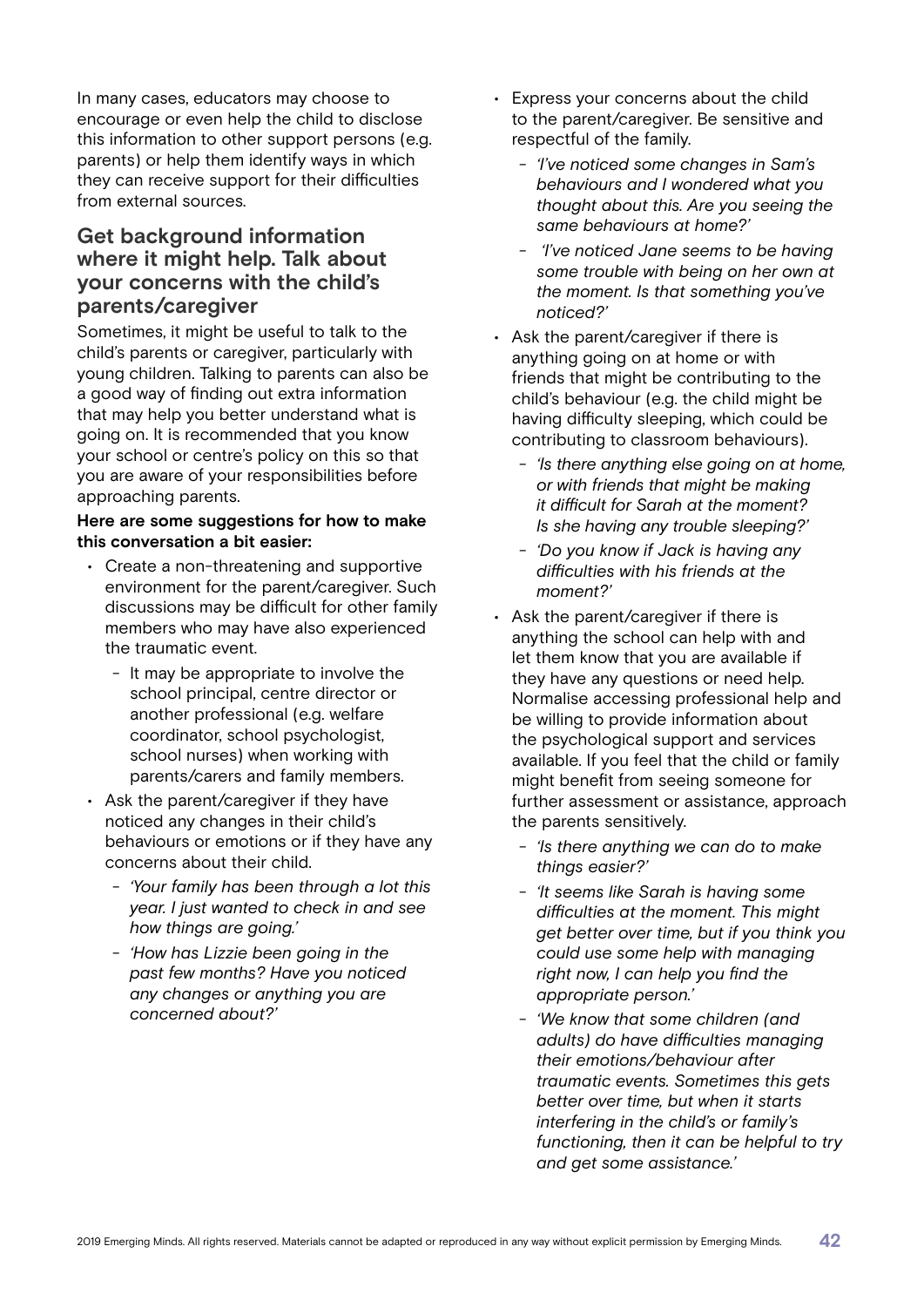# **How to determine if the problem is serious**

It is normal for children to show some adjustment in behaviour or in managing emotions immediately following exposure to traumatic events. Fortunately, the majority of children are resilient and will return to their normal functioning over time. However, some children will experience more intense and interfering reactions, or reactions that persist over time, and most often benefit from further assessment and intervention.

### **Further assessment or intervention may be indicated if:**

- symptoms persist or worsen over time
- the child shows a significant decline in concentration, academic performance or classroom participation that interferes with their daily functioning or causes significant distress
- there are ongoing or worsening difficulties regulating emotions (e.g. difficulty controlling emotions such as crying or anger)
- there are significant and lasting changes in social functioning (e.g. withdrawing from friends, fighting, interpersonal difficulties, physical and/or verbal aggression) that cause problems for the child or others
- there are behaviours that disrupt others and the childcare or classroom environment on a regular basis
- difficulties arise that cause the child or others significant distress or concern (including the family)
- there are behaviours or difficulties that prevent the child from engaging in age-appropriate tasks or developing appropriately (e.g. advancing academically, advancing socially, maturing appropriately, interruptions to developmental milestones such as speech or language)
- the child starts to engage in behaviour more typical of a younger child (e.g. difficulties toileting, using 'baby talk')
- there is evidence that the problems exist outside of the school/centre as well. For example, the problem occurs in multiple settings (at home, with friends, at school)
- parents or caregivers have concerns about the child's/family's functioning, request assistance, or are distressed by the situation
- there is the presence of ongoing stressors outside of school which may exacerbate difficulties (e.g. financial difficulties, housing issues, parental separation, death of a family member).

# **Accessing assistance**

There are many different ways in which you can help the child and their family. It is important to know when you can help, when to utilise school-based resources and when you might need to make a referral to an external agency. Below are some guidelines/suggestions for what you can do when you think a child needs further help.

## **Utilise school/centre-based resources**

- Be familiar with your school's guidelines and policies for such issues.
- Get to know the support resources available. Who can you ask for help? Student welfare coordinators, child support service officers, guidance officers, school nurses, school psychologists, youth workers, school chaplains, centre directors and principals may all offer different forms of assistance. Some may be able to assist in providing information to children and families, while others may offer more direct support or advocate for the child where needed.
- Think about what you as an educator can do to help the child and their peers following traumatic situations.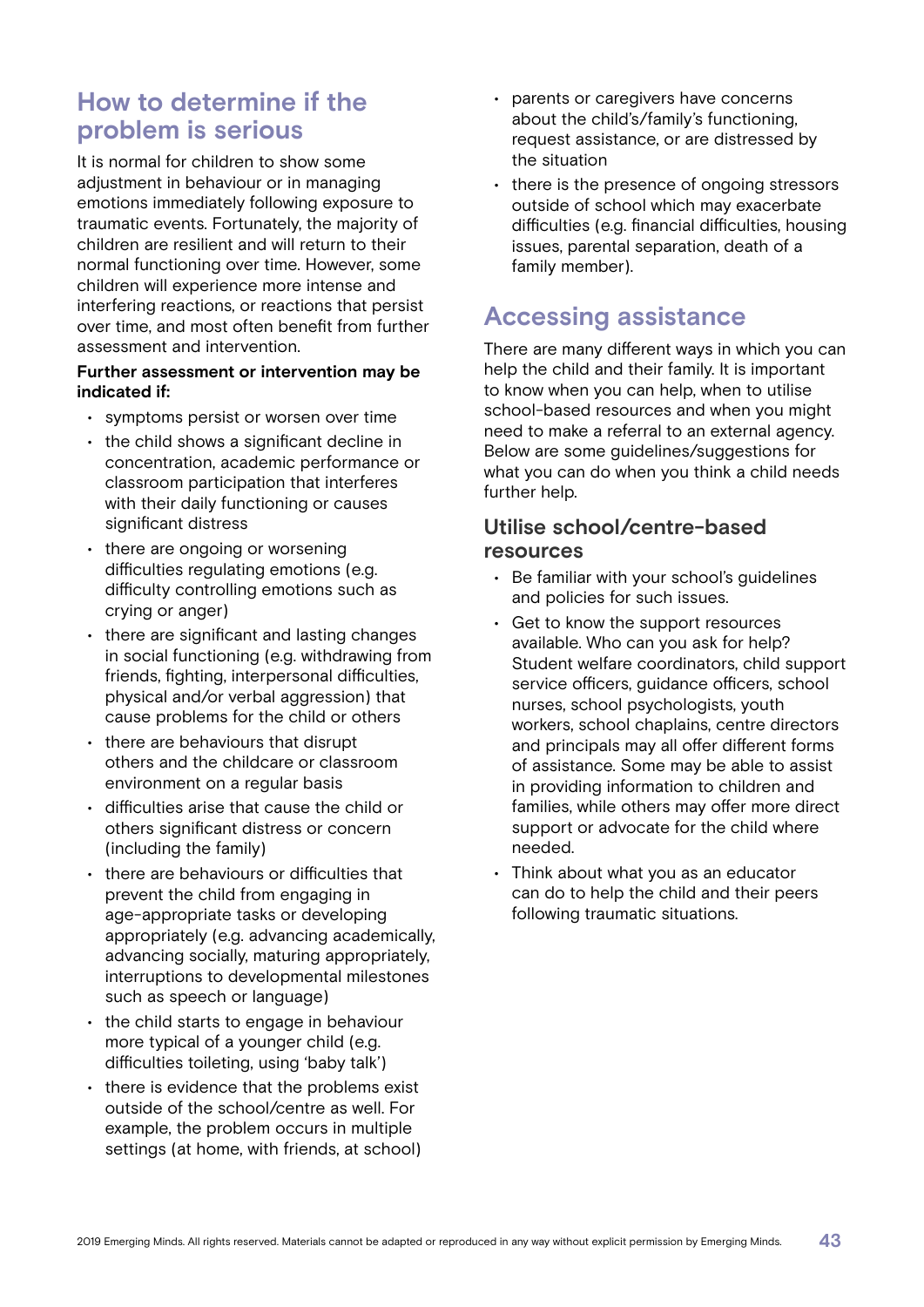## **Refer on for further assistance**

Sometimes, no matter how supportive the classroom, child care or home environment is, children may require professional assistance following traumatic events. If you feel that the child or family might benefit from further assessment or intervention, consider suggesting that the family seek further assistance and provide resources that help them to access such support (e.g. contact details, pamphlets).

- Professional help can be sought both internally and/or externally. If your facility employs a psychologist or counsellor, they might be able to help, or at least suggest some appropriate services.
- Discuss referral options with parents and/ or the child. This can be a difficult topic to raise with families. It will help if you have established an open line of communication. Sometimes, it is enough to simply make families aware of the services available to them.
- It is important to make parents aware that early intervention is considered important when it becomes clear that the child is experiencing difficulties.
	- *'Sometimes, no matter how supportive the home environment is, children may require assistance from someone outside the family or school. We know that the earlier we intervene, the more likely it is that we can help the child manage their emotions and behaviours and return to their usual functioning.'*

Familiarise yourself with the services available in your workplace and the wider community. School and community-based support services can work together to ensure the young person and their family receive the support required.

## **Community services and help lines**

There are some services that parents and children (and educators) can access at any time, without having to go in and see someone in person. Many of these can be found on the internet and a few key services are listed below. Your student welfare coordinator or student support service officer might be able to help you find more services available in your area.

## **Kids Helpline**

1800 551 800

**Lifeline** 13 11 14

**Parentline** 1300 30 1300

**Australian Centre for Grief and Bereavement** 1800 642 066

**beyondblue** www.beyondblue.org.au

**Carers Australia** 1800 242 636

**beyou** 1300 22 4636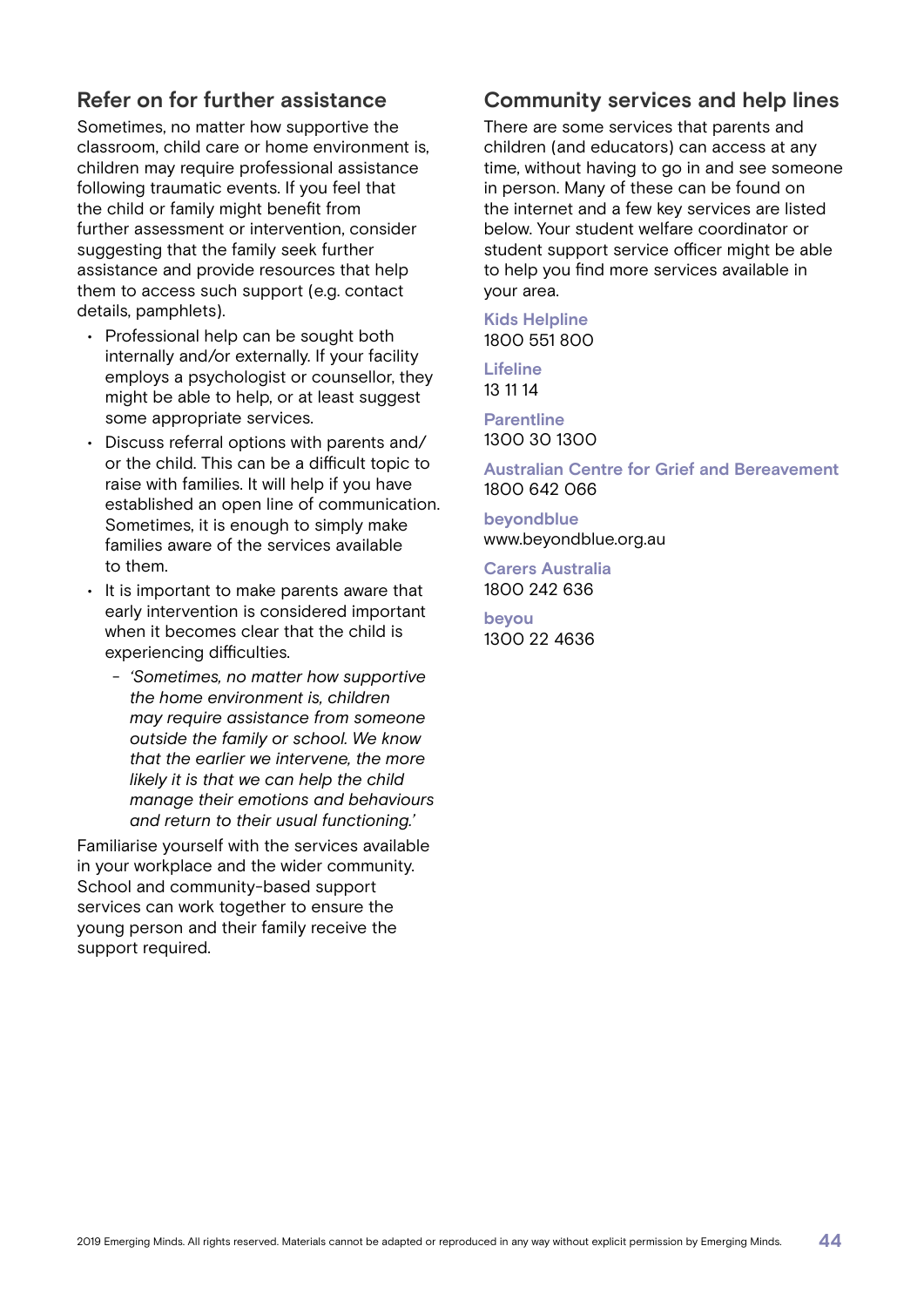# **How to refer to a mental health professional**

The following information may be of assistance to families who are uncertain as to the process involved in accessing an external mental health professional.

### **General Practitioners (GPs)**

It is important to see a GP when considering a referral for a child to a psychologist or counsellor. A GP can provide a health assessment and monitor the progress of a child, as well as facilitate access to psychological services available in the community.

• Access to Focused Psychological Services (previously Access to Allied Psychological Services [ATAPS]) is a service which enables GPs under the MBS Better Access initiative to refer consumers to allied health professionals (such as psychologists) who deliver focused psychological strategies. Families should visit their GP to gain further information.

### **Private allied health professionals**

Parents can also seek private individual assistance from various allied health professionals for their child, in particular, clinical psychologists. Clinical psychologists are trained in assessment, diagnosis and treatment of various emotional and behavioural difficulties in childhood and adolescence. However, different professionals may have different areas of work and expertise, so it is useful to check that the person or service selected has the skills and expertise for managing children. Availability of psychologists will vary according to location and it is recommended that families first visit their GP to obtain a referral, and to assess their eligibility for rebates through Medicare.

- Parents may also independently seek private practitioners through the Australian Psychological Society (APS) by visiting **[www.psychology.org.au/Find-a-Psychologist](https://www.psychology.org.au/Find-a-Psychologist)**
- Families may also be eligible for rebates through private health funds, and should contact their health provider to enquire about rebates.

### **Community-based mental health professionals**

Families may be eligible to receive assistance through their local Child and Adolescent/ Youth Mental Health Service (CAMHS or CYMHS). Such services are staffed by psychologists, social workers, psychiatrists, mental health nurses, occupational therapists and health workers who may be able to help. In most instances, families are able to self-refer for this service by calling their local service.

### **Infant and baby mental health services**

Each state and territory of Australia will have a dedicated perinatal and infant mental health service operated by the government. Families should visit their GP to gain further information.

**Optional handout: Educator fact sheet 6 – how and when to get help**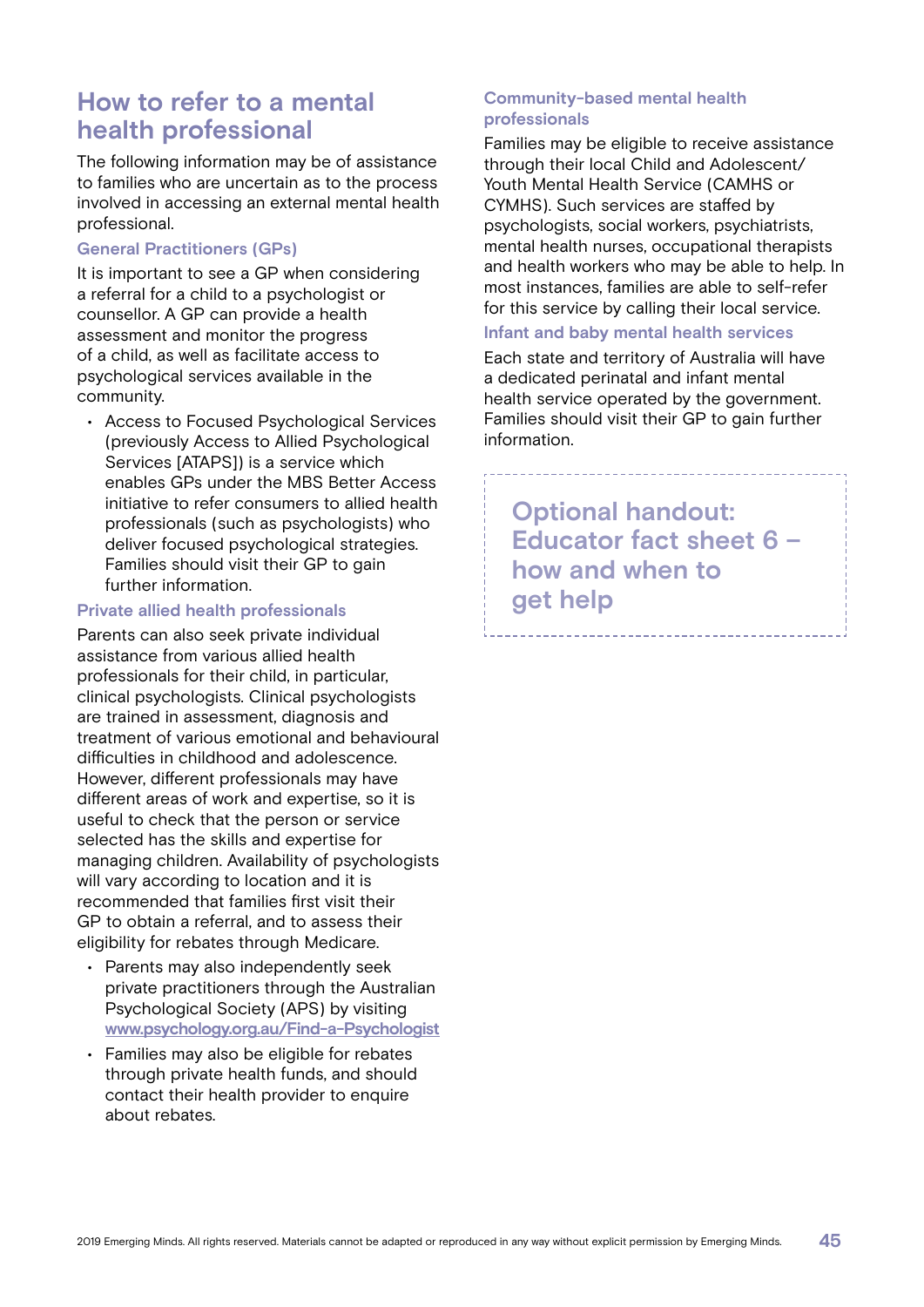# **Part 5: Appendix: Additional information and resources**

# **Common severe stress reactions to a traumatic event**

**Note**: **The following information describes some of the possible difficulties children may demonstrate following exposure to various traumatic events. While every effort is made to ensure the accuracy of the material contained in this guide, the following information is not a substitute for independent professional advice or assessment and is not intended to be used to diagnose mental health difficulties.**

## **Academic performance**

Over time, some children may demonstrate a decline in academic performance. Although this could be due to a number of reasons, changes in academic performance can be linked to difficulties following exposure to a traumatic event.

### **Changes in academic performance following trauma may occur due to:**

- difficulties completing homework tasks because of problems in the home environment (e.g. some children may not have returned to their home, may be staying with relatives, may not have been able to replace schoolbooks and resources, etc.)
- ongoing family difficulties (e.g. financial stressors, family conflict)
- ongoing medical issues resulting from the natural disaster which prevent the young person from completing schoolwork or attending school
- difficulties sleeping (resulting from post-traumatic stress or anxiety) which interfere with the child's ability to concentrate at school

• depressed mood or anxiety resulting from the trauma. Children who experience ongoing depressed mood or anxiety will find it difficult to concentrate and will find it hard to motivate themselves to complete schoolwork. Some children may require additional motivation and reinforcement.

## **Social or interpersonal difficulties**

As previously discussed, following trauma, children may experience difficulty interacting socially and maintaining friendships. This may in part be due to other difficulties such as depression and anxiety, but can also be linked more directly to traumatic events. Children who have experienced traumatic events (particularly multiple events) may find it difficult to cope with interpersonal stress. For example, when faced with a difficult interpersonal situation (e.g. fighting with a friend, teasing, bullying), a child who has experienced something traumatic may respond differently to such situations (e.g. cry, withdraw) than they would have previously (e.g. using appropriate social skills to manage the situation). Thus, educators and parents may find they need to intervene more often.

### **Over time, children may:**

- start to withdraw from friends and classmates
- get less enjoyment out of social activities
- fight more with friends
- react negatively to minor interpersonal incidents; and/or
- use inappropriate social skills or interaction patterns.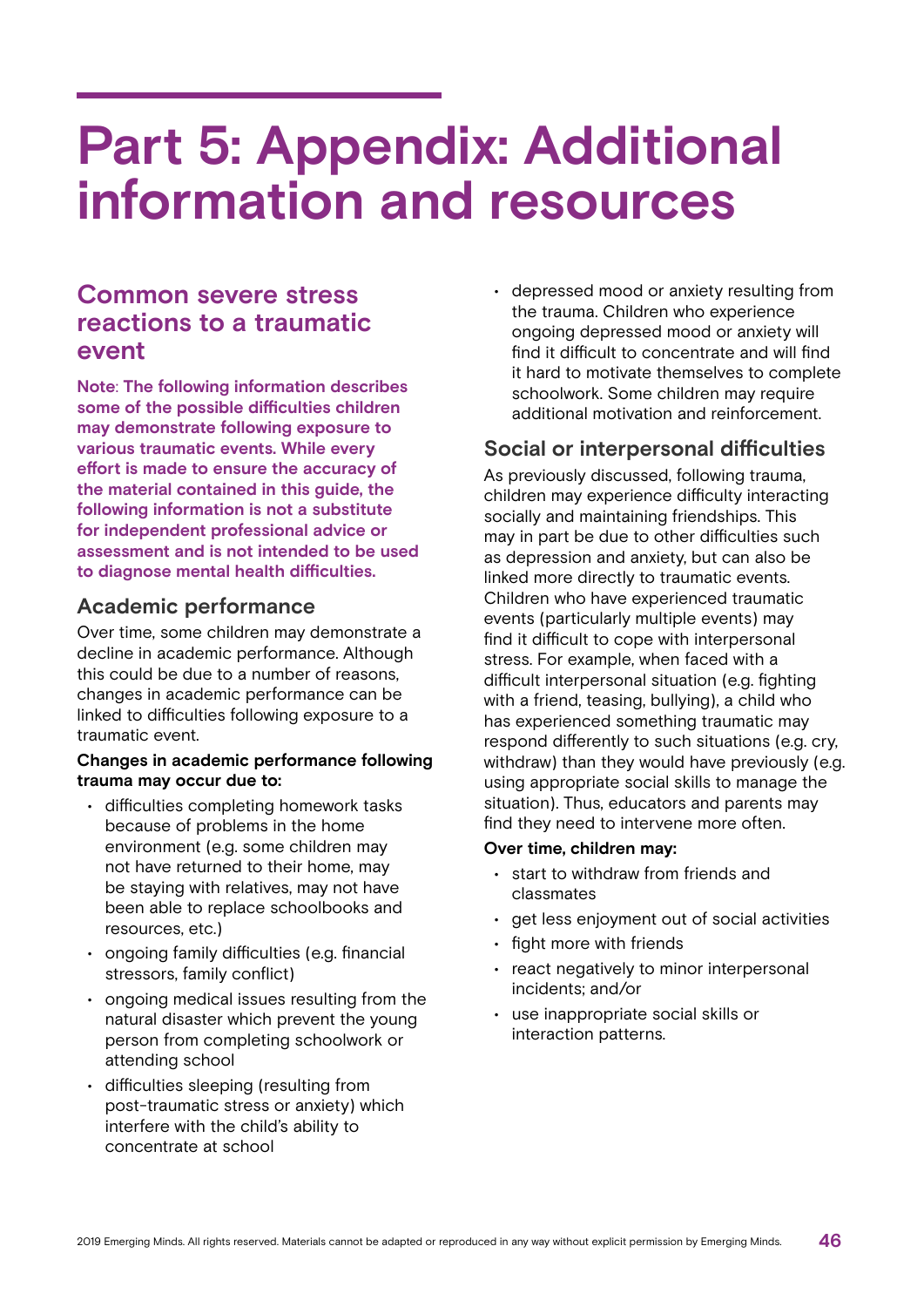## **Post-Traumatic Stress Disorder (PTSD)**

Post-traumatic stress symptoms or Post-Traumatic Stress Disorder (PTSD) can develop after exposure to an extremely traumatic event in which the child experiences intense fear, horror or helplessness.

### **Children under 6 years**

Children with PTSD may experience some or all of the following symptoms:

#### **Intrusive symptoms**

- Recurrent, involuntary and intrusive distressing memories of the traumatic event.
- Recurring and upsetting dreams about the event.
- Flashbacks or other dissociative responses, where the child feels or acts as if the event were happening again.
- Strong and long-lasting psychological distress after being reminded of the event or after encountering trauma-related cues.
- Strong physical reactions (e.g. increased heart rate or sweating) to trauma-related reminders.

#### **Avoidance symptoms**

- Avoidance or attempted avoidance of activities, places, or physical reminders that arouse recollections of the traumatic event.
- Avoidance or attempted avoidance of people, conversations, or interpersonal situations that serve as reminders of the traumatic event.

### **Negative alterations in thoughts and moods**

- More frequent negative emotional states, such as fear, guilt, shame or sadness.
- Increased lack of interest or participation in activities that used to be meaningful or pleasurable, including reduction of play.
- Social withdrawal.
- Decrease in the expression of positive emotions.

### **Changes in arousal or reactivity**

- Increased irritable behaviour or angry outbursts. This may include extreme temper tantrums.
- Reckless or self-destructive behaviour.
- Hypervigilance, which consists of being on guard all the time and unable to relax.
- Exaggerated startle response.
- Difficulties concentrating.
- Problems with sleeping.

### **Children over 6 years**

#### **Intrusive symptoms**

- Recurrent, involuntary and intrusive distressing memories of the traumatic event.
- Recurrent upsetting dreams about the event.
- Flashbacks or other dissociative responses where the child feels or acts as if the event were happening again.
- Strong and long-lasting psychological distress after being reminded of the event or after encountering trauma-related cues.
- Strong physical reactions (e.g. increased heart rate or sweating) to trauma-related reminders.

#### **Avoidance symptoms**

- Avoidance or attempted avoidance of distressing memories, thoughts or feelings about or associated with the traumatic event.
- Avoidance or attempted avoidance of people, places, conversations, activities, objects or situations that arouse distressing memories, thoughts or feelings about/associated with the traumatic event.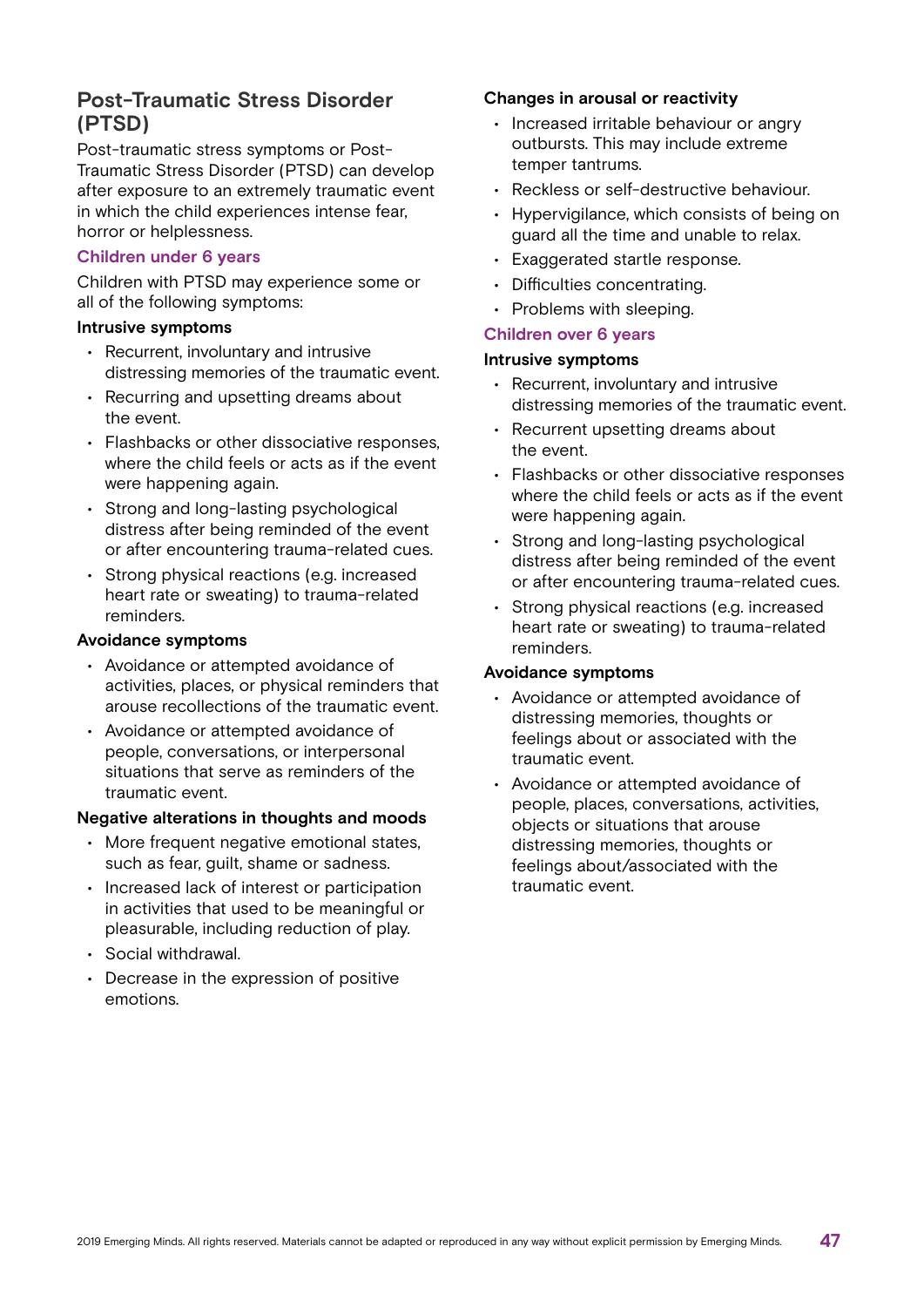### **Negative changes in thoughts and moods**

- Inability to remember an import aspect of the traumatic event.
- Persistent and exaggerated negative beliefs about injury or death to self or others.
- Persistent distorted thoughts about the cause or consequences of the traumatic event that result in self-blame or blame of others.
- Persistent negative emotional states, such as fear, shame or sadness.
- Increased lack of interest in activities that used to be meaningful or pleasurable.
- Social withdrawal.
- Long-standing reduction in the expression of positive emotions.

### **Changes in arousal or reactivity**

- Increased irritable behaviour or angry outbursts. This may include extreme temper tantrums.
- Reckless or self-destructive behaviour.
- Hypervigilance, which consists of being on guard all the time and unable to relax.
- Exaggerated startle response.
- Difficulties concentrating.
- Problems with sleeping.

It is important to understand that some of these signs are common for many children immediately following exposure to a traumatic event. However, if they persist or worsen over time they could indicate something more serious. If the signs remain evident after a month, it is possible that the child may require additional assistance to manage their difficulties.

### **Anxiety disorders**

All children and adults experience anxiety. Anxiety is a normal and helpful response to threatening situations and helps prepare us for action. However, for some children, ongoing anxiety may interfere with social and/or academic functioning. Below are descriptions of some common anxiety reactions that children may demonstrate.

#### **Separation anxiety**

It is normal for children to want to be close to their family and friends. However, after a traumatic event some children may experience significant distress and fear when they are separated from loved ones, which can impact on their social and academic functioning. Children may also worry about the safety of loved ones or fear that something bad might force them to be separated. These worries can develop immediately following the traumatic event, or appear at a later date. At times, these children may be distressed on arrival to school, refuse to attend school camps or excursions, or complain of physical symptoms (e.g. nausea, headache) when separated from loved ones. These symptoms can persist over time and can develop into Separation Anxiety Disorder.

Although concerns over separation from loved ones and home are often expected immediately following traumatic events, these behaviours may begin to interfere with the child's and family's functioning if they continue over time. Such separation concerns can be developmentally appropriate (e.g. for younger children); however, one sign that the child might need further assistance is if their distress over separation becomes inappropriate for their developmental level or age, or if it prevents them from engaging in age-related activities. For example, a 13-yearold boy who would not leave his mother to go to a friend's house for two hours may be missing out on having fun, building friendships, and seeing that he can safely be separated from his parents.

Sometimes it can be difficult to determine if the child's emotional responses are developmentally appropriate and consistent with the type of separation they are experiencing (e.g. first school camp), or an emotional response to trauma. Professional assessment and intervention can be successful in distinguishing between traumarelated and normal emotional responses, and in managing anxiety.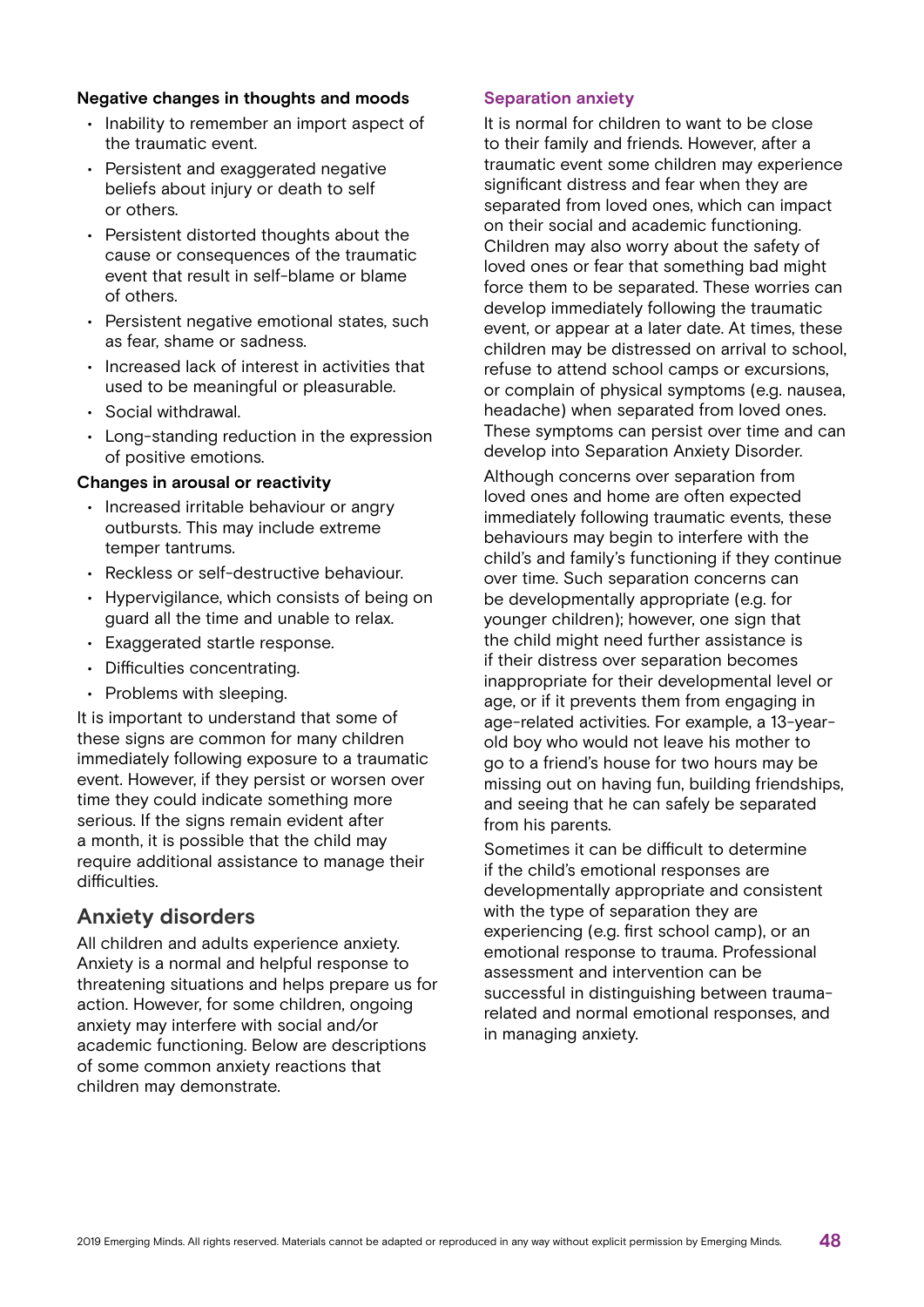### **Generalised anxiety**

Other children may develop or demonstrate more generalised forms of anxiety following exposure to traumatic events. Generalised Anxiety Disorder (GAD) is characterised by excessive and uncontrollable worry or anxiety in which the young person overestimates the likelihood of negative consequences. For example, after hearing a weather forecast predicting rain showers, a child may worry that there will be so much rain that the town will be flooded.

To some degree, all children who have experienced natural disasters will be on alert and occasionally may expect the worst when presented with similar circumstances. While this may be a natural reaction, children who develop GAD will experience such worry on a daily basis, often in the absence of direct evidence of a threat. Further, such children often tend to worry about a number of issues, and the worry persists over time (more than 6 months). Notably, these worries are not always related to the traumatic event the child has experienced.

### **Topics that children with GAD may worry about include:**

- schoolwork
- being good enough in sports or other activities
- friends and social situations
- their own health or a family member's health
- finances, housing issues and family relationships
- new situations
- world events (including natural disasters, terrorism, news stories, etc.).

Children with GAD may also experience some somatic or physical complaints including muscle aches, tension, concentration difficulties, irritability, fatigue and difficulty sleeping. A lot of these symptoms overlap with signs of other psychological difficulties (e.g. ADHD, PTSD). One way of distinguishing between these difficulties is to find out what is causing the symptoms.

For example, in the case of GAD, children may have trouble concentrating or sleeping because they are distracted by their worries, not because they are unable to concentrate or sit still (such as in ADHD).

A distinctive feature of GAD is that children have difficulty controlling their worry and/or they excessively seek reassurance from others. Children with GAD might ask educators (and parents) many questions over the course of a day. For example, they may ask questions like 'What if I am late to class?', 'What happens if it rains at lunch time?', 'What if my mum is late picking me up?', etc. Children with GAD might also be worried about others in their class and how they might be affected by their behaviours. Children with GAD often ask a lot of 'What if…' questions.

### **Panic attacks and agoraphobia**

Panic attacks and agoraphobia are generally less common in childhood than adulthood. However, some children may develop panic attacks following exposure to a traumatic event, which can then cause the child and their family significant distress.

Panic attacks are characterised by a sudden onset of intense fear or discomfort, which is often accompanied by a sense that something bad is about to happen. Typically, such panic attacks occur without a specific trigger (i.e. outside of anxiety-provoking situations) and can occur anywhere, any time. Children may report such feelings as non-specific anxiety about suddenly becoming ill, or fears of suddenly vomiting that are difficult to control. Panic attacks are also typically accompanied by sudden physical sensations that the child misinterprets as a sign that something is wrong, which in turn increases their anxiety. Physical signs include increased heart rate, chest pain, sweating, trembling, dizziness, breathlessness, nausea and choking. Although physical symptoms are common across the various anxiety disorders, in panic disorder the symptoms come on quite suddenly and are typically time limited (e.g. 15-30 minutes). Children with panic disorder may also experience agoraphobia, which occurs when the child begins to avoid going to places where they believe a panic attack might occur (e.g. a shopping centre).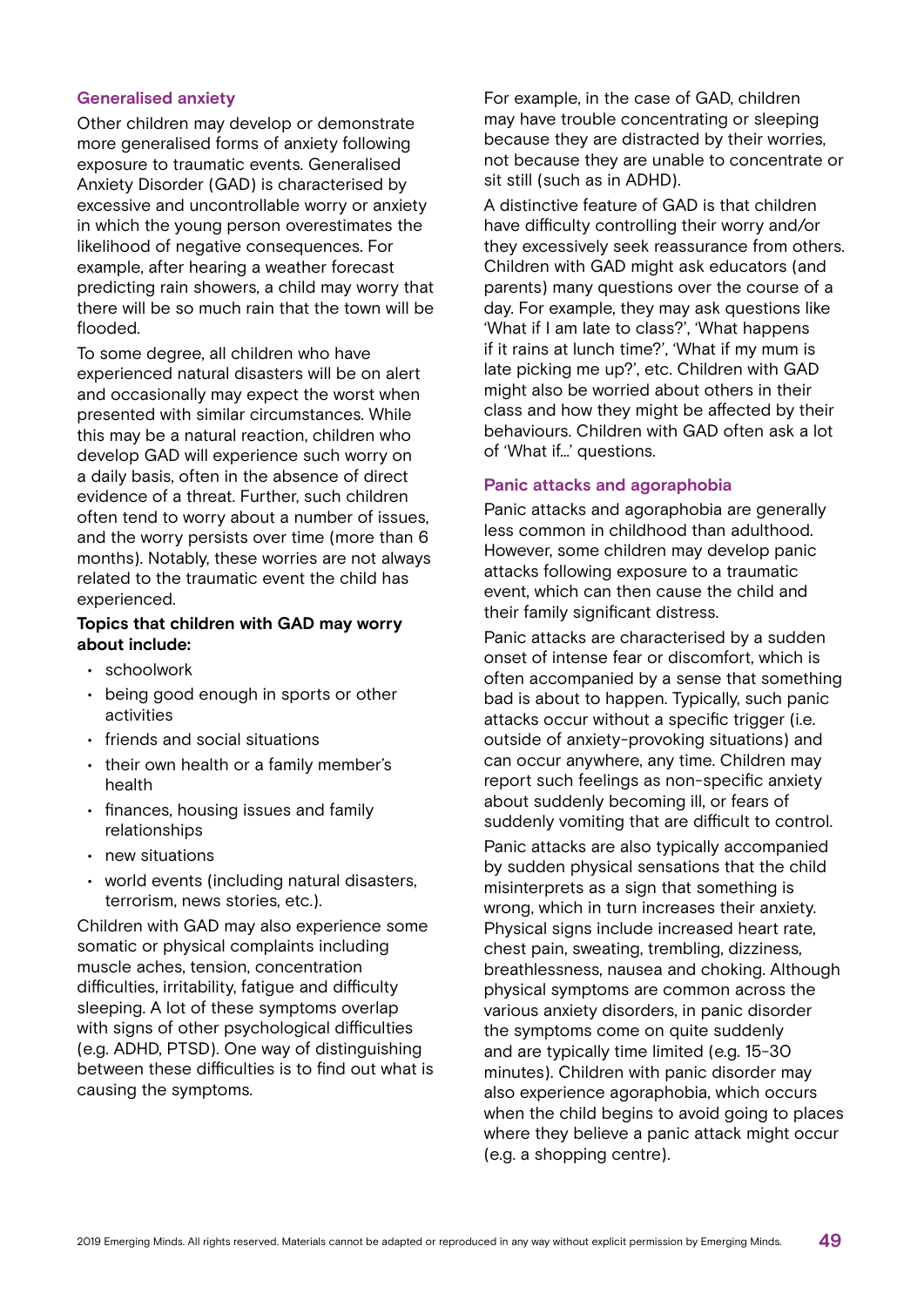The difference between avoidance in agoraphobia as opposed to avoidance within PTSD for example, is that in panic and agoraphobia, the child is not afraid of the situation itself or the memories associated with it. Rather, they are worried that they will have a panic attack in that situation.

### **Depression**

Depression is one of the most common mental health problems experienced by children and can develop following exposure to a traumatic event. While many children who are involved in natural disasters may feel sad, moody and low at times following the event, some of these children might experience these feelings for long periods of time, experience quite intense depressed mood and/or frequently feel this way without reason. Some children may continue to experience depressed moods long after the traumatic event (e.g. a year later). Children with depression might find it hard to function, have difficulty with their schoolwork, and may stop participating in activities which they previously enjoyed. Depressed mood may be a direct reaction to the child's experience of the disaster or it may be a result of accumulating stressors and events.

### **Behaviours that might be evident in children with depression include:**

- changes in mood or moodiness that is out of character
- increased irritability, especially for teenagers
- withdrawal from or difficulty in social interactions
- withdrawal from previously enjoyed activities (e.g. participation in sports, drama, etc.)
- alcohol and drug use
- staying home from school
- failure to complete homework and class activities or a reduction in academic performance
- changes in concentration levels
- changes in sleeping routines; always seeming tired or exhausted
- presence of negative thoughts, inability to take minor personal criticisms
- general slowing in thoughts and performance.

Down or depressed moods that have persisted for an extended amount of time and are concerning educators may indicate that the child requires further assessment and assistance.

## **Behaviour problems**

All children experience times when they are disruptive, have difficulty getting along with peers, or have difficulty following rules. After a traumatic event, children may be more argumentative, aggressive, easily annoyed and/ or have difficulty following rules, managing their emotions (e.g. anger) and engaging in appropriate peer relationships (i.e. they may bully/annoy others). Sometimes the young person's behavioural difficulties may be more serious and include activities such as stealing, lying and/or running away.

For most children, these behaviours are transient and disappear over time. However, for some children these behavioural difficulties will persist over time, impact on others (e.g. educators, classmates) and interfere with the child's social, academic and home life. For some, these problems can become more serious or even present as Attention Deficit Hyperactivity Disorder (ADHD), Oppositional Defiant Disorder (ODD) or Conduct Disorder – which are often referred to as 'externalising disorders' or 'behaviour disorders'.

- **• Attention Deficit Hyperactivity Disorder (ADHD)** is a disorder characterised by difficulty with attention and concentration. Children with ADHD may also have difficulties with impulsivity and regulating their behaviour.
- **• Oppositional Defiant Disorder (ODD)**  is characterised by oppositional, defiant or hostile behaviours towards peers and adults, particularly authority figures.
- **• Conduct Disorder (CD)** is a more serious form of externalising disorder and may include overt aggression, difficulties with the law and a disregard for the rights of others.

Although some children may be demonstrating these behavioural disorders, for others, such behaviours may in fact be an expression of trauma-related difficulties.